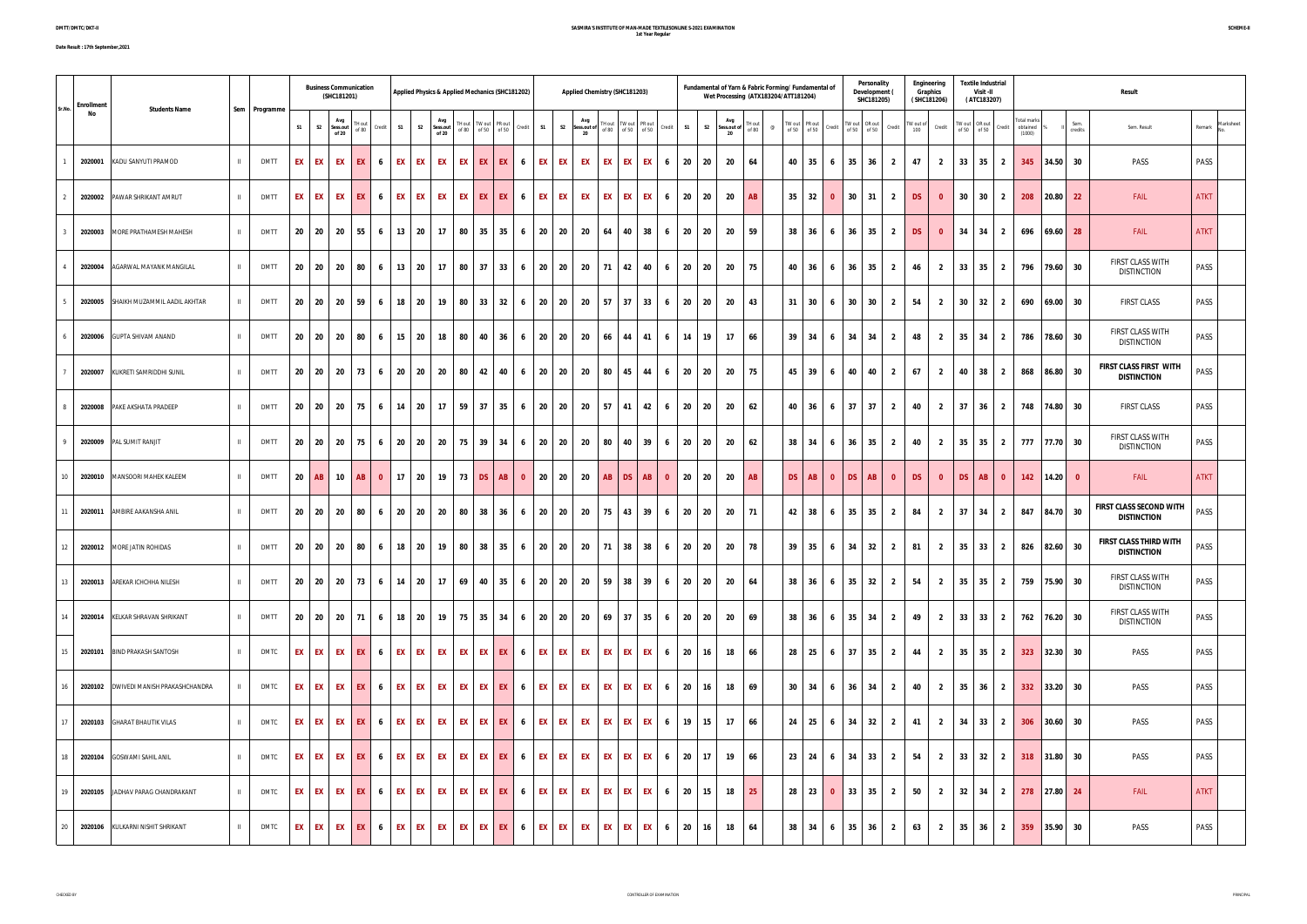## **SASMIRA'S INSTITUTE OF MAN-MADE TEXTILESONLINE S-2021 EXAMINATION 1st Year Regular**

| <b>Enrollment</b> |                                          |                |               |    |                   | <b>Business Communication</b><br>(SHC181201) |                 |              |                        |                             | Applied Physics & Applied Mechanics (SHC181202) |       |                         |              | Applied Chemistry (SHC181203)                      |               |                          |              |                        |                |                                                                                                                                                                                                                                                                                                                                                                                                                                                             | Fundamental of Yarn & Fabric Forming/ Fundamental of<br>Wet Processing (ATX183204/ATT181204) |    |                              |                           | Personality<br>Development (<br>SHC181205) |                | Engineering<br>Graphics<br>(SHC181206) |                         | <b>Textile Industrial</b><br>Visit -II<br>(ATC183207) |                         |                                     |                |                 | Result                                              |             |                  |
|-------------------|------------------------------------------|----------------|---------------|----|-------------------|----------------------------------------------|-----------------|--------------|------------------------|-----------------------------|-------------------------------------------------|-------|-------------------------|--------------|----------------------------------------------------|---------------|--------------------------|--------------|------------------------|----------------|-------------------------------------------------------------------------------------------------------------------------------------------------------------------------------------------------------------------------------------------------------------------------------------------------------------------------------------------------------------------------------------------------------------------------------------------------------------|----------------------------------------------------------------------------------------------|----|------------------------------|---------------------------|--------------------------------------------|----------------|----------------------------------------|-------------------------|-------------------------------------------------------|-------------------------|-------------------------------------|----------------|-----------------|-----------------------------------------------------|-------------|------------------|
| Sr.No.<br>No      | <b>Students Name</b>                     |                | Sem Programme | S1 |                   | Avg<br>Sess.out<br>of 20                     | TH out<br>of 80 | Credit       | S1                     | Avg<br>S2 Sess.out<br>of 20 | TH out   TW out   PR out<br>of 80 of 50 of 50   |       | Credit                  | S1           | Avg<br>S2 Sessiout of Hout Wout PRout Credit<br>20 |               | TH out   TW out   PR out |              | S1                     |                | Avg<br>S2 Sess.out of $\begin{array}{c} \n\text{Huy} \\ \text{Stab} \\ \text{H} \\ \text{H} \\ \text{H} \\ \text{H} \\ \text{H} \\ \text{H} \\ \text{H} \\ \text{H} \\ \text{H} \\ \text{H} \\ \text{H} \\ \text{H} \\ \text{H} \\ \text{H} \\ \text{H} \\ \text{H} \\ \text{H} \\ \text{H} \\ \text{H} \\ \text{H} \\ \text{H} \\ \text{H} \\ \text{H} \\ \text{H} \\ \text{H} \\ \text{H} \\ \text{H} \\ \text{H} \\ \text{H} \\ \text{H} \\ \text$<br>20 | $^{\circ}$                                                                                   |    | TW out PR out<br>of 50 of 50 | Credit                    | TW out OR out<br>of 50 of 50               | Credit         | TW out of Credit<br>100                |                         | TW out OR out<br>of 50 of 50                          | Credit                  | Total marks<br>obtained 9<br>(1000) |                | Sem.<br>credits | Sem. Result                                         |             | Remark Marksheet |
| 21                | 2020107 MISHRA GANESH SHAMBHU            | $\mathbf{H}$   | <b>DMTC</b>   |    | EX EX             | EX 1                                         | EX I            | 6            | EX EX                  | <b>EX</b>                   | EX EX EX                                        |       | 6 <sup>6</sup>          | EX EX        | EX                                                 |               |                          | EX EX EX 6   |                        | 19 16          | 18                                                                                                                                                                                                                                                                                                                                                                                                                                                          | 59                                                                                           |    | $25 \mid 22$                 | 31<br>6                   | 30                                         | $\overline{2}$ | 57                                     | $\overline{2}$          | $34$ 32                                               | $\overline{2}$          | 308                                 | $30.80$ 30     |                 | PASS                                                | PASS        |                  |
| 22                | 2020108 NAGARE SURAJ BALU                | $\mathbf{H}$   | <b>DMTC</b>   | EX | EX                | EX                                           | EX              | 6            | <b>EX</b><br>EX        | EX                          | EX                                              | EX EX | 6                       | EX           | EX<br><b>EX</b>                                    |               |                          | EX EX EX 6   |                        | 19 19          | 19                                                                                                                                                                                                                                                                                                                                                                                                                                                          | 69                                                                                           |    | $30 \mid 27$                 | 33<br>6                   | 32                                         | $\overline{2}$ | 63                                     | $\overline{2}$          | $33 \mid 34 \mid$                                     | $\overline{2}$          | 340                                 | $ 34.00 $ 30   |                 | PASS                                                | PASS        |                  |
| 23                | 2020109 PANDEY RONAK HAUSHILA            | $\mathbf{H}$   | <b>DMTC</b>   | EX | <b>EX</b>         | EX                                           | EX I            | 6            | EX <sup>1</sup><br>EX  | <b>EX</b>                   | EX EX EX                                        |       | 6                       | EX           | <b>EX</b><br>EX                                    |               |                          | EX EX EX 6   | 20                     | 16             | 18                                                                                                                                                                                                                                                                                                                                                                                                                                                          | 69                                                                                           |    | 43 42                        | 6                         | $32$ 33                                    | $\overline{2}$ | 40                                     | $\overline{2}$          | $32$ 33                                               | $\overline{\mathbf{2}}$ | 342                                 | $ 34.20 $ 30   |                 | PASS                                                | PASS        |                  |
| - 24              | 2020110 PATIL GAURAV MAHENDRA            | $\mathbf{H}$   | <b>DMTC</b>   |    | EX EX             | EX 1                                         | EX I            | 6            | <b>EX EX</b>           | <b>EX</b>                   | EX EX EX                                        |       | 6                       | EX EX        | EX                                                 |               |                          | EX EX EX 6   |                        | $19$ 15        | 17                                                                                                                                                                                                                                                                                                                                                                                                                                                          | 66                                                                                           |    | $25 \mid 22$                 | 33<br>6                   | 34                                         | $\overline{2}$ | 45                                     | $\overline{2}$          | $33 \mid 35 \mid 2$                                   |                         | 310                                 | $ 31.00 $ 30   |                 | PASS                                                | PASS        |                  |
| 25                | 2020111 PATNI SAHIL ABDUL MUNAF          | $\mathbf{H}$   | <b>DMTC</b>   | EX | EX                | EX                                           | EX              | 6            | <b>EX</b><br>EX        | <b>EX</b>                   | EX EX EX                                        |       | 6                       | EX           | EX<br>EX                                           |               |                          | EX EX EX 6   |                        | 19 20          | 20                                                                                                                                                                                                                                                                                                                                                                                                                                                          | 71                                                                                           |    | $32$ 28                      | 31<br>6                   | 33                                         | $\overline{2}$ | 40                                     | $\overline{2}$          | $32$ 33                                               | $\overline{\mathbf{2}}$ | 320                                 | $ 32.00 $ 30   |                 | PASS                                                | PASS        |                  |
| 26                | 2020112 RAI VIBHAS SANJAY                | $\mathbf{H}$   | <b>DMTC</b>   |    | EX EX             | EX 1                                         | EX I            | 6            | <b>EX EX</b>           | <b>EX</b>                   | EX EX EX                                        |       | 6                       | EX EX        | EX                                                 |               |                          |              | EX EX EX 6 18          | 16             | 17                                                                                                                                                                                                                                                                                                                                                                                                                                                          | 57                                                                                           |    | $33 \mid 29$                 | 6                         | $34$ 35                                    | $\overline{2}$ | 41                                     | $\overline{2}$          | $35 \mid 35 \mid 2$                                   |                         |                                     | $316$ 31.60 30 |                 | PASS                                                | PASS        |                  |
| 27                | 2020113 SHAHID FARMANKHAN MUHMMED        | $\mathbf{H}$   | <b>DMTC</b>   |    | EX EX             | EX I                                         | <b>EX</b> 6     |              | EX EX                  |                             | EX EX EX EX 6                                   |       |                         | EX EX        | EX                                                 |               |                          |              | EX EX EX 6 20 14       |                | 17 57                                                                                                                                                                                                                                                                                                                                                                                                                                                       |                                                                                              |    | 28 24                        | 6                         | $35$ 36                                    | $\overline{2}$ | 53                                     | $\overline{2}$          | $34$ 36 2                                             |                         | 320                                 | $32.00$ 30     |                 | PASS                                                | PASS        |                  |
| 28                | 2020114   VISHWAKARMA UMESH LALCHAND     | $\mathbf{H}$   | <b>DMTC</b>   | EX | EX                | EX                                           | EX I            | 6            | EX<br>EX I             | EX                          | EX EX EX                                        |       | 6                       | EX EX        | <b>EX</b>                                          |               |                          | EX EX EX     | 6                      | 20 17          | 19                                                                                                                                                                                                                                                                                                                                                                                                                                                          | 69                                                                                           |    | $32$ 27                      | 6                         | $42 \mid 39$                               | $\overline{2}$ | 52                                     | $\overline{2}$          | 39<br>38                                              | $\overline{2}$          | 357                                 | $35.70$ 30     |                 | PASS                                                | PASS        |                  |
| 29                | 2020115 BHOIR NIKITA SURESH              | $\mathbf{H}$   | <b>DMTC</b>   |    | $20 \mid 20 \mid$ | 20                                           | - 71 I          | 6            | $12 \mid 20$           |                             | 16 71 40 37                                     |       | 6 <sup>1</sup>          | 20 20        | 20                                                 |               |                          | $53$ 37 35 6 | 19 <sup>1</sup>        | 16             | 18                                                                                                                                                                                                                                                                                                                                                                                                                                                          | 43                                                                                           |    | 26 21                        | 35<br>6                   | 38                                         | $\overline{2}$ | 64                                     | $\overline{2}$          | $36 \mid 34$                                          | $\overline{2}$          |                                     | 715 71.50 30   |                 | <b>FIRST CLASS</b>                                  | PASS        |                  |
| 30                | 2020116 CHAVAN SIDDHANT MADHUKAR         | $\mathbf{II}$  | DMTC          |    | $20 \mid 20 \mid$ | <b>20</b>                                    | 78 6            |              |                        | 20 20 20                    | 80 35 35 6 20 20                                |       |                         |              | 20                                                 |               |                          | 78 38 33 6   |                        | $15$ 12        | 14                                                                                                                                                                                                                                                                                                                                                                                                                                                          | 46                                                                                           |    | $30 \mid 21$                 | 6                         | $32 \mid 37$                               | $\overline{2}$ | 82                                     | $\overline{2}$          | $33 \mid 33 \mid 2$                                   |                         | 765                                 | 76.50 30       |                 | FIRST CLASS WITH<br><b>DISTINCTION</b>              | PASS        |                  |
| - 31              | 2020117 JHA SHIVANI SHUBHCHANDRA         | $\mathbf{II}$  | <b>DMTC</b>   | 20 | - 20              | 20                                           | 69              | 6            | 20<br>20               | - 20                        | 80 38 38                                        |       | 6                       | $20 \mid 20$ | 20                                                 |               |                          | 69 39 37     | 6 <sup>1</sup>         | $13$ 18        | 16                                                                                                                                                                                                                                                                                                                                                                                                                                                          | 46                                                                                           |    | 41 37                        | 36<br>6                   | 38                                         | $\overline{2}$ | 85                                     | $\overline{2}$          | $35 \quad 36$                                         | $\overline{2}$          | 800                                 | 80.00 30       |                 | FIRST CLASS FIRST WITH<br><b>DISTINCTION</b>        | PASS        |                  |
| 32                | 2020118 KENI PARTH SUDHIR                | $\mathbf{H}$   | DMTC          | 16 | 8                 | 12                                           | 43              | 6            | 18  <br>9 <sup>7</sup> |                             | $14$ 21 37 35                                   |       | $\overline{\mathbf{0}}$ | $20 \mid 20$ |                                                    | 20 50 37 35 6 |                          |              | AB                     | - 9            | 5                                                                                                                                                                                                                                                                                                                                                                                                                                                           | 18                                                                                           | DS | AB                           | $\overline{\mathbf{0}}$   | $35$ 35                                    | $\overline{2}$ | DS -                                   | $\overline{\mathbf{0}}$ | $34$ 33 2                                             |                         | 464                                 | 46.40  16      |                 | <b>FAIL</b>                                         | <b>ATKT</b> |                  |
|                   | 33 2020119 MISHRA PRATHAMESH VINOD       | $\mathbf{H}$   | DMTC          |    | $17$ $AB$         | - 9                                          | 46              | 6            | <b>AB</b><br>AB        | AB                          | $AB$ $DS$                                       | AB    | $\overline{\mathbf{0}}$ | $AB$ $AB$    | AB                                                 | AB            | DS                       | AB           | $\mathbf{0}$<br>15     | <b>AB</b>      | 8                                                                                                                                                                                                                                                                                                                                                                                                                                                           | 25                                                                                           |    | 28 23                        | $\mathbf{0}$              | $32 \mid 35$                               | $\overline{2}$ | 40                                     | $\overline{2}$          | $32$ 32                                               | $\overline{\mathbf{2}}$ | 310                                 | $ 31.00 $ 12   |                 | <b>FAIL</b>                                         | <b>ATKT</b> |                  |
| 34                | 2020120 PANDEY DURGESH RAJESH PRASAD     | $\mathbf{H}$   | <b>DMTC</b>   |    |                   | 20 20 20                                     | 80              | 6            | AB<br>12 <sup>1</sup>  | 6                           | 80 33 33                                        |       | 6                       | 20 20        | 20                                                 |               |                          | 80 35 34     | 6 11                   | - 9            | 10                                                                                                                                                                                                                                                                                                                                                                                                                                                          | 39                                                                                           | DS | AB                           | $\mathbf{0}$              | $32 \mid 34$                               | $\overline{2}$ | DS:                                    | $\Omega$                | $32$ 33 2                                             |                         | 601                                 | $60.10$ 22     |                 | <b>FAIL</b>                                         | <b>ATKT</b> |                  |
| 35                | 2020121 PATIL SAHIL SUBHASH              | $\mathbf{H}$   | <b>DMTC</b>   |    | $20 \t 20$        | <b>20</b>                                    | 53 6            |              | 20<br>AB I             | 10                          | 80 32 32                                        |       | 6 <sup>1</sup>          | 20 20        | 20                                                 |               |                          |              | 73 36 33 6 14          | 11             | 13                                                                                                                                                                                                                                                                                                                                                                                                                                                          | 37                                                                                           |    | $29$ 21                      | 33<br>6 <sup>6</sup>      | 35                                         | $\overline{2}$ | DS                                     | $\mathbf{0}$            | $33 \mid 32 \mid 2$                                   |                         |                                     | 622 62.20 28   |                 | <b>FAIL</b>                                         | <b>ATKT</b> |                  |
| 36                | 2020122 PRAJAPATI SURAJ RAMAASRE         | $\mathbf{H}$   | <b>DMTC</b>   |    | $20 \mid 20$      | 20                                           | <b>64</b>       | 6            | 20<br>20               | 20                          | 80 33 33                                        |       | 6 <sup>1</sup>          | 20 20        | 20                                                 |               |                          | $62$ 35 34 6 | 9 <sup>1</sup>         | $\overline{7}$ | 8                                                                                                                                                                                                                                                                                                                                                                                                                                                           | 39                                                                                           |    | $30 \quad 24$                | 6                         | $32 \mid 35$                               | $\overline{2}$ | 60                                     | $\overline{2}$          | $32 \mid 34 \mid 2$                                   |                         | 695                                 | 69.50 30       |                 | <b>FIRST CLASS</b>                                  | PASS        |                  |
| 37                | 2020123 RAJPURE PREM ASHOK               | $\mathbf{H}$   | <b>DMTC</b>   |    |                   | 20 20 20                                     | 71              | 6            | 20 <sup>1</sup><br>20  | 20                          | 80 33 32                                        |       | 6                       | 20 20        | 20                                                 |               |                          | $80$ 32 32 6 | 14                     | 17             | 16                                                                                                                                                                                                                                                                                                                                                                                                                                                          | 53                                                                                           |    | $32 \mid 23$                 | 6                         | $31$ 33                                    | $\overline{2}$ | 87                                     | $\overline{2}$          | $32$ 31                                               | $\overline{2}$          |                                     | 758 75.80 30   |                 | FIRST CLASS WITH<br><b>DISTINCTION</b>              | PASS        |                  |
| 38                | 2020124 SHAIKH SARIFA SHANALI MANDOL     | $\mathbf{H}$   | DMTC          | AB | AB                | AB                                           | 50 l            | 6            | 11<br>AB               | 6                           | $39$ DS AB                                      |       | $\bullet$               | $20 \mid 20$ | 20                                                 | 32            |                          | $DS$ $AB$    | AB<br>$\mathbf{0}$     | 6              | $\overline{\mathbf{3}}$                                                                                                                                                                                                                                                                                                                                                                                                                                     | AB                                                                                           | DS | AB                           | <b>DS</b><br>$\mathbf{0}$ | AB                                         | $\mathbf{0}$   | DS.                                    | $\mathbf{0}$            | DS<br><b>AB</b>                                       | $\mathbf{0}$            | 150 <sub>1</sub>                    | 15.00          | - 6             | <b>FAIL</b>                                         | <b>ATKT</b> |                  |
| 39                | 2020125 SHINDE SOHAM MANGESH             | $\mathbf{II}$  | <b>DMTC</b>   |    | $20 \mid 20 \mid$ | <b>20</b>                                    | 73              | 6            | $13 \mid 20$           | 17                          | 80 37 36 6 20 20                                |       |                         |              | 20                                                 |               |                          |              | 53 37 36 6 19 19       |                | 19                                                                                                                                                                                                                                                                                                                                                                                                                                                          | 53                                                                                           |    | $35 \mid 30$                 | 6                         | $34$ 36                                    | $\overline{2}$ | 86                                     | $\overline{2}$          | $34$ 34 2                                             |                         |                                     | 770 77.00 30   |                 | <b>FIRST CLASS THIRD WITH</b><br><b>DISTINCTION</b> | PASS        |                  |
| 40                | 2020126 SIDDIQUI ABDULRAHEMANIMRAN AHMED | $\blacksquare$ | <b>DMTC</b>   | 20 | 20                | - 20                                         | <b>AB</b>       | $\mathbf{0}$ | 20<br>17 <sup>1</sup>  | 19                          | AB 32 33                                        |       | $\bullet$               | 20 20        | 20                                                 |               | AB 33 34                 |              | $\mathbf{0}$<br>$10-1$ | 12             | 11                                                                                                                                                                                                                                                                                                                                                                                                                                                          | <b>AB</b>                                                                                    | DS | AB                           | $\overline{\mathbf{0}}$   | $33 \mid 32 \mid$                          | $\overline{2}$ | 42                                     | $\overline{2}$          | $31$ 32                                               | $\overline{\mathbf{2}}$ |                                     | $372$ 37.20    | - 6             | <b>FAIL</b>                                         | <b>ATKT</b> |                  |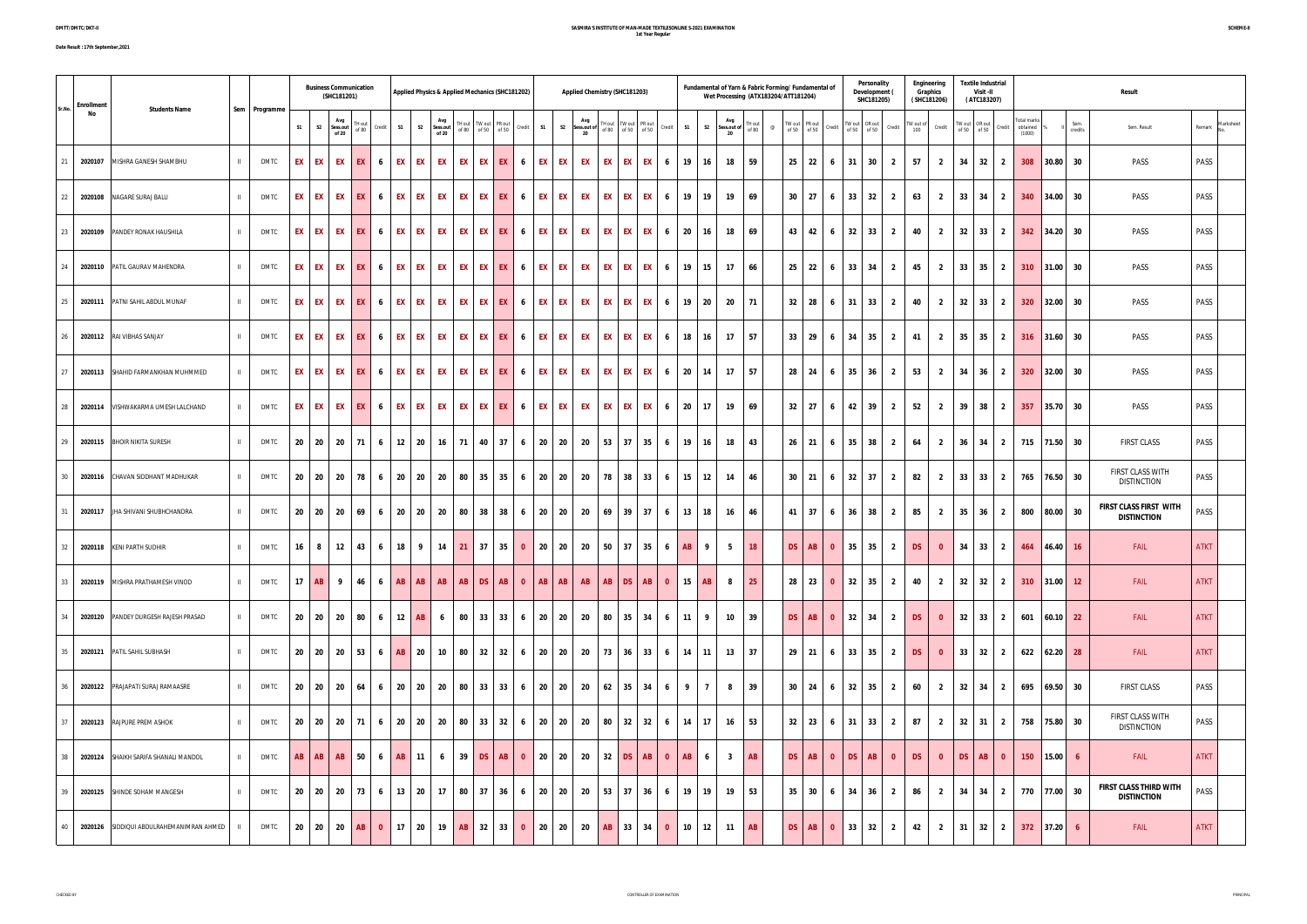**Date Result : 17th September,2021**

#### **SASMIRA'S INSTITUTE OF MAN-MADE TEXTILESONLINE S-2021 EXAMINATION 1st Year Regular**

|        | <b>Enrollment</b>                   |               |    |                | <b>Business Communication</b><br>(SHC181201) |                 |           |               |                | Applied Physics & Applied Mechanics (SHC181202) |    |                                               |                 |                         |           |           | Applied Chemistry (SHC181203) |                                  |                   |                |           | Fundamental of Yarn & Fabric Forming/ Fundamental of<br>Wet Processing (ATX183204/ATT181204) |    |                              |                 |                             | Personality<br>Development<br>SHC181205) |                         |                  | Engineering<br>Graphics<br>(SHC181206) |      | <b>Textile Industrial</b><br>Visit -II<br>(ATC183207) |                |                                          |       |                 | <b>Result</b>                                        |             |           |
|--------|-------------------------------------|---------------|----|----------------|----------------------------------------------|-----------------|-----------|---------------|----------------|-------------------------------------------------|----|-----------------------------------------------|-----------------|-------------------------|-----------|-----------|-------------------------------|----------------------------------|-------------------|----------------|-----------|----------------------------------------------------------------------------------------------|----|------------------------------|-----------------|-----------------------------|------------------------------------------|-------------------------|------------------|----------------------------------------|------|-------------------------------------------------------|----------------|------------------------------------------|-------|-----------------|------------------------------------------------------|-------------|-----------|
| Sr.No. | <b>Students Name</b><br>No          | Sem Programme | S1 | S <sub>2</sub> | Avg<br>Sess.out<br>of 20                     | TH out<br>of 80 | Credit S1 |               | S <sub>2</sub> | Avg<br>Sess.out<br>of 20                        |    | TH out   TW out   PR out<br>of 80 of 50 of 50 |                 | Credit S1               |           | Avg<br>20 |                               |                                  |                   | S <sub>2</sub> | Avg<br>20 | TH out<br>Sess.out of of 80                                                                  | @  | TW out PR out<br>of 50 of 50 | Credit          |                             | TW out OR out<br>of 50 of 50             | Credit                  | TW out of<br>100 | Credit                                 |      | TW out OR out<br>of 50 of 50 Credit                   |                | <b>Total marks</b><br>obtained<br>(1000) |       | Sem.<br>credits | Sem. Result                                          | Remark      | Marksheet |
| 41     | 2020127 SINGH KAVITA PRASAD         | DMTC          | 20 | 20             | $\vert$ 20 $\vert$                           | 80 l            | 6         | $12 \quad 20$ |                | 16                                              | 80 | 39                                            | 38              | 20<br>6                 | 20        | 20        |                               | $57$ 39 42 6                     | 15 14             |                | 15        | 50                                                                                           |    |                              |                 | 40 36 6 38 37               |                                          | $\overline{2}$          | 75               | $\overline{2}$                         |      | $38$ 38 2                                             |                | 798 79.80 30                             |       |                 | <b>FIRST CLASS SECOND WITH</b><br><b>DISTINCTION</b> | PASS        |           |
| 42     | 2020128 THAKUR PRIYA RAJESH         | <b>DMTC</b>   |    |                | 20 20 20 48 6 17 20                          |                 |           |               |                | 19                                              | 75 | 33                                            | 33 <sup>1</sup> | 20<br>6                 | 20        | 20        |                               | $50 \mid 34 \mid 33 \mid 6$      | $10 \mid 12 \mid$ |                | 11        | $30 \t@ 27 21 6 32 33 2$                                                                     |    |                              |                 |                             |                                          |                         | 42               | $\overline{2}$                         |      | $33 \quad 32 \quad 2$                                 |                | 626 62.60                                |       | - 30            | PASS@CON                                             | PASS        |           |
| 43     | 2020129 YADAV PRAMOD RAMSUAMBAR     | <b>DMTC</b>   |    |                |                                              |                 |           |               |                |                                                 |    | 36                                            | 35 <sup>1</sup> | $\overline{\mathbf{0}}$ | $AB$ $AB$ |           | AB   AB   37                  | $35$ 0 AB AB                     |                   |                | AB        | <b>AB</b>                                                                                    | DS |                              |                 | $AB \mid 0 \mid 33 \mid 34$ |                                          | $\overline{2}$          | <b>DS</b>        | $\overline{\mathbf{0}}$                | 34   | $34$ 2                                                |                | 278 27.80                                |       |                 | FAIL                                                 | <b>ATKT</b> |           |
| 44     | 2020130 YADAV ROHAN RAJENDRA        | <b>DMTC</b>   | 20 | - 20           | 20                                           | 43              | 6         | 18            | 20             | 19                                              | 80 | 36                                            | 35              | 20<br>6                 | 20        | 20        |                               | $53 \mid 35 \mid 36 \mid 6 \mid$ | $\overline{9}$    | 14             | 12        | 32                                                                                           | 32 | 27                           | $6\overline{6}$ |                             | $33 \mid 35$                             | $\overline{2}$          | 70               | $\overline{2}$                         | 35   | 35                                                    | $\overline{2}$ | 688                                      | 68.80 | 30              | <b>FIRST CLASS</b>                                   | PASS        |           |
| 45     | 2020201 DEVARE SIDDHESH DILIP       | <b>DKT</b>    | 20 | - 20           | 20                                           |                 |           | 78 6 13 20    |                | 17                                              | 64 | 38                                            | 35              | 20<br>6                 | 20        | 20        |                               | $80$ 35 38 6                     | 20 20             |                | 20        | 73                                                                                           |    |                              |                 | $37$ 36 6 35 36             |                                          | $\overline{2}$          | 54               | $\overline{2}$                         | 35   | $34$ 2                                                |                | 785 78.50 30                             |       |                 | <b>FIRST CLASS FIRST WITH</b><br><b>DISTINCTION</b>  | PASS        |           |
| 46     | 2020202 KHAN MOHD IBRAHIM AMJAD ALI | <b>DKT</b>    | 20 | 20             | 20   64   6   20   20                        |                 |           |               |                | - 20                                            | 80 | 35                                            | 34              | 20<br>6                 | 20        | 20        |                               | 80 37 37 6                       | 20 20             |                | - 20      | $\vert$ 71                                                                                   |    | $35$ 35                      |                 | $6$ 37 33                   |                                          | $\overline{2}$          | 60               | $\overline{2}$                         |      | $33 \mid 33 \mid 2$                                   |                | 784 78.40 30                             |       |                 | <b>FIRST CLASS SECOND WITH</b><br><b>DISTINCTION</b> | PASS        |           |
| 47     | 2020203 YADAV HARSHIKA JAISINGH     | <b>DKT</b>    | 20 | 20             | 20                                           |                 |           | 78 6 17 20    |                | 19 <sup>1</sup>                                 | 57 | 39                                            | 38              | 20<br>6                 | 20        | 20        |                               | 48 38 38 6                       | <b>20</b> l       | 20             | -20       | 39                                                                                           |    |                              |                 | $38$ 37 6 37 37             |                                          | $\overline{\mathbf{2}}$ | 43               |                                        | 2 37 | $36 \quad 2$                                          |                | 719 71.90 30                             |       |                 | <b>FIRST CLASS THIRD</b>                             | PASS        |           |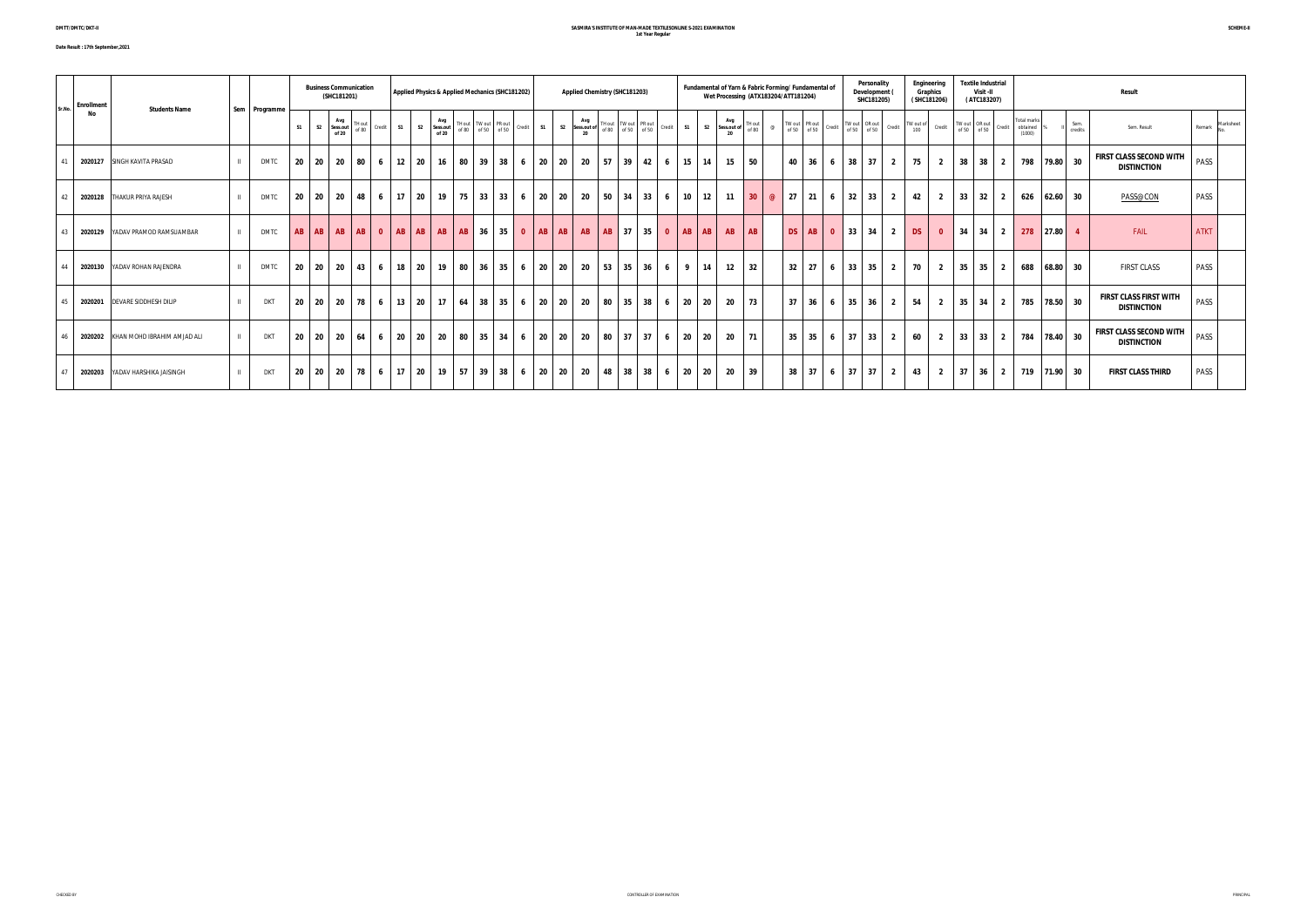|         | Sr.No. Enrollment No | <b>Students Name</b>                            |                 | Sem Programme |    |                |                                 | Testing of Textiles-II (ATC183401) |           |                                                                                        |                |       |                             | General Engineering (ATC183402) |                |            |                | Yarn Manufacturing Technology -II (CTT182403) |                |                                                                                                                     |                         |                      |                         |                              | <b>Weaving Mechanism (CTT182404)</b> |                                                                                               |               |                      |       |                               | Advance Textile Design-I (CTT182405) |                 |                                                                                                         |                        | Garment<br>Manufacturing Envirinmental Industrial Visit<br>Technology<br>(DTT184406) | Social<br>Awareness |    | <b>Textile</b><br><b>IV</b><br>(ATN183407) (ATN183408)                |    |                                 |                      | <b>RESULT</b>                                            |                     |
|---------|----------------------|-------------------------------------------------|-----------------|---------------|----|----------------|---------------------------------|------------------------------------|-----------|----------------------------------------------------------------------------------------|----------------|-------|-----------------------------|---------------------------------|----------------|------------|----------------|-----------------------------------------------|----------------|---------------------------------------------------------------------------------------------------------------------|-------------------------|----------------------|-------------------------|------------------------------|--------------------------------------|-----------------------------------------------------------------------------------------------|---------------|----------------------|-------|-------------------------------|--------------------------------------|-----------------|---------------------------------------------------------------------------------------------------------|------------------------|--------------------------------------------------------------------------------------|---------------------|----|-----------------------------------------------------------------------|----|---------------------------------|----------------------|----------------------------------------------------------|---------------------|
|         |                      |                                                 |                 |               | S1 | S <sub>2</sub> | Avg.Sess TH out of<br>out 20 80 | $^{\circ}$                         |           | $\begin{array}{r l} \text{TW out} & \text{PR out of} \\ \text{of 25} & 25 \end{array}$ | Credit         | S1    | S <sub>2</sub>              | Avg.Sess TH out of<br>out 20 80 |                | Credit S1  | S <sub>2</sub> | Avg.Sess TH out of<br>out 20 80               |                | $\begin{array}{ c c c }\n\hline\n\text{TW out} & \text{PR out of} \\ \hline\n\text{of 50} & \text{50}\n\end{array}$ | Credit                  | S1                   | S <sub>2</sub>          | Avg.Sess TH out of out 20 80 |                                      | $\begin{array}{r l} \text{TW out} & \text{PR out of} \\ \text{of 50} & \text{50} \end{array}$ |               | Credit<br><b>S1</b>  |       | S <sub>2</sub>                | Avg.Sess TH out of<br>out 20 80      |                 | $\begin{array}{r l} \text{TW out} & \text{PR out of} \\ \text{of 50} & \text{50} \end{array}$<br>Credit | $\frac{1}{100}$ TW out | Credit                                                                               |                     |    | TW out OR out of TW out OR out of Marks<br>of 25 25 0f 25 25 25 10000 |    | Marks<br>(1000)                 | % Sem.<br>IV credits | Sem. Result                                              | Marksheet<br>Remark |
|         |                      | 2019015 ANSARI ASHNA SHUJAUDDIN                 | IV              | <b>DMTT</b>   | 20 | 20             | 20                              | 66                                 | 19        | 20                                                                                     | 5 <sub>5</sub> | 20    | 20                          | 20 75                           | $\overline{2}$ | 20         | 20             | 20<br>64                                      |                | 43                                                                                                                  | 34                      | 19<br>7              | 11                      | 15                           | 50                                   | 36                                                                                            | 36            | $\overline{7}$       | 19    | 19<br>19                      | 53                                   | 40              | 35<br>6 <sup>1</sup>                                                                                    | 35                     | $\overline{\mathbf{3}}$                                                              | $19$ 18             |    |                                                                       |    | 20 18 775 77.50 30              |                      | FIRST CLASS WITH<br><b>DISTINCTION</b>                   | PASS                |
|         | 2019016              | CHODHARI KHUSHAL BHIMJI                         | IV              | <b>DMTT</b>   | 20 | 20             | 20                              | 41                                 | 17        | 20                                                                                     | 5              | 20    | 20<br>20                    | 75                              | $\overline{2}$ | 20         | 20             | 20<br>46                                      |                | 42                                                                                                                  | 32<br>$\overline{7}$    | 19                   | 11                      | 15                           | 50                                   | 35                                                                                            | 36            | $\overline{7}$<br>20 |       | 20<br>20                      | 55                                   | 37              | 32<br>6 <sup>1</sup>                                                                                    | 37                     | $\overline{\mathbf{3}}$                                                              | 17                  | 17 | 18                                                                    | 15 | 717 71.70 30                    |                      | <b>FIRST CLASS</b>                                       | PASS                |
|         | 2019018              | <b>DHULE SHRIKANT</b>                           | IV              | <b>DMTT</b>   | 20 | 20             | 20                              | 48                                 | 18        | 20                                                                                     | 5 <sub>5</sub> | 20    | 19                          | 20 71                           | $\overline{2}$ | 19         | 20             | 20<br>55                                      |                | 39                                                                                                                  | 36<br>$\overline{7}$    | 10                   | $\overline{9}$          | 10                           | 32                                   | 34                                                                                            | 30            | $7^{\circ}$<br>14    |       | 15<br>15                      | 41                                   | 27              | 36<br>$6\quad$                                                                                          | 38                     | $\overline{\mathbf{3}}$                                                              | 18                  | 17 | 17                                                                    | 16 | 678 67.80 30                    |                      | <b>FIRST CLASS</b>                                       | PASS                |
|         | 2019019              | GAIKWAD YASH DHANRAJ                            | IV              | <b>DMTT</b>   | 20 | 20             | 20                              | AB                                 | <b>DS</b> | AB                                                                                     | $\bullet$      | AB    | 20                          | 10 75                           | $\overline{2}$ | 15         | 20             | 18<br>48                                      |                | DS                                                                                                                  | AB                      | 10<br>$\bullet$      | 9                       | 10                           | 37                                   | 25                                                                                            | 32            | 7                    | 19    | 18<br>19                      | 43                                   | DS <sub>1</sub> | AB<br>$\overline{0}$                                                                                    | 22                     | $\overline{\mathbf{3}}$                                                              | $16$ 16             |    | 14 14                                                                 |    | 419 41.90 12                    |                      | FAIL                                                     | <b>ATKT</b>         |
|         | 2019021              | <b>GOPNAR YUVRAJ DIPAK</b>                      | IV              | <b>DMTT</b>   | 17 | 20             | 19                              | 50                                 | 20        | 23                                                                                     | 5              | 20    | 20<br>20                    | 78                              | $\overline{2}$ | 20         | 17             | 19<br>57                                      |                | 40                                                                                                                  | 38<br>$\overline{7}$    | 14                   | 11                      | 13                           | 34                                   | 37                                                                                            | 34            | $\overline{7}$<br>17 |       | 18<br>18                      | 39                                   | 40              | 36                                                                                                      | 38                     | $\overline{\mathbf{3}}$                                                              | 20                  | 18 | 18                                                                    | 19 | 728 72.80 30                    |                      | <b>FIRST CLASS</b>                                       | PASS                |
|         | 2019022              | <b>GURAV RUTVIK EKNATH</b>                      | IV              | <b>DMTT</b>   | 20 | 20             | 20                              | 37                                 | 16        | 18                                                                                     | 5 <sub>5</sub> | 18    | 15<br>17                    | AB                              | $\bf{0}$       | $-17$      | 20             | 19 39                                         |                | 20 22                                                                                                               | $\overline{7}$          | 19                   | $\overline{\mathbf{2}}$ | $11$ 37                      |                                      | 34                                                                                            | 30            | $\overline{7}$       | 10    | 13<br>12                      | 39                                   | 34              | 28<br>6 <sup>1</sup>                                                                                    | 21                     | $\overline{\mathbf{3}}$                                                              | 15 15               |    | 14                                                                    | 15 | 513 51.30 28                    |                      | FAIL                                                     | <b>ATKT</b>         |
|         | 2019023              | HAMBIRE PURVADNYA BIPIN                         | IV              | <b>DMTT</b>   | 20 | 18             | 19                              | AB                                 |           | 17 18                                                                                  | $\bullet$      | 20    | 15                          | 18 71                           |                |            |                | 2 20 20 20 39                                 |                | DS                                                                                                                  | AB                      | 16<br>$\bullet$      | 11                      | 14 41                        |                                      | 30 24                                                                                         |               | $\overline{7}$       | AB    | 16<br>$\overline{\mathbf{8}}$ | 30 2 20 25                           |                 | 6 <sub>1</sub>                                                                                          |                        | $20 \mid 3$                                                                          | 14 14               |    |                                                                       |    | 13 13 470 47.00 18              |                      | FAIL                                                     | <b>ATKT</b>         |
|         | 2019024              | JONDHALEKAR AVANTIKA VINOD                      | IV.             | <b>DMTT</b>   | 19 | 20             | 20                              | 37                                 | 16        | 18                                                                                     | 5              | 19    | 17<br>18                    | 57                              | $\overline{2}$ | 20         | 20             | 20<br>50                                      |                | 37                                                                                                                  | 30<br>$\overline{7}$    | 17                   | 10                      | 14                           | 39                                   | 33                                                                                            | 30            | $\overline{7}$<br>16 |       | 17<br>17                      | 39                                   | 34              | 32                                                                                                      | 39                     | $\overline{\mathbf{3}}$                                                              | 17                  | 18 | 17                                                                    | 18 | 650 65.00                       | 30                   | <b>FIRST CLASS</b>                                       | PASS                |
|         | 2019025              | KADAM RITIKA RAHUL                              | IV              | <b>DMTT</b>   | 18 | 12             | 15                              | 30 <sup>°</sup><br>$\circledcirc$  | 18        | 18                                                                                     | 5              | 19    | 11<br>15                    | 57                              | $\overline{2}$ | 19         | 20             | 20 39                                         |                | 40 34                                                                                                               | $\overline{7}$          | 13                   | 10                      | 12                           | 23<br>$\circledcirc$                 | 28                                                                                            | 32            | $7^{\circ}$          | 18    | 17<br>18                      | 46                                   | 40              | 38<br>6 <sub>1</sub>                                                                                    | 21                     | $\overline{\mathbf{3}}$                                                              | 20 20               |    | 19                                                                    | 19 | 622 62.20 30                    |                      | PASS@CON                                                 | PASS                |
| $10-10$ | 2019026              | KAMBLE POOJA SANJAY                             | IV <sub>1</sub> | <b>DMTT</b>   | 20 | 20             | 20                              | 62                                 |           | $21$ 23                                                                                | 5 <sub>5</sub> | 20 20 |                             | 20<br>80                        |                |            |                | 2 20 20 20 53                                 |                | 46 42                                                                                                               |                         | 7                    | 20 20                   | 20                           | 50                                   | 40                                                                                            | $-42$         | $\overline{7}$       | 18    | 20<br>19                      | 53                                   | 44              | 42<br>6 <sub>1</sub>                                                                                    |                        | 39 3 21 21                                                                           |                     |    |                                                                       |    | 21 20 819 81.90 30              |                      | FIRST CLASS WITH<br><b>DISTINCTION</b>                   | PASS                |
|         | 2019027              | KHAN MOHD AMAAN TAYYAB                          | IV              | <b>DMTT</b>   | 16 | 18             | 17                              | 39                                 | 16        | 23                                                                                     | 5              | 20    | 18<br>19                    | 73                              | $\overline{2}$ | 20         | 18             | 19<br>43                                      |                | 25                                                                                                                  | 30<br>$\overline{7}$    | 13                   | 12                      | 13                           | 43                                   | 30 <sup>°</sup>                                                                               | 30            | 13                   |       | 8<br>11                       | 46                                   | 32              | 30                                                                                                      | 20                     | $\overline{\mathbf{3}}$                                                              | 18                  | 14 | 16                                                                    | 18 | 625 62.50                       | 30                   | <b>FIRST CLASS</b>                                       | PASS                |
| 12      | 2019028              | KHANDEKAR ARPITA GIRDHAR                        | IV              | <b>DMTT</b>   | 20 | 20             | 20                              | 34                                 | 17        | 18                                                                                     | 5 <sub>5</sub> | 20    | 20<br>20                    | 64                              | $\overline{2}$ | 20         | 20             | 20<br>46                                      |                | 43 36                                                                                                               | $\overline{7}$          | 15                   | 10                      | 13                           | 41                                   | 34                                                                                            | 32            | 7<br>17              |       | 15<br>16                      | 46                                   | 41              | 40<br>6                                                                                                 | 33                     | $\overline{\mathbf{3}}$                                                              | 19                  | 16 | 19                                                                    | 19 | 687 68.70 30                    |                      | <b>FIRST CLASS</b>                                       | PASS                |
| 13      | 2019031              | KONDVILKAR PRAFULL<br>NATHURAM                  | IV              | <b>DMTT</b>   | 20 | 20             | 20                              | 34                                 |           | $17$   18                                                                              | 5 <sub>1</sub> | 17    | 19                          | 18 80                           |                | 2 20 20 20 |                | 55                                            |                | $32 \mid 34$                                                                                                        |                         | 7 <sup>7</sup>       | $15$ 9                  | $12 \mid 43$                 |                                      | 34 33                                                                                         |               | $\overline{7}$       | 15    | 15                            | $15 \mid 53$                         |                 | 37 38<br>6 <sup>1</sup>                                                                                 |                        | $34$ $3$                                                                             | $17$ 17             |    |                                                                       |    | 16 16 693 69.30 30              |                      | <b>FIRST CLASS</b>                                       | PASS                |
| 14      |                      | 2019032 MALI AVADHOOT ARVIND                    | IV <sub>1</sub> | <b>DMTT</b>   | 19 | 20             | 20                              | AB                                 | <b>DS</b> | AB                                                                                     | $\bullet$      | 13    | <b>AB</b><br>$\overline{7}$ | AB                              | $\bf{0}$       | AB         | 16             | <b>AB</b><br>8 <sup>1</sup>                   |                | DS                                                                                                                  | AB                      | 9<br>$\bullet$       | 10                      | 10                           | AB                                   | 24                                                                                            | AB            | $\bullet$            | 13    | 15<br>14                      | AB                                   | DS              | AB<br>$\overline{0}$                                                                                    | 20                     | $\overline{\mathbf{3}}$                                                              | $15$ 14             |    | 14                                                                    | 14 | 160 16.00                       |                      | <b>FAIL</b>                                              | <b>ATKT</b>         |
| 15      |                      | 2019033 MEHTA PRIYANSH AMIT                     | IV              | <b>DMTT</b>   | 20 | 20             | 20                              | 71                                 |           | $21 \quad 23 \quad 5$                                                                  |                | 20 20 |                             | 20 80                           | $\overline{2}$ | 20         | 19             | 20 59                                         |                |                                                                                                                     | 40 38<br>$\overline{7}$ |                      | 20 14                   | 17 53                        |                                      |                                                                                               | $39$ $38$ $7$ |                      | 20    | 20<br>20                      | 57                                   |                 | 43 42                                                                                                   |                        |                                                                                      |                     |    |                                                                       |    | 6 37 3 20 15 20 19 812 81.20 30 |                      | <b>FIRST CLASS THIRD WITH PASS</b><br><b>DISTINCTION</b> |                     |
| 16      | 2019034              | MERCHANT KHALID HABIBUR<br>REHMAN               | IV              | <b>DMTT</b>   | 20 | 20             | 20                              | 71                                 |           | 18 20                                                                                  | 5 <sub>1</sub> | 20 20 |                             | 20 80                           |                | 2 20       | 20             | 20<br>64                                      |                | 43 40                                                                                                               |                         | 19<br>7 <sup>7</sup> | 10                      | 15                           | 32                                   | 36 32                                                                                         |               | $\overline{7}$       | 18 20 | 19                            | 57                                   |                 | 42 38<br>$6-1$                                                                                          | 36                     | $\overline{\mathbf{3}}$                                                              |                     |    |                                                                       |    | 20 20 20 19 782 78.20 30        |                      | FIRST CLASS WITH<br><b>DISTINCTION</b>                   | PASS                |
| 17      | 2019035              | MERCHAN MOHAMMED TAQUE<br><b>LATIFUR REHMAN</b> | IV              | <b>DMTT</b>   | 20 | 20             | 20                              | 69                                 |           | 18 20                                                                                  | 5              | 20    | 20                          | 20<br>80                        | $\overline{2}$ | 20         | 20             | 20<br>62                                      |                | 45 41                                                                                                               |                         | 20<br>$\overline{7}$ | 16                      | 18                           | 43                                   | 37                                                                                            | 36            | $\overline{7}$<br>20 |       | 19<br>20                      | 53                                   | 43              | 40<br>6                                                                                                 | 39                     | $\overline{\mathbf{3}}$                                                              | 20 20               |    |                                                                       |    | 21 20 805 80.50 30              |                      | FIRST CLASS WITH<br><b>DISTINCTION</b>                   | PASS                |
| 18      |                      | 2019036 MHATRE OMKAR KRUSHNA                    | IV              | <b>DMTT</b>   | 20 | 20             | 20                              | 50                                 |           | $17$   18                                                                              | 5              | 20    | 20                          | 20<br>80                        | $\overline{2}$ | 20         | 20             | 20<br>69                                      |                | 45 42                                                                                                               |                         | 20<br>$\overline{7}$ | 14                      | 17                           | 55                                   | 35                                                                                            | 36            | $\overline{7}$<br>20 |       | 20<br>20                      | 75                                   | 44              | 42<br>6 <sup>1</sup>                                                                                    | 35                     | $\overline{\mathbf{3}}$                                                              | 21 19               |    |                                                                       |    | 19 20 819 81.90 30              |                      | <b>FIRST CLASS SECOND</b><br><b>WITH DISTINCTION</b>     | PASS                |
| 19      |                      | 2019038 PANDEY VINAYAK PUSHPHAS                 | IV.             | <b>DMTT</b>   | 13 | 10             | 12                              | 32                                 | 17        | 18                                                                                     | 5              | 18    | 8                           | 13<br>66                        | $\overline{2}$ | 20         | 12             | 16<br>25                                      | $\circledcirc$ | 34                                                                                                                  | 32                      | 14<br>$\overline{7}$ | 10                      | 12                           | 32                                   |                                                                                               |               | $25$ 30 7 9          |       | 15<br>12                      | 32                                   | 24              | 34<br>6 <sub>1</sub>                                                                                    | 23                     | $\overline{\mathbf{3}}$                                                              | $19$ 17             |    | $17$ 17                                                               |    | 559 55.90 30                    |                      | <b>PASS@CON</b>                                          | PASS                |
| 20      | 2019039              | PARAB ANAJI MAHADEV                             | IV <sub>1</sub> | <b>DMTT</b>   | 20 | 20             | 20                              | 48                                 | 18        | 18                                                                                     | 5              | 20 20 |                             | 20 75                           | $\overline{2}$ | 20         | 20             | 20<br>48                                      |                | 43 40                                                                                                               |                         | 19<br>$\overline{7}$ | 13                      | 16                           | 59                                   | 40                                                                                            | 30            | $\overline{7}$       | 20    | 20<br>20                      | 73                                   | 44              | 42<br>6 <sup>1</sup>                                                                                    | 39                     | $\overline{\mathbf{3}}$                                                              | 20 19               |    | 19                                                                    |    | 18 789 78.90 30                 |                      | FIRST CLASS WITH<br><b>DISTINCTION</b>                   | PASS                |
| 21      |                      | 2019040 PARAB ANUJA VIJAY                       | IV              | <b>DMTT</b>   | 20 | 20             | 20                              | 62                                 |           | 21 23                                                                                  | 5              | 20    | 20                          | 20 78                           | $\overline{2}$ | 20         | 20             | 20<br>57                                      |                | 46 44                                                                                                               |                         | 20<br>$\overline{7}$ | 20                      | 20                           | 62                                   | 42                                                                                            | 43            | $\overline{7}$<br>20 |       | 20<br>20                      | 75                                   | 44              | 44<br>6 <sub>1</sub>                                                                                    |                        | 43 3                                                                                 | 21 21               |    | 21 21                                                                 |    | 868 86.80 30                    |                      | <b>FIRST CLASS FIRST WITH</b><br><b>DISTINCTION</b>      | PASS                |
| 22      | 2019041              | PATIL JIDNYASA SANTOSH                          | IV <sub>1</sub> | <b>DMTT</b>   | 17 | 20             | 19                              | 37                                 | 17        | 18                                                                                     | 5 <sub>5</sub> | 12    | 15<br>14                    | 73                              | $\overline{2}$ | 13         | 17             | 15<br>55                                      |                | 23 26                                                                                                               |                         | 13<br>$\overline{7}$ | 10                      | 12                           | 43                                   | 34                                                                                            | 32            | 7<br>11              |       | 11<br>11                      | 50                                   | 42              | 34<br>6 <sub>1</sub>                                                                                    | 41                     | $\overline{\mathbf{3}}$                                                              | 18                  | 19 | 17                                                                    | 18 | 668 66.80 30                    |                      | <b>FIRST CLASS</b>                                       | PASS                |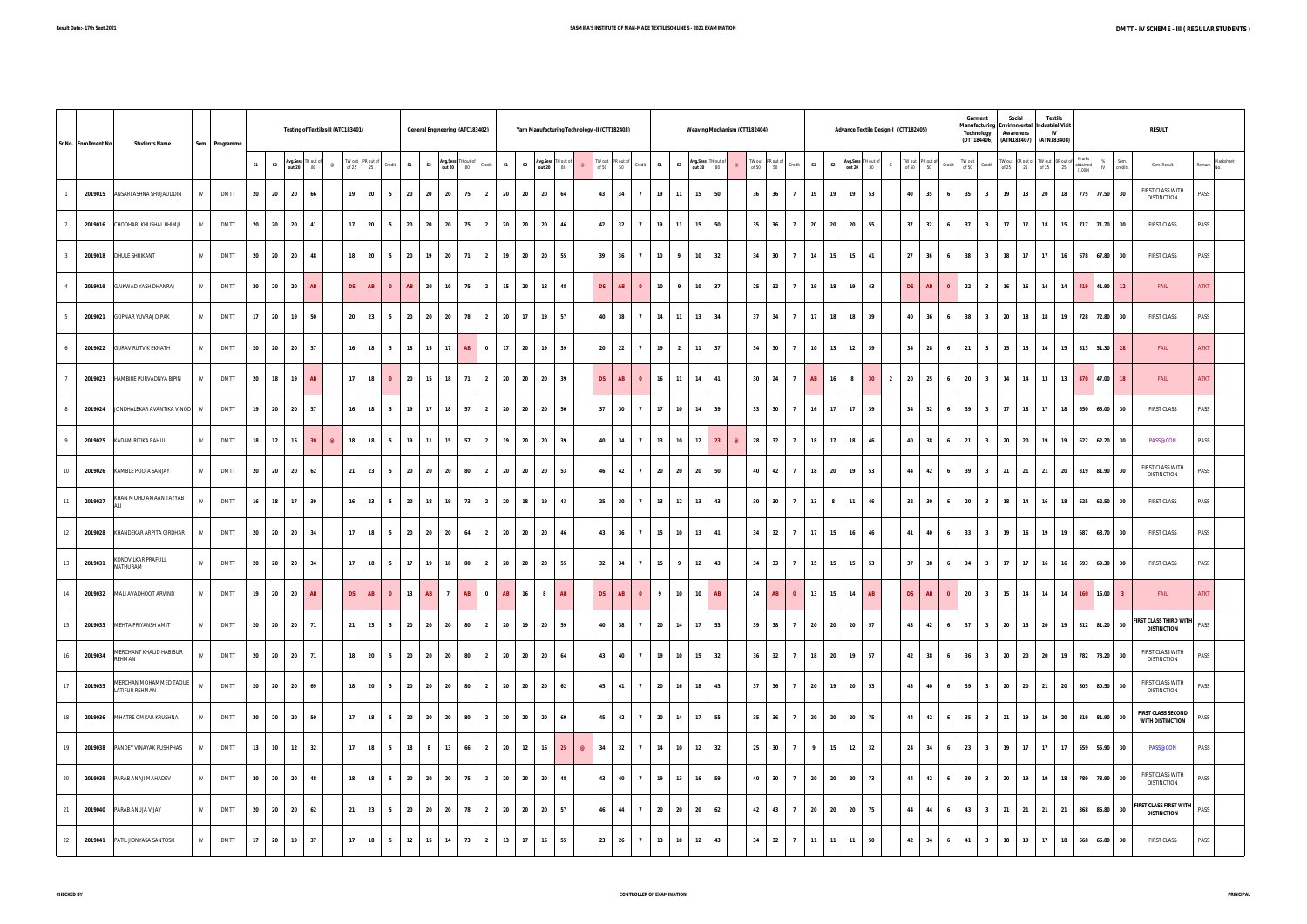|    | Sr.No. Enrollment No | <b>Students Name</b>             |     | Sem Programme |       |                | Testing of Textiles-II (ATC183401) |          |    |                                                                                                                                       |                |                       |       | General Engineering (ATC183402) |    |                | Yarn Manufacturing Technology -II (CTT182403) |                 |                |    |                            |                      |                |    | Weaving Mechanism (CTT182404) |              |                                            |                |                      |                                 |    | Advance Textile Design-I (CTT182405) |                       |                         | Garment<br>Technology | Manufacturing Envirinmental Industrial Visit<br>(DTT184406) (ATN183407) (ATN183408) | Social<br>Awareness |                | Textile |                            |                      | <b>RESULT</b>                          |                  |  |
|----|----------------------|----------------------------------|-----|---------------|-------|----------------|------------------------------------|----------|----|---------------------------------------------------------------------------------------------------------------------------------------|----------------|-----------------------|-------|---------------------------------|----|----------------|-----------------------------------------------|-----------------|----------------|----|----------------------------|----------------------|----------------|----|-------------------------------|--------------|--------------------------------------------|----------------|----------------------|---------------------------------|----|--------------------------------------|-----------------------|-------------------------|-----------------------|-------------------------------------------------------------------------------------|---------------------|----------------|---------|----------------------------|----------------------|----------------------------------------|------------------|--|
|    |                      |                                  |     |               | S1    | S <sub>2</sub> | Avg.Sess TH out of<br>out 20 80    |          |    | TW out $\begin{array}{ c c c c }\n\hline\n\text{TV out} & \text{PR out of} \\ \text{of 25} & 25 & \text{Credit}\n\hline\n\end{array}$ |                | S <sub>2</sub><br>S1  |       | Avg.Sess THout of Credit 51     |    | S <sub>2</sub> | Avg.Sess TH out of out 20 80                  |                 | $\circ$        |    | TW out PR out of Credit 51 |                      | S <sub>2</sub> |    | Avg.Sess TH out of out 20 80  |              | TW out PR out of Credit<br>of 50 50 Credit |                | S1<br>S <sub>2</sub> | Avg.Sess TH out of<br>out 20 80 |    | G                                    |                       |                         |                       |                                                                                     |                     |                |         |                            | % Sem.<br>IV credits | Sem. Result                            | Remark Marksheet |  |
| 23 |                      | 2019042 RAUT SAHIL DEEPAK        | IV  | <b>DMTT</b>   | 20    | 20             | 20<br>41                           |          | 17 | 18                                                                                                                                    | 5              | 18<br>15              | 17    | 175<br>$\overline{\mathbf{2}}$  | 19 | 20             | 20                                            | 39              |                | 35 | 30<br>$\overline{7}$       | 15                   | 6 <sup>1</sup> | 11 | 34                            | $36$ 25      |                                            | $\overline{7}$ | 15<br>13             | 14                              | 41 | 34                                   | 26                    | 6 <sup>1</sup>          | 20                    | 15<br>$\overline{\mathbf{3}}$                                                       |                     | 18 15          |         | 14 615 61.50 30            |                      | <b>FIRST CLASS</b>                     | PASS             |  |
| 24 |                      | 2019043 SANKHE ASMIT CHANDRAKANT | IV  | <b>DMTT</b>   | 20    | 20             | 20<br>34                           |          |    | $17$ 18 5                                                                                                                             |                | 20 13                 |       | $17$ 41<br>$\overline{2}$       |    | 20 20          | 20                                            | 16              | $\circledcirc$ |    | 35 30 7                    | 17                   | 10             | 14 | 41                            | $34$ 23      |                                            | $7^{\circ}$    | 15<br>11             | 13 50                           |    |                                      | $30 \quad 28 \quad 6$ |                         | 22                    | 3 14 17 14                                                                          |                     |                |         | 14 562 56.20 30            |                      | <b>PASS@CON</b>                        | PASS             |  |
| 25 | 2019044              | SHIRODKAR SAHIL PRAKASH          | N   | <b>DMTT</b>   | 20    | 20             | 20<br>37                           |          |    | $18$ 20                                                                                                                               | 5              | 19<br>20              | 20 64 | $\overline{2}$                  | 18 | $-19$ $+$      | 19                                            | 46              |                | 40 | 40<br>$\overline{7}$       | 15                   | 14             | 15 | 59                            | $30 \mid 24$ |                                            | $\overline{7}$ | 19<br>13             | $16 \quad 53$                   |    | 42                                   | 40                    | 6 <sup>1</sup>          | 40                    | $3 \mid 20$                                                                         |                     | $19$ 20        |         | 20 722 72.20 30            |                      | <b>FIRST CLASS</b>                     | PASS             |  |
| 26 | 2019045              | SINGH AACHAL DHARMENDRA          | IV  | <b>DMTT</b>   | 20    | 20             | 20<br>18                           | $\omega$ | 17 | 5 <sub>1</sub><br>18                                                                                                                  |                | 20<br>18              | 19    | 69<br>$\overline{2}$            | 20 | 20             | 20                                            | 43              |                | 35 | 36                         | 11<br>$\overline{7}$ | $\overline{9}$ | 10 | 39                            | $33 \mid 31$ |                                            | $\overline{7}$ | 19<br>15             | 17                              | 39 | 40                                   | 36                    | 6 <sup>1</sup>          | 35                    | 17<br>$\overline{\mathbf{3}}$                                                       | 17                  | $\pm$ 17 $\pm$ | $-18$   | 644 64.40 30               |                      | <b>PASS@CON</b>                        | PASS             |  |
| 27 |                      | 2019046 SINGH RAJNEESH BIRENDRA  | IV. | <b>DMTT</b>   | 20    |                | 20 20<br>11                        | $\omega$ | 17 | 18                                                                                                                                    | 5              | 20<br>17 <sup>1</sup> | 19    | 62<br>$\overline{2}$            | 19 | 17             | 18                                            | 39              |                | 38 | 34<br>$-7 - 1$             | 8 <sup>1</sup>       | 10             | 9  | 37                            | 34           | 32                                         | $\overline{7}$ | 16<br>15             | 16                              | 39 | 41                                   | 34                    | 6 <sup>1</sup>          | 36                    | 18 l<br>$\overline{\mathbf{3}}$                                                     | 18                  | <b>16</b>      |         | 17 623 62.30 30            |                      | <b>PASS@CON</b>                        | PASS             |  |
| 28 | 2019047              | THAPA SANDEEP TEKBAHADUR         | IV  | <b>DMTT</b>   | 20 20 |                | 20<br>46                           |          |    | $17$ 18 5                                                                                                                             |                | 20<br>15              |       | $18$ 71<br>$\overline{2}$       | 20 | 16             | 18 I                                          | 53              |                |    | 38 28 7                    | 15                   | <b>14</b>      | 15 | 39                            | $30 \mid 30$ |                                            | $\overline{7}$ | 19<br><b>14</b>      | 17                              | 41 | 27                                   | 34                    | 6 <sup>1</sup>          | 21                    | 3 <sup>1</sup><br>16                                                                |                     | $16$ 15        | 15      | 643 64.30 30               |                      | <b>FIRST CLASS</b>                     | PASS             |  |
| 29 | 2019052              | YANDE SHAMI MADHAV               | IV  | <b>DMTT</b>   | 20    | 20             | 41<br>20                           |          |    | 18 20                                                                                                                                 | 5 <sub>1</sub> | 20<br>18              |       | $19 \t 64 \t 2$                 |    | 20 20          | 20                                            | 53              |                |    | 40 38 7                    | 17                   | 9 <sub>1</sub> | 13 | 41                            | 40 40        |                                            | $\overline{7}$ | 20<br>17             | $19$ 71                         |    | 41                                   | 40                    | $6-1$                   | 44                    |                                                                                     |                     |                |         | 3 20 20 19 19 760 76.00 30 |                      | FIRST CLASS WITH<br><b>DISTINCTION</b> | PASS             |  |
| 30 | 2020001              | KADU SANYUKTI PRAMOD             | IV. | <b>DMTT</b>   | 14    | 20             | 41<br>17                           |          | 18 | 20                                                                                                                                    | 5              | 20<br>16              | 18    | 80<br>$\overline{2}$            | 20 | 13             | 17                                            | 30 <sup>2</sup> | $\omega$       | 40 | 38<br>$\overline{7}$       | 6                    | 10             | 8  | 50                            | 35           | 36                                         | $\overline{7}$ | 20<br>$\overline{9}$ | 15                              | 43 | 42                                   | 40                    | 6                       | 23                    | 20<br>$\overline{\mathbf{3}}$                                                       | 20                  | 20             | 19      | 690 69.00 30               |                      | PASS@CON                               | PASS             |  |
| 31 | 2020002              | PAWAR SHRIKANT AMRUT             | IV. | <b>DMTT</b>   | AB    | 15             | 55<br>8 <sup>1</sup>               |          |    | $17$   $18$   $5$                                                                                                                     |                | 19 13                 |       | 16 80 2                         |    | 20 19          | 20                                            | 46              |                | DS | <b>AB</b>                  | 0 17 14 16           |                |    | 59                            | $34$ $AB$    |                                            | $\bullet$      | 20<br>14             | 17                              | 41 | DS <b>D</b>                          | AB                    | $\overline{\mathbf{0}}$ | 24                    | $3 \mid 15 \mid$                                                                    |                     |                |         | 16 16 15 513 51.30 10      |                      | FAIL                                   | <b>ATKT</b>      |  |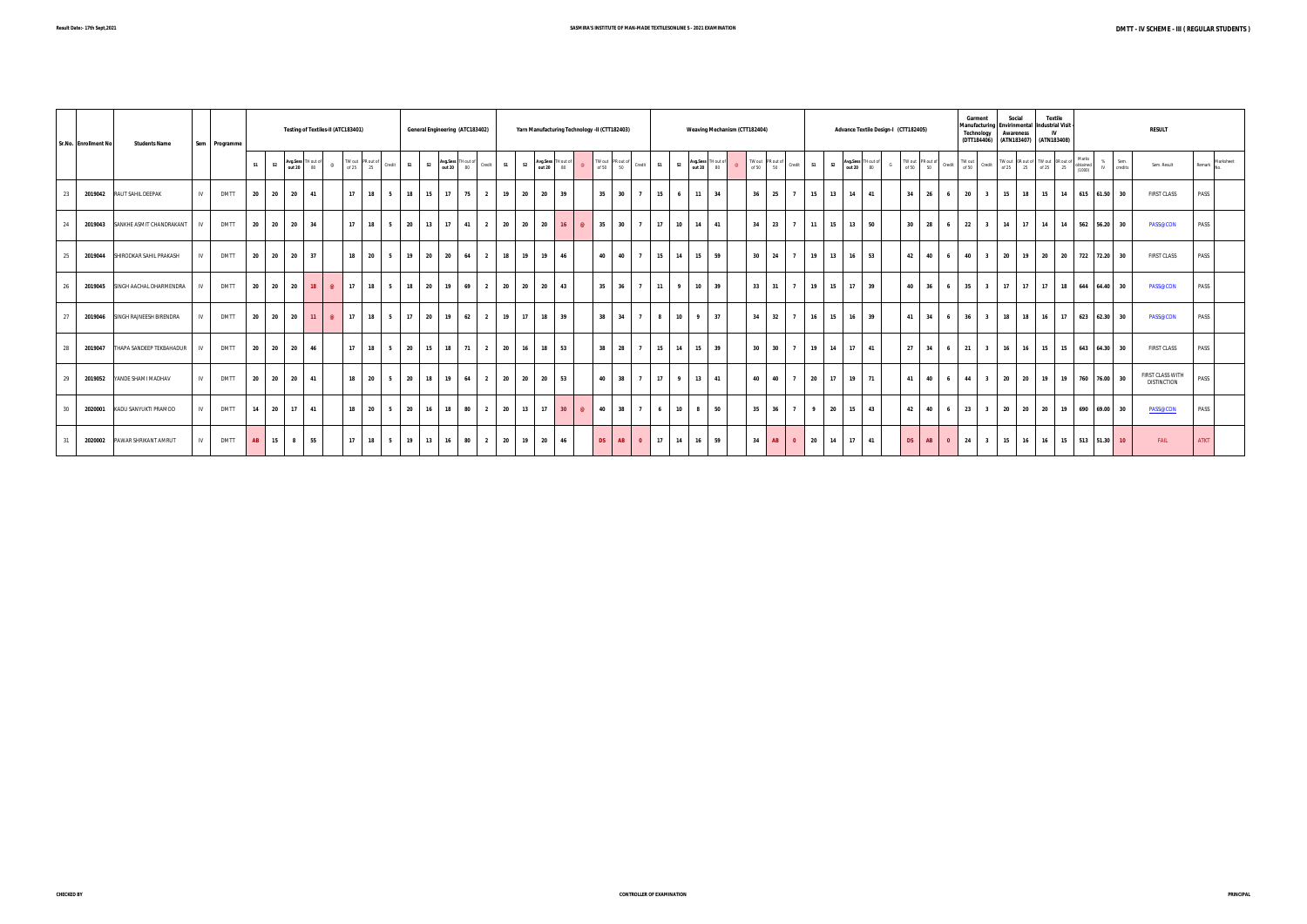| Sr.No.      | <b>Enrollment</b><br><b>Students Name</b>     |              | Sem Programme |                 |         |                                   | Testing of Textiles-II (ATC183401) |          |    |         |                                        |                |           | General Engineering (ATC183402)               |                                 |                     | Dyeing Technology of Synthetic Fibres(CTX182403) |                         |    |          |      |                             |                                 |                | Printing Technololgy of Narural Fibres (CTX182404) |    |                 |                      |      |                  |    |       | Technology of Finishing (CTX182405) |                |    |       | <b>Color Measurement &amp; Computer Color Matching</b><br>(CTX182406)                                                                                                                                                           |       |                 |                | Social<br>Envirinmental<br><b>Awareness</b><br>(ATN183407)                                                                                                                     |    | <b>Textile</b><br>Industrial Visit -<br>IV (ATN183408)                                                                                                                                                                                                                                                                                                                                                                                        |                    | <b>RESULT</b>                |             |                  |
|-------------|-----------------------------------------------|--------------|---------------|-----------------|---------|-----------------------------------|------------------------------------|----------|----|---------|----------------------------------------|----------------|-----------|-----------------------------------------------|---------------------------------|---------------------|--------------------------------------------------|-------------------------|----|----------|------|-----------------------------|---------------------------------|----------------|----------------------------------------------------|----|-----------------|----------------------|------|------------------|----|-------|-------------------------------------|----------------|----|-------|---------------------------------------------------------------------------------------------------------------------------------------------------------------------------------------------------------------------------------|-------|-----------------|----------------|--------------------------------------------------------------------------------------------------------------------------------------------------------------------------------|----|-----------------------------------------------------------------------------------------------------------------------------------------------------------------------------------------------------------------------------------------------------------------------------------------------------------------------------------------------------------------------------------------------------------------------------------------------|--------------------|------------------------------|-------------|------------------|
|             |                                               |              |               |                 |         | S1 S2 Avg.Sess THout of out 20 80 |                                    |          |    |         | $\circledcirc$ TW out PR out of Credit |                |           | S1 S2 Avg.Sess TH out of Credit               |                                 | S1                  |                                                  | S2 Avg.Sess TH out of @ |    |          |      |                             |                                 |                |                                                    |    |                 |                      |      |                  |    |       |                                     |                |    |       | TWoulPRoutor Codit ist ist Angless Hindrof TWoulPRoutor Street ist ist Angless Throud PRoutor PRoutor (PRoutor Through SessiTHoutor Through SessiTHoutor Through SessiTHoutor PRoutor (PRoutor Codit<br>  of 25 25 0 multiplies |       |                 |                | $\begin{tabular}{llll} \hline \text{TW out} & \text{OR out of} & \text{TW out} & \text{OR out of} \\ \hline \text{of 25} & \text{25} & \text{of 25} & \text{25} \end{tabular}$ |    | $\begin{tabular}{ c c c c } \hline \multicolumn{1}{ c }{\text{TWou}} & \multicolumn{1}{ c }{\text{Wou}} & \multicolumn{1}{ c }{\text{Wou}} & \multicolumn{1}{ c }{\text{Wou}} & \multicolumn{1}{ c }{\text{Wou}} & \multicolumn{1}{ c }{\text{Wou}} & \multicolumn{1}{ c }{\text{Wou}} & \multicolumn{1}{ c }{\text{Wou}} & \multicolumn{1}{ c }{\text{Wou}} & \multicolumn{1}{ c }{\text{Wou}} & \multicolumn{1}{ c }{\text{Wou}} & \multic$ |                    | Sem. Result                  |             | Remark Marksheet |
|             | 2017146 TIWARI AYUSH ANAND                    | $\mathsf{N}$ | <b>DMTC</b>   |                 | 18 20   | 19                                | AB                                 |          |    | $15$ 16 | $\bullet$                              | 20             | 20 20     |                                               | 80 2                            | 10                  | 8 <sup>2</sup>                                   | $\bullet$               |    |          |      | 10                          | - 20                            | 19             | 20                                                 | 71 | 16<br>15        |                      |      | 20 20            | 20 | 41 30 | 30                                  | 6              |    |       | 20 20 20 37                                                                                                                                                                                                                     | 21    | 17 <sup>1</sup> | 5 <sup>5</sup> | 13<br>18                                                                                                                                                                       | 15 | 15                                                                                                                                                                                                                                                                                                                                                                                                                                            | 600 60.00          | FAIL                         | <b>ATKT</b> |                  |
| 2           | 2019115 BANDGAR VISHAL SHAM                   | $\mathbb{N}$ | <b>DMTC</b>   |                 |         | 20 20 20                          | 48                                 |          |    | 20 18   | 5 <sub>1</sub>                         |                |           | 15 16 16 57 2                                 |                                 |                     | $10 \quad 20 \quad 15 \quad 34$                  |                         |    |          |      | $11$ 11 6                   |                                 |                | 20 20 20 71                                        |    |                 |                      |      |                  |    |       |                                     |                |    |       | 18   15   6   20   20   20   69   30   30   6   20   20   20   30   22   16   5                                                                                                                                                 |       |                 |                | 17<br>15                                                                                                                                                                       |    |                                                                                                                                                                                                                                                                                                                                                                                                                                               | 20 18 731 73.10 30 | <b>FIRST CLASS</b>           | PASS        |                  |
| $3^{\circ}$ | 2019116 BHAVISKAR VAIBHAV LILADHAR            | IV           | <b>DMTC</b>   |                 |         | $6 \qquad 20 \qquad 13$           | 37                                 |          | 20 | 17      | 5 <sub>1</sub>                         | $\overline{9}$ |           | 17 13 78 2                                    |                                 |                     | 12 20 16 53                                      |                         |    |          |      | $16$ 10 6                   |                                 |                | 20 20 20 78                                        |    |                 |                      |      |                  |    |       |                                     |                |    |       | 16   16   6   20   20   21   31   29   6   20   20   20   80   20                                                                                                                                                               |       |                 | 18 5           | 12<br>14                                                                                                                                                                       |    |                                                                                                                                                                                                                                                                                                                                                                                                                                               | 19 17 754 75.40 30 | FIRST CLASS WITH DISTINCTION | PASS        |                  |
| 4           | 2019117 BHOSALE AMIT ARJUN                    | $\mathbb{N}$ | <b>DMTC</b>   |                 | 20 20   | 20                                | 27                                 | $\omega$ | 18 | 18      | 5                                      | 15             | 14        | 15                                            | 75 2                            | 13                  | 20 17                                            |                         | 48 |          | 15   | 10<br>6                     |                                 |                | 20 20 20                                           | 66 | 12              | 12<br>$\overline{6}$ |      | 20 20            | 20 | 55    | 27 28 6                             |                | 20 | 20 20 | 71                                                                                                                                                                                                                              | 18    |                 | $17 \quad 5$   | 13<br>15                                                                                                                                                                       | 15 | 15                                                                                                                                                                                                                                                                                                                                                                                                                                            | 687 68.70 30       | <b>PASS@CON</b>              | PASS        |                  |
|             | 2019118 BORE SHARVIL PRAMOD                   | N            | <b>DMTC</b>   | 20              | 20      | 20                                | 57                                 |          | 18 | 18      | 5                                      | 16             | 20 18     |                                               | 80                              | $\overline{2}$<br>9 |                                                  | 20 15                   | 50 |          | 15   | 10<br>6                     | 20                              | $\frac{1}{20}$ | 20 l                                               | 75 | 15              | <b>16</b>            | 20 l | 20               | 20 | 48    | 29<br>30                            | 6              | 20 | 20    | 20<br>80                                                                                                                                                                                                                        | 22    | 20              |                | 12<br>14                                                                                                                                                                       | 17 | 16                                                                                                                                                                                                                                                                                                                                                                                                                                            | 755 75.50 30       | FIRST CLASS WITH DISTINCTION | PASS        |                  |
|             | 2019119 CHAWHAN VIVEK FULCHAND                | $\mathbb{N}$ | <b>DMTC</b>   |                 | 20 20   | 20                                | 46                                 |          | 20 | 17      | 5                                      | 14             | 14        | 14                                            | 57<br>$\overline{2}$            | 11                  |                                                  | 20 16                   | 41 |          |      | 10                          | 20                              | 20             | 20                                                 | 66 | 20<br>18        |                      |      | 20 20            | 20 | 71 31 | 31                                  | $6-1$          | 20 | 20    | 20<br>- 80                                                                                                                                                                                                                      | 16    | 16              | 5 <sup>5</sup> | 13<br>15                                                                                                                                                                       | 16 | 14                                                                                                                                                                                                                                                                                                                                                                                                                                            | 719 71.90 30       | <b>FIRST CLASS</b>           | PASS        |                  |
|             | 2019120 DEO JAIVIK SANTOSH                    | IV           | <b>DMTC</b>   |                 | 20 20   | 20                                | 41                                 |          | 20 | 18      | 5                                      | 19             | 20 20     |                                               | 80 2                            | 14                  | 20                                               | $17 \mid 62$            |    |          | 11   | 10                          | 20                              | l 20           | 20                                                 | 73 | 18<br>14        | - 6                  | 20   | 20               | 20 | 80    | 32<br>32                            | 6              | 20 | 20    | 20<br>-80                                                                                                                                                                                                                       | - 20  | 20              |                | 14<br>16                                                                                                                                                                       | 18 | 18                                                                                                                                                                                                                                                                                                                                                                                                                                            | 794 79.40 30       | FIRST CLASS WITH DISTINCTION | PASS        |                  |
| 8           | <b>GUPTA AKLESH KUMAR</b><br>2019121 KAVINDRA | $\mathbb{N}$ | <b>DMTC</b>   |                 |         | 20 20 20                          | 43                                 |          |    | 18 16   | 5                                      | 15             | 20        | 18 I                                          | 73<br>$\overline{2}$            | 14                  | 20                                               | 17                      | 30 |          |      | 10<br>6                     |                                 | 20 20          | 20                                                 | 57 | 15<br>14        | - 6                  |      | 20 20            | 20 | 66    | 30<br>32                            | 6              | 20 | 20    | 20<br>64                                                                                                                                                                                                                        | 23    | 17 <sup>1</sup> | -5.            | 14<br>16                                                                                                                                                                       | 20 | 17                                                                                                                                                                                                                                                                                                                                                                                                                                            | 701 70.10 30       | <b>PASS@CON</b>              | PASS        |                  |
| 9           | 2019123 JHA JAYKUMAR SHYAM                    | $\mathbb{N}$ | <b>DMTC</b>   | AB              | 20      | 10                                | 39                                 |          |    | 17 15   | 5                                      | AB             | 13        |                                               | 78<br>$\overline{2}$            | 10                  | 19                                               | 15                      | 50 |          | 16   | 10                          | 20                              | 20             | 20                                                 | 64 | 16              | 18                   |      | 20               | 10 | 59    | 38<br>35                            | 6              | 20 | 20    | 20<br>80                                                                                                                                                                                                                        | 22    | 16              |                | 13<br>15                                                                                                                                                                       | 20 | 20                                                                                                                                                                                                                                                                                                                                                                                                                                            | 723 72.30 30       | <b>FIRST CLASS</b>           | PASS        |                  |
| 10          | 2019124 JHA SONUKUMAR SACHIDANAND             | $\mathbb{N}$ | <b>DMTC</b>   |                 | 20 20   | 20                                | 46                                 |          | 20 | 14      | 5                                      | 15             | <b>16</b> | <b>16</b>                                     | 59  <br>$\overline{2}$          | 12                  | 20                                               | 16                      | 39 |          | 14   | 13<br>6                     | 20                              | 20             | 20                                                 | 66 | 18<br>17        | $6^{\circ}$          |      | 20 20            | 20 | 69    | 32 33                               | 6 <sup>1</sup> | 20 | 20    | 20<br>78                                                                                                                                                                                                                        | 20    | 17 <sup>1</sup> | 5 <sup>5</sup> | 12<br>14                                                                                                                                                                       | 18 | 17                                                                                                                                                                                                                                                                                                                                                                                                                                            | 728 72.80 30       | <b>FIRST CLASS</b>           | PASS        |                  |
|             | 11 2019125 KAULARIKAR ALIASGAR NASIR          | IV           | <b>DMTC</b>   |                 | 20 20   | 20                                | 64                                 |          |    | 20 16   | 5                                      | 18             | 16 17     |                                               | 80 2                            | 16                  |                                                  | 20 18                   | 62 |          | 11   | $14$ 6                      |                                 |                | 20 20 20 75                                        |    | 18 14           | - 6                  |      | 20 20            | 20 | 80 31 |                                     | 32 6           | 20 | 20 20 | 80                                                                                                                                                                                                                              | $-16$ |                 | 18 5           | <b>14</b><br>16                                                                                                                                                                | 17 | 17                                                                                                                                                                                                                                                                                                                                                                                                                                            | 810 81.00 30       | FIRST CLASS WITH DISTINCTION | PASS        |                  |
|             | 12 2019126 KINI CHIRAG BALWANT                | IV           | DMTC          |                 | 20 20   | 20                                | 46                                 |          | 21 | 17      | 5                                      | 19             |           | 20 20 75 2                                    |                                 | 16                  |                                                  | 20 18 57                |    |          | 17   | $12 \quad 6$                |                                 |                | 20 20 20 78                                        |    | 15              |                      |      |                  |    |       | 15 6 20 20 20 73 33 37 6 20 20 20   |                |    |       |                                                                                                                                                                                                                                 | 80 20 |                 | $16 \quad 5$   | 15<br>13                                                                                                                                                                       |    |                                                                                                                                                                                                                                                                                                                                                                                                                                               | 20 20 798 79.80 30 | FIRST CLASS WITH DISTINCTION | PASS        |                  |
|             | 13 2019127 MALVANKAR UTTAM DEEPAK             | $\mathbb{N}$ | <b>DMTC</b>   |                 |         | 20 20 20                          | 46                                 |          |    | 17 16   | 5 <sub>1</sub>                         |                |           | 15 14 15 57 2                                 |                                 |                     | $13 \mid 20 \mid 17 \mid 43 \mid$                |                         |    |          | 13   | $12 \quad 6$                |                                 |                | 20 20 20 71                                        |    |                 |                      |      | 20 18 6 20 20 20 |    |       |                                     |                |    |       | 69 27 28 6 20 20 20 78 21 16 5                                                                                                                                                                                                  |       |                 |                | 14<br>16                                                                                                                                                                       |    |                                                                                                                                                                                                                                                                                                                                                                                                                                               | 17 16 727 72.70 30 | <b>FIRST CLASS</b>           | PASS        |                  |
|             | 14 2019128 PANDEY SURAJ RAMANUJ               | $\mathbb{N}$ | <b>DMTC</b>   |                 | 20 20   | 20                                | 43                                 |          | 19 | 17      | 5                                      | 15             | 16 16     |                                               | 59  <br>$\overline{\mathbf{2}}$ | 17 <sup>1</sup>     |                                                  | 20 19 43                |    |          |      | $10$ 11 6                   |                                 |                | 20 20 20 71                                        |    |                 | $18$ 12 6            |      |                  |    |       | 20 20 20 71 34 34                   |                |    |       | 6 20 20 20 78 21                                                                                                                                                                                                                |       |                 | $17$ 5         | 12<br>14                                                                                                                                                                       | 15 | 15                                                                                                                                                                                                                                                                                                                                                                                                                                            | 729 72.90 30       | <b>FIRST CLASS</b>           | PASS        |                  |
| 15          | 2019130 PATEL RAJA MUNNA                      | IV           | <b>DMTC</b>   | 20 <sub>1</sub> | AB      | 10                                | 30 <sup>°</sup>                    |          |    | 13 18   | $\bullet$                              |                | $15$ 1    | 8                                             | 66 2                            | AB                  |                                                  | $20 \mid 10 \mid$       | 14 |          | DS - | AB                          | 12                              | 20             | 16                                                 |    | <b>DS</b><br>AB |                      | 20   | 18               |    | 62    | 28<br>28                            | 6              | 20 | 20    | 20<br>73                                                                                                                                                                                                                        | 15    | 12              |                | 12<br>15                                                                                                                                                                       | 14 | 14                                                                                                                                                                                                                                                                                                                                                                                                                                            | 543 54.30 13       | FAIL                         | <b>ATKT</b> |                  |
|             | 16 2019132 PATIL HARSH ANANT                  | $\mathbb{N}$ | <b>DMTC</b>   |                 |         | 19 15 17                          | 57                                 |          |    | 21 19   | 5 <sub>1</sub>                         |                |           | 15 14 15 73 2                                 |                                 |                     | 11 20 16 57                                      |                         |    |          | 11   | $12 \quad 6$                |                                 |                | 19 13 16 80                                        |    |                 |                      |      | 10 10 6 20 20 20 |    |       |                                     |                |    |       | 73 28 30 6 20 20 20 80 16                                                                                                                                                                                                       |       |                 | $16 \mid 5$    | 16<br>14                                                                                                                                                                       |    |                                                                                                                                                                                                                                                                                                                                                                                                                                               | 16 17 760 76.00 30 | FIRST CLASS WITH DISTINCTION | PASS        |                  |
|             | 17 2019133 RANA ASHISH GANESH                 | $\mathbb{N}$ | <b>DMTC</b>   |                 |         | 20 20 20                          | 43                                 |          |    | 18 18   | 5                                      |                |           | 15 16 16 57 2                                 |                                 |                     | 12 17 15 46                                      |                         |    |          | DS   | AB 0                        |                                 |                | 20 20 20 64                                        |    |                 |                      |      |                  |    |       |                                     |                |    |       | 15   12   6   20   20   20   71   35   35   6   20   20   20   80   16                                                                                                                                                          |       |                 | $17$ 5         | 15<br>13                                                                                                                                                                       |    |                                                                                                                                                                                                                                                                                                                                                                                                                                               | 18 18 702 70.20 24 | FAIL                         | <b>ATKT</b> |                  |
|             | 18 2019134 ROY VIVEK GOPALKRISHNA             | $\mathbb{N}$ | <b>DMTC</b>   |                 |         | 20 20 20 53                       |                                    |          |    | 18 17   | $5-1$                                  |                |           | 10 20 15 73 2 17 20 19 53                     |                                 |                     |                                                  |                         |    |          |      |                             | $11$ 13 6 20 20 20 64           |                |                                                    |    |                 |                      |      |                  |    |       |                                     |                |    |       |                                                                                                                                                                                                                                 |       |                 |                | 15   17   6   20   20   20   73   34   33   6   20   20   20   80   19   16   5   18   15                                                                                      |    |                                                                                                                                                                                                                                                                                                                                                                                                                                               | 16 16 768 76.80 30 | FIRST CLASS WITH DISTINCTION | PASS        |                  |
|             | 19 2019135 SAIL AKSHAY NAVANATH               | $\mathbb{N}$ | <b>DMTC</b>   |                 |         | 20    20    20    20              | 43                                 |          |    | 18 17   | 5                                      |                |           | 15 20 18 78 2 13 20 17 39                     |                                 |                     |                                                  |                         |    |          |      |                             | 11   12   6   AB   20   10   57 |                |                                                    |    |                 | 18 16 6              |      |                  |    |       |                                     |                |    |       | AB   20   10   69   34   34   6   20   20   20   66   20   16   5   16                                                                                                                                                          |       |                 |                | 14                                                                                                                                                                             |    |                                                                                                                                                                                                                                                                                                                                                                                                                                               | 14 14 701 70.10 30 | <b>FIRST CLASS</b>           | PASS        |                  |
|             | 20 2019136 SHAIKH ASFAK MUSTAFA               | $\mathbb{N}$ | <b>DMTC</b>   |                 |         | 20 19 20                          | 43                                 |          |    | 18 15   | 5 <sub>1</sub>                         |                |           | $15$ 16 16 62 2                               |                                 |                     | 15 20 18 39                                      |                         |    |          | DS   | <b>AB</b><br>$\overline{0}$ |                                 |                | 20 20 20 66                                        |    |                 |                      |      |                  |    |       |                                     |                |    |       | 16 20 6 20 20 20 71 28 28 6 20 20 20 78 12                                                                                                                                                                                      |       |                 | $16 \quad 5$   | 16<br>18                                                                                                                                                                       | 14 |                                                                                                                                                                                                                                                                                                                                                                                                                                               | 13 687 68.70 24    | <b>FAIL</b>                  | <b>ATKT</b> |                  |
|             | 21 2019137 SINGH OMKAR LALPRATAP              | $\mathbb{N}$ | <b>DMTC</b>   |                 |         | 20 20 20                          | 41                                 |          |    | 14 17   | 5 <sub>1</sub>                         |                |           | 16 16 16 71 2 14 20 17 37                     |                                 |                     |                                                  |                         |    |          |      | $12 \mid 14 \mid 6$         |                                 |                | 20 20 20 69                                        |    |                 |                      |      | 18 16 6 20 20 20 |    |       |                                     |                |    |       | 80 34 32 6 20 20 20 80 21                                                                                                                                                                                                       |       |                 | $16 \quad 5$   | 15<br>14                                                                                                                                                                       |    | 16 16                                                                                                                                                                                                                                                                                                                                                                                                                                         | 746 74.60 30       | <b>FIRST CLASS</b>           | PASS        |                  |
|             | 22 2019139 SINGH RAJAT JAYPRAKASH             | IV           | <b>DMTC</b>   |                 | $16$ 20 | 18                                | 55                                 |          |    | $16$ 14 | 5                                      | 18             | 16 17     |                                               | 80 2                            | $\overline{7}$      |                                                  | $20 \quad 14$           | 30 | $\omega$ | 11   | 11<br>$6^{\circ}$           |                                 |                | 20 20 20 62                                        |    | 15<br>14        | 6                    |      | 20 20            | 20 | 69    | 32                                  | 30 6           | 20 | 20    | 20<br>80                                                                                                                                                                                                                        | 22    |                 | $18$ 5         | 17<br>15                                                                                                                                                                       |    |                                                                                                                                                                                                                                                                                                                                                                                                                                               | 15 16 731 73.10 30 | PASS@CON                     | PASS        |                  |
|             | 23 2019140 TALE LAXMAN MANOHAR                | $\mathbb{N}$ | <b>DMTC</b>   |                 |         | 20 20 20                          | 43                                 |          |    | 16 14   | 5 <sub>1</sub>                         |                |           | 15 16 16 62 2                                 |                                 | 7 <sup>1</sup>      |                                                  | 20 14 48                |    |          |      | $10$ 11 6                   |                                 |                | 20 20 20 69                                        |    | 14              |                      |      | 12 6 20 20 20    |    |       | 73 34 33 6                          |                | 20 | 20 20 |                                                                                                                                                                                                                                 | 80 21 |                 | $17 \quad 5$   | 12<br>12                                                                                                                                                                       |    | 18 17                                                                                                                                                                                                                                                                                                                                                                                                                                         | 726 72.60 30       | <b>FIRST CLASS</b>           | PASS        |                  |
|             | 24 2019143 THAKUR VISHAL GOPAL                | N            | <b>DMTC</b>   |                 |         | 18 20 19 57                       |                                    |          |    | 18 17   |                                        |                |           | 5   18   16   17   80   2   14   20   17   41 |                                 |                     |                                                  |                         |    |          |      | $11$ 11 6                   |                                 |                | 20 20 20 62                                        |    |                 |                      |      |                  |    |       |                                     |                |    |       | 15   12   6   20   20   20   71   34   30   6   20   20   20   80   22                                                                                                                                                          |       |                 |                | 16 5 17 15                                                                                                                                                                     |    |                                                                                                                                                                                                                                                                                                                                                                                                                                               | 18 14 754 75.40 30 | FIRST CLASS WITH DISTINCTION | PASS        |                  |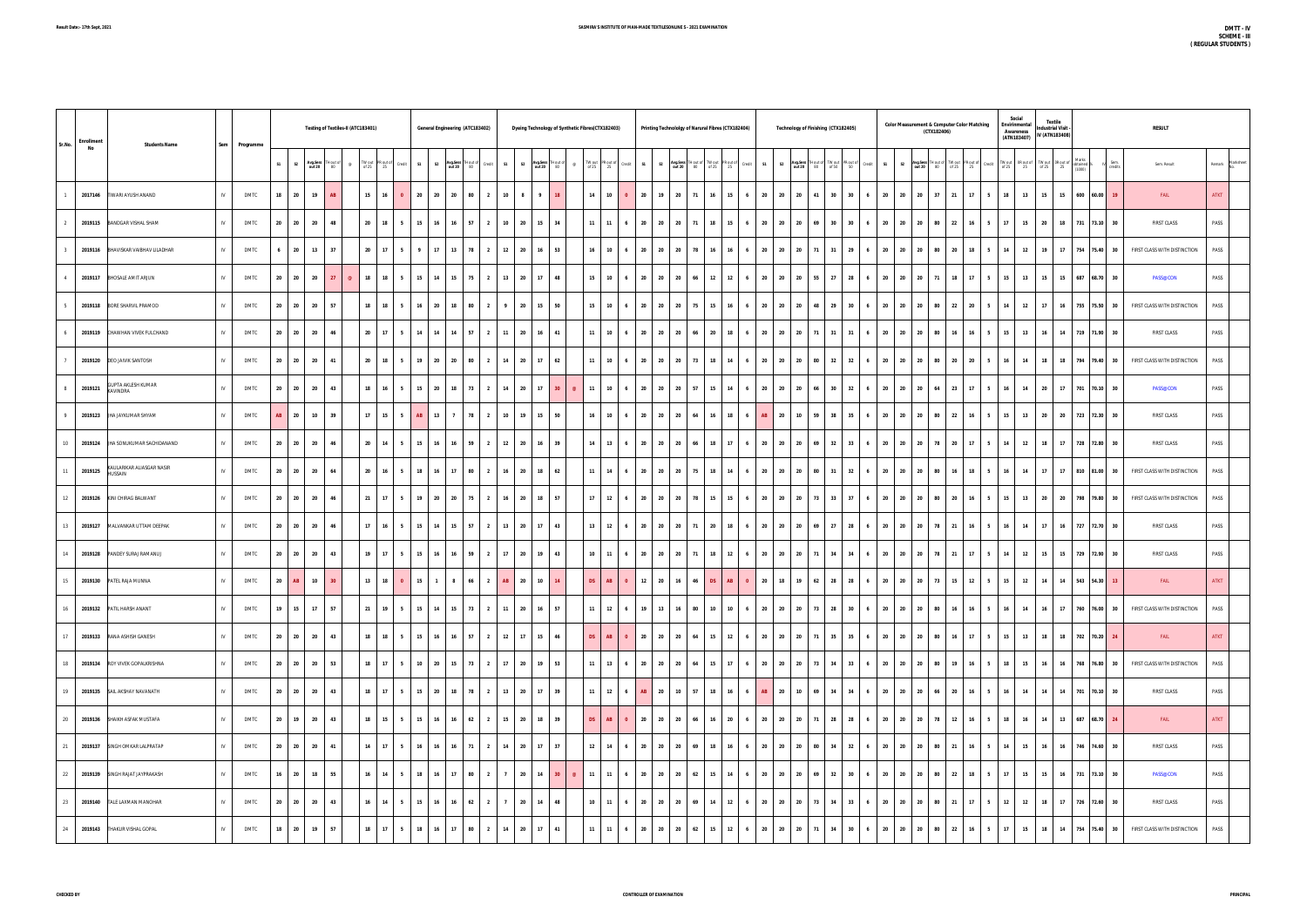| Sr.No. | Enrollment<br>No | <b>Students Name</b>                      | Sem | Programme   |       |                         |                 | Testing of Textiles-II (ATC183401) |                              |           |                      |                |           | General Engineering (ATC183402) |                               |                |    |                                 |          | Dyeing Technology of Synthetic Fibres(CTX182403) |                       |      |             |          | Printing Technololgy of Narural Fibres (CTX182404)                    |    |                       |      |                | Technology of Finishing (CTX182405)                       |    |                 |    |        |       |                   | <b>Color Measurement &amp; Computer Color Matching</b><br>(CTX182406) |                                         |              |                                                                                          | Social<br>Envirinmental<br><b>Awareness</b><br>(ATN183407)                                               |                 | <b>Textile</b><br>ndustrial Visit<br>IV (ATN183408) |                                 |                 | <b>RESULT</b>                                 |                  |
|--------|------------------|-------------------------------------------|-----|-------------|-------|-------------------------|-----------------|------------------------------------|------------------------------|-----------|----------------------|----------------|-----------|---------------------------------|-------------------------------|----------------|----|---------------------------------|----------|--------------------------------------------------|-----------------------|------|-------------|----------|-----------------------------------------------------------------------|----|-----------------------|------|----------------|-----------------------------------------------------------|----|-----------------|----|--------|-------|-------------------|-----------------------------------------------------------------------|-----------------------------------------|--------------|------------------------------------------------------------------------------------------|----------------------------------------------------------------------------------------------------------|-----------------|-----------------------------------------------------|---------------------------------|-----------------|-----------------------------------------------|------------------|
|        |                  |                                           |     |             |       | S1 S2 Avg.Sess THout of |                 |                                    | TW out PR out of<br>of 25 25 |           | S1<br>Credit         | S <sub>2</sub> |           | Avg.Sess TH out of<br>out 20 80 | Credit<br>S1                  | S <sub>2</sub> |    | Avg.Sess TH out of<br>out 20 80 |          | TW out PR out of<br>of 25 25                     | Credit                | S1   |             |          | S2 Avg.Sess THout of TW out PR out of Credit<br>out 20 80 of 25 25 25 |    |                       | S1   | S <sub>2</sub> | Avg.Sess TH out of TW out PR out of<br>out 20 80 of 50 50 |    |                 |    | Credit | S1    | S2 Avg.Sess TH of |                                                                       | Hout of TW out PR out of<br>80 of 25 25 |              | $\begin{array}{c c} \text{Credit} & \cdots & \cdots \\ \hline \text{of } 25 \end{array}$ | $\begin{tabular}{c c} \hline \text{TW out} & \text{OR out of} \\ \text{of 25} & \text{25} \end{tabular}$ | of 25           | TW out OR out of<br>25                              | obtained <sup>9</sup><br>(1000) | Sem.<br>credits | Sem. Result                                   | Remark Marksheet |
|        |                  | 25 2019145 VARMA DEEPAK DASHRATH          | IV  | <b>DMTC</b> | 20 20 | 20                      | 27              |                                    | 19                           | 18        | 18<br>5 <sup>1</sup> | 14             | 16        | 69                              | 10<br>$\overline{2}$          | 20             | 15 | 48                              |          | $10$ 11                                          | 6                     | 17   | 20          | 19       | 66                                                                    | 10 | 10<br>6               | 20   |                | 20 20                                                     | 62 | 32              | 32 | - 6    | 20 20 | 20                | 78                                                                    | 20                                      | 16           | 14<br>5                                                                                  | 12                                                                                                       | 16              |                                                     |                                 | 18 698 69.80 30 | <b>PASS@CON</b>                               | PASS             |
|        |                  | 26 2019146 VARMA SMITA DASHRATH           | IV  | <b>DMTC</b> | 20 20 | 20                      | 43              |                                    | 19                           | 16        | 18<br>5              | 12             | 15        | 53                              | $\overline{\mathbf{z}}$<br>14 | 20             | 17 | 48                              |          | $10$ 11                                          | $6\overline{6}$       | 20   |             | 20 20    | 73                                                                    | 14 | 12<br>6               | 20   | 20             | 20                                                        | 59 | 30 <sup>2</sup> | 32 |        | 20 20 | 20                | 80                                                                    | 20                                      | 19           | 14<br>$-5$                                                                               | 12                                                                                                       | 18              |                                                     |                                 | 16 711 71.10 30 | <b>FIRST CLASS</b>                            | PASS             |
|        | 27 2019147       | VISHWAKARMA SUJEET KUMAR<br>CHAIN BAHADUR | N   | <b>DMTC</b> | 20 20 | 20                      | 27              | $\circledcirc$                     | 16                           | 16        | 5 <sub>5</sub><br>18 | 14             |           | 16 59                           | $\overline{2}$<br>11          | 20             |    | $16$ 53                         |          | $10 \quad 12$                                    | $6\overline{6}$       | 20   |             | 20 20 64 |                                                                       | 15 | 14<br>$6\overline{6}$ |      |                | 20 20 20                                                  | 57 | 32 34           |    | 6      |       |                   | 20 20 20 73                                                           | 18                                      | $19 \quad 5$ |                                                                                          | 13 11                                                                                                    | 15              |                                                     |                                 | 15 685 68.50 30 | <b>PASS@CON</b>                               | PASS             |
|        |                  | 28 2020101 BIND PRAKASH SANTOSH           | IV  | <b>DMTC</b> |       | 18 20                   | 19              | 66                                 | 18                           | 21        | 5 <sup>1</sup><br>20 | 20             | 20        | 73                              | 13<br>$\overline{2}$          | 20             | 17 | 48                              |          | 11                                               | 11<br>6               | 20   | 20          | 20       | 78                                                                    | 18 | 16<br>6               | 20   |                | 20 20                                                     | 75 | 34              | 34 | 6      | 20 20 | 20                | 80                                                                    | 23                                      | 18           | 17 <sup>1</sup><br>$-5$                                                                  | 15                                                                                                       | 17              |                                                     | 16 805 80.50                    | 30              | FIRST CLASS WITH DISTINCTION                  | PASS             |
|        |                  | 29 2020102 DWIVEDI MANISH PRAKASHCHANDRA  | IV  | <b>DMTC</b> | 20    | 20<br>20                | 69              |                                    | 17                           | 18        | 18<br>5 <sup>1</sup> | 20             | 19        | 80                              |                               | 19<br>15       | 17 | 43                              |          | 19                                               | 13<br>6               | 20   | 20          | 20       | 75                                                                    | 16 | 15<br>$6\overline{6}$ | 20   | 20             | 20                                                        | 73 | 30 <sub>2</sub> | 33 | - 6    | 20 20 | 20                | 80                                                                    | 23                                      | 18           | 15                                                                                       | 13                                                                                                       | 15              |                                                     | 14 795 79.50                    | 30              | FIRST CLASS WITH DISTINCTION                  | PASS             |
|        |                  | 30 2020103 GHARAT BHAUTIK VILAS           | IV  | <b>DMTC</b> | 20    | 20<br>20                | 30 <sup>°</sup> |                                    | 16                           | 16        | 18<br>5              | 20             | - 19      | 78                              | <b>AB</b>                     | 20             | 10 | 27                              |          | 14                                               | 11<br>6               | 20   | <b>19</b>   | 20       | 66                                                                    | 18 | 18<br>6               | - 20 | 20             | 20                                                        | 71 | 34              | 35 |        | 20    | 20<br>20          | 80                                                                    | 20                                      | 17           | 16<br>- 5                                                                                | 14                                                                                                       | 16              |                                                     |                                 | 15 721 72.10 30 | PASS@CON                                      | PASS             |
|        |                  | 31 2020104 GOSWAMI SAHIL ANIL             | N   | <b>DMTC</b> | 20 20 | 20                      | 39              |                                    | 17 20                        |           | 20<br>5 <sub>5</sub> | 20             | 20        | 80                              | 18<br>$\overline{\mathbf{z}}$ | 20             | 19 | 41                              |          | 20                                               | 13<br>6               | 20   | 20          | 20       | 80                                                                    | 20 | 17<br>6               | 20   |                | 20 20                                                     | 75 | 31              | 31 |        | 20 20 | 20                | 78                                                                    | 21                                      | - 16         | 15<br>- 5                                                                                | 13                                                                                                       | 17              |                                                     |                                 | 16 779 77.90 30 | FIRST CLASS WITH DISTINCTION                  | PASS             |
| 32     | 2020105          | JADHAV PARAG CHANDRAKANT                  | IV  | <b>DMTC</b> | AB    | 20                      | 10<br>27        | $\omega$                           | 20                           | 18        | 17<br>5              | -20            | 19        | 75                              | 17                            | 20             | 19 | 18                              |          | 16                                               | 16<br>-6              | - 20 | <b>19</b>   | 20       | 71                                                                    | 22 | 21<br>- 6             | 20   | 20             | 20                                                        | 69 | 33              | 33 |        | 20 20 | 20                | 80                                                                    | 22                                      | 20           | 5<br><b>16</b>                                                                           | 14                                                                                                       | 16              |                                                     |                                 | 16 731 73.10 30 | <b>PASS@CON</b>                               | PASS             |
|        | 33 2020106       | KULKARNI NISHIT SHRIKANT                  | W   | <b>DMTC</b> | 20    | 20<br>20                | 53              |                                    | 20                           | 17        | 15<br>5 <sup>1</sup> | - 20           | 18        | 73                              | 20<br>$\overline{2}$          | 20             | 20 | 59                              |          | 21                                               | 14                    | 20   | - 20        | 20       | 71                                                                    | 23 | 22<br>$\overline{a}$  | 20   | 20             | 20                                                        | 75 | 36              | 36 |        | 20    | 20<br>20          | 80                                                                    | 22                                      | <b>19</b>    | 18                                                                                       | 16                                                                                                       | 20              |                                                     |                                 | 18 831 83.10 30 | FIRST CLASS SECOND WITH<br><b>DISTINCTION</b> | PASS             |
| 34     |                  | 2020107 MISHRA GANESH SHAMBHU             | IV  | <b>DMTC</b> | 20    | 20<br>20                |                 | AB                                 | 16                           | 15        | $\mathbf{0}$<br>18   | - 20           | 19        | 78                              | 17<br>$\overline{2}$          | 20             | 19 | 59                              |          | 11                                               | 11<br>6               | 20   | 19          | 20       | 64                                                                    | 16 | 12<br>$6\overline{6}$ | 20   | 20             | 20                                                        | 71 | 30 <sub>o</sub> | 30 |        | 20 20 | 20                | 80                                                                    | 17                                      | 18           | 15<br>- 5                                                                                | 13                                                                                                       | <b>16</b>       | 18                                                  |                                 | 708 70.80 25    | FAIL                                          | <b>ATKT</b>      |
| 35     |                  | 2020108 NAGARE SURAJ BALU                 | IV  | <b>DMTC</b> | 20    | 20<br>20                | 64              |                                    | 21                           | 14        | 18<br>5 <sup>1</sup> | 20             | <b>19</b> | 80                              |                               | 15<br>20       | 18 | 64                              |          | 19                                               | 13<br>6               | 20   | 20          | 20       | 75                                                                    | 19 | 14                    | 20   | 20             | 20                                                        | 80 | 40              | 40 |        | 20    | 20<br>20          | 80                                                                    | 20                                      | 19           | 20                                                                                       | 17                                                                                                       | 20              |                                                     | 20 856 85.60                    |                 | 30 FIRST CLASS FIRST WITH DISTINCTION PASS    |                  |
|        |                  | 36 2020109 PANDEY RONAK HAUSHILA          | N   | <b>DMTC</b> | 20 20 | 20                      |                 | 71                                 | 16                           | <b>14</b> | 5 <sub>5</sub><br>18 |                | 20 19 80  |                                 | $\overline{2}$                | 15<br>20       | 18 | 48                              |          | 20 17                                            | $6\overline{6}$       |      | 20 20 20 75 |          |                                                                       | 18 | 15<br>$6\overline{6}$ |      |                | 20 20 20                                                  |    | 73 34 34        |    | 6      |       |                   | 20 20 20 80                                                           | 23                                      | $17$ 5       | 16                                                                                       | 17                                                                                                       | 18              |                                                     |                                 | 18 821 82.10 30 | FIRST CLASS THIRD WITH<br><b>DISTINCTION</b>  | PASS             |
| 37     |                  | 2020110 PATIL GAURAV MAHENDRA             | IV  | <b>DMTC</b> | AB    | 20                      | 10<br>27        | $\omega$                           | 15                           | 15        | 18<br>5              | 20             | 19        | 78                              | 14<br>$\overline{2}$          | 20             | 17 | 30 <sup>2</sup>                 | $\omega$ | 16                                               | 12<br>$6\overline{6}$ | 20   |             | 18 19 62 |                                                                       | 18 | 14<br>$6\overline{6}$ |      |                | 20 20 20                                                  | 71 | 35              | 33 | 6      |       | 20 20 20          | 80                                                                    | 21                                      | $16$ 5       | 16                                                                                       | 14                                                                                                       | 18              |                                                     |                                 | 18 714 71.40 30 | <b>PASS@CON</b>                               | PASS             |
|        |                  | 38 2020111 PATNI SAHIL ABDUL MUNAF        | N   | <b>DMTC</b> | 20 20 | 20                      |                 | 64                                 | 14                           | 17        | 5 <sup>1</sup><br>19 | 20             | 20        | 80                              | $\overline{\mathbf{z}}$       | 17<br>20       | 19 | 48                              |          | 11 <sup>1</sup>                                  | 12<br>$6\overline{6}$ | 20   |             | 20 20 73 |                                                                       | 20 | 13<br>6               | 20   |                | 20 20                                                     | 80 | 32              | 32 | 6      | 20 20 | 20                | 80                                                                    | 20                                      | <b>16</b>    | 17 <sup>1</sup><br>- 5                                                                   | 12                                                                                                       | 17 <sup>1</sup> |                                                     |                                 | 16 793 79.30 30 | FIRST CLASS WITH DISTINCTION                  | PASS             |
|        |                  | 39 2020112 RAI VIBHAS SANJAY              | IV  | <b>DMTC</b> | 20 20 | 20                      | 57              |                                    | 15                           | 14        | 5<br>16              |                | 18 17     | 75                              | 20<br>$\overline{2}$          | 20             | 20 | 43                              |          | $11$ 11                                          | $6\overline{6}$       | 20   |             | 20 20    | 69                                                                    | 20 | 17<br>6               | 20   |                | 20 20                                                     | 73 | 35              | 32 | 6      | 20 20 | 20                | 80                                                                    | 20                                      | 18           | 18<br>- 5                                                                                | 15                                                                                                       | 14              |                                                     | 14 768 76.80                    | 30              | FIRST CLASS WITH DISTINCTION                  | PASS             |
|        |                  | 40 2020113 SHAHID FARMANKHAN MUHMMED      | IV  | <b>DMTC</b> | 13    | 20                      | 17              | 64                                 | 14                           | 14        | 5<br>15              | - 20           | 18        | 78                              |                               | 18<br>20       | 19 | 30                              |          | 14                                               | 12<br>6               | 20   | 20          | -20      | 80                                                                    | 18 | 18                    | 20   | 20             | 20                                                        | 73 | 35              | 35 |        | 20    | 20<br>20          | 80                                                                    | 24                                      | 17           | 17<br>- 5                                                                                | 15                                                                                                       | 18              | 16                                                  | 786                             | 78.60<br>30     | PASS@CON                                      | PASS             |
|        |                  | 41 2020114 VISHWAKARMA UMESH LALCHAND     | N   | <b>DMTC</b> | 20 20 | 20                      | 62              |                                    | 16                           | 13        | 5 <sub>5</sub><br>18 |                | 20 19 78  |                                 | 17<br>$\overline{2}$          | 20             | 19 | 46                              |          | 21 13                                            | $6\overline{6}$       |      | 20 20 20 80 |          |                                                                       | 18 | 18<br>6               |      |                | 20 20 20                                                  | 75 | 30 <sup>2</sup> | 30 | 6      | 20 20 | 20                | 80                                                                    | 24                                      | 19           | 17 <sup>1</sup><br>$-5$                                                                  | 16                                                                                                       | 14              |                                                     |                                 | 16 804 80.40 30 | FIRST CLASS WITH DISTINCTION                  | PASS             |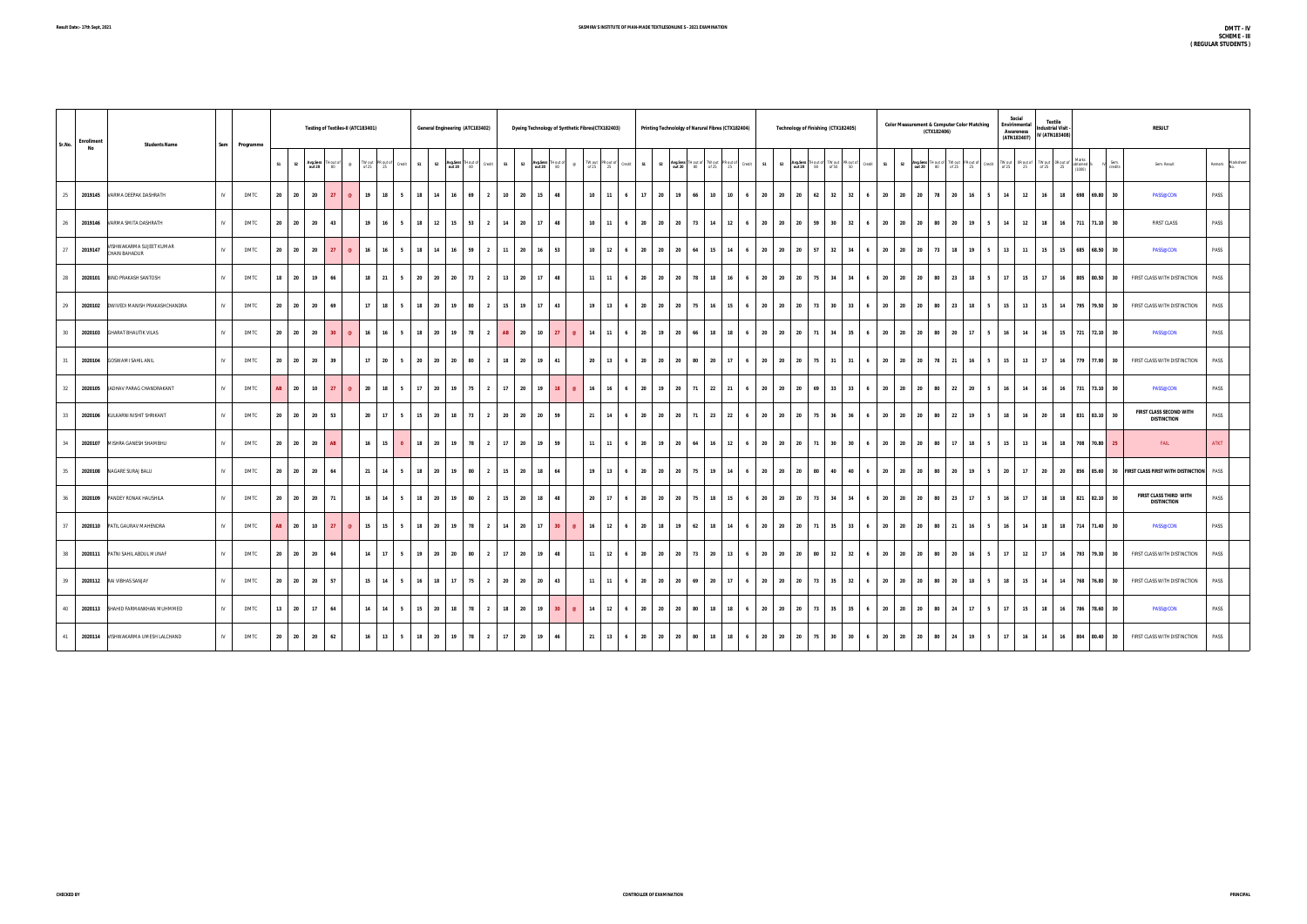| <b>Enrollment</b><br>Sr.No.              | <b>Students Name</b> |               | Sem Program  |         |                | Testing of Textiles-II (ATC183401)                      |                |    |                                                                                                                                              |                |      |                |    | General Engineering (ATC183402) |                |                      |    | Weft Knitting Jacquard and Socks<br>(CTK182403) |        |    |     | <b>Warp Knitting Tricot And Rashal</b> |    |                                                                         |      |    | (CTK182404) |                |                | Technology of Yarn Manufacturing (CTK182405)                                                    |    |      |   |    | <b>Woven and Knit Fabric</b><br>Structure (CTK182406 |    | Social<br>Envirinmental<br>Awareness | (ATN183407) (ATN183408)                                                                                                                             | <b>Textile</b><br><b>Industrial Visit</b><br>IV |                             |                      | <b>RESULT</b>                                            |                  |
|------------------------------------------|----------------------|---------------|--------------|---------|----------------|---------------------------------------------------------|----------------|----|----------------------------------------------------------------------------------------------------------------------------------------------|----------------|------|----------------|----|---------------------------------|----------------|----------------------|----|-------------------------------------------------|--------|----|-----|----------------------------------------|----|-------------------------------------------------------------------------|------|----|-------------|----------------|----------------|-------------------------------------------------------------------------------------------------|----|------|---|----|------------------------------------------------------|----|--------------------------------------|-----------------------------------------------------------------------------------------------------------------------------------------------------|-------------------------------------------------|-----------------------------|----------------------|----------------------------------------------------------|------------------|
| No.                                      |                      |               | me           | S1      | S <sub>2</sub> | <b>Avg.Sess</b> TH out of $G+/\varnothing$<br>out 20 80 |                |    | $\begin{array}{ c c c }\n\hline\n\text{TW out} & \text{PR out of} & \text{Credit} \\ \hline\n\text{of 25} & 25 & \text{Credit}\n\end{array}$ |                | S1   | S <sub>2</sub> |    | Avg.Sess TH out of Credit       |                | S <sub>2</sub><br>S1 |    | Avg.Sess TH out of TW out PR out of Credit      |        |    |     | S1<br>S <sub>2</sub>                   |    | Avg.Sess TH out of TW out PR out of Credit<br>out 20 80 of 25 50 Credit |      |    |             | S1             | S <sub>2</sub> | Avg.Sess TH out of TW out PR out of TW out PR out of out 20 80 of 25 25 Credit of 100 50 credit |    |      |   |    |                                                      |    |                                      | $\begin{array}{c c c c} \text{TW out} & \text{OR out of} & \text{TW out} & \text{OR out of} \\ \text{of } 25 & 25 & \text{of } 25 & 25 \end{array}$ |                                                 | Marks<br>obtained<br>(1000) | % Sem.<br>IV credits | Sem. Result                                              | Remark Marksheet |
| 2019204 AREKAR SABURI<br>TEJESH          |                      | $\mathsf{IV}$ | <b>DKT</b>   | 19 20   |                | 20<br>37                                                |                | 20 | 21                                                                                                                                           | 5              | 16   | 19             | 18 | 62                              | $\overline{2}$ | 20<br>20             | 20 | 80                                              | 20     | 38 | 6   | 20<br>- 20                             | 20 | 53                                                                      | 21   | 41 | 6           | 15             | 20             | 18<br>53                                                                                        | 20 | 21   | 6 | 80 | 40                                                   | 5  | 20                                   | 20<br>19                                                                                                                                            |                                                 | 22                          | 784 78.40 30         | <b>FIRST CLASS SECOND</b><br><b>WITH DISTINCTION</b>     | PASS             |
| 2019205 JADHAV SHIVAM                    |                      | $\mathsf{IV}$ | <b>DKT</b>   | $17$ 20 |                | 19<br>48                                                |                | 20 | 19                                                                                                                                           | 5              | 20   | 15             | 18 | 66                              | $\overline{2}$ | 20<br>20             | 20 | 80                                              | 18     | 25 | - 6 | 20<br>20                               | 20 | 46                                                                      | 20   | 37 | 6           | $\overline{7}$ | 20             | 14<br>37                                                                                        | 19 | 20   | 6 | 50 | 25                                                   | 5  | 15                                   | 18<br>19                                                                                                                                            |                                                 | 20                          | 693 69.30 30         | <b>FIRST CLASS</b>                                       | PASS             |
| 2019206 KADAM SHRUTI<br>$\mathbf{3}$     |                      |               | IV DKT 20 20 |         |                | 20<br>53                                                |                | 23 | 23                                                                                                                                           | 5              | 20   | 19             | 20 | 69                              | $\overline{2}$ | 20<br>20             | 20 | 80                                              | 23     | 46 | 6   | 20<br>20                               | 20 | 73                                                                      | 22   | 44 | 6           | 19             | 20             | 20<br>64                                                                                        | 23 | 22   | 6 | 85 | 45                                                   | 5  | 20                                   | 22<br>21                                                                                                                                            |                                                 | 23                          | 881 88.10 30         | <b>FIRST CLASS FIRST WITH</b> PASS<br><b>DISTINCTION</b> |                  |
| 2019207 MISHRA NANDINI<br>$\overline{4}$ |                      | $\mathsf{IV}$ | <b>DKT</b>   | 20 20   |                | 20<br>-41                                               |                | 18 | 17                                                                                                                                           | 5              | 20   | 14             | 17 | 78                              | $\overline{2}$ | 20<br>20             | 20 | 80                                              | 15     | 25 | 6   | 14<br>20                               | 17 | 50                                                                      | 13   | 30 | 6           | 6              | 20             | 13<br>46                                                                                        | 14 | 13   | 6 | 45 | 25                                                   | 5  | 15                                   | 15<br>$\frac{21}{2}$                                                                                                                                |                                                 | 660<br>12                   | 66.00 30             | <b>FIRST CLASS</b>                                       | PASS             |
| 2019208 PATIL BHAVESH<br>5               |                      | $\mathsf{IV}$ | <b>DKT</b>   | 18 20   |                | 19<br>50                                                |                | 23 | 22                                                                                                                                           | 5              | 14   | 16             | 15 | 66                              | $\overline{2}$ | - 20<br>20           | 20 | 80                                              | $20\,$ | 35 | 6   | 20<br>- 20                             | 20 | 69                                                                      | 20   | 40 | 6           | 15             | 20             | 18<br>34                                                                                        | 19 | - 21 | 6 | 70 | 38                                                   | 5  | 20                                   | 20<br>20                                                                                                                                            |                                                 | - 20                        | 779 77.90 30         | <b>FIRST CLASS THIRD WITH PASS</b><br><b>DISTINCTION</b> |                  |
| 2019209 POL DHIRAJ<br>6                  |                      | IV            | <b>DKT</b>   | 20 20   |                | 20<br>46                                                |                | 18 | 19                                                                                                                                           | 5              | 20   | 15             | 18 | 73                              | $\overline{2}$ | 20<br>20             | 20 | 80                                              | 20     | 36 | - 6 | 20<br>20                               | 20 | 64                                                                      | - 21 | 42 | 6           | 13             | 20             | 17<br>37                                                                                        | 21 | 22   | 6 | 70 | 38                                                   | -5 | 20                                   | 20<br>21                                                                                                                                            | - 21                                            |                             | 784 78.40 30         | <b>FIRST CLASS SECOND</b><br><b>WITH DISTINCTION</b>     | PASS             |
| 2019210 SANAP SAGAR<br>$\overline{7}$    |                      | $\mathsf{IV}$ | <b>DKT</b>   | 20 20   |                | 20<br>AB                                                |                | 18 | 19                                                                                                                                           | $\overline{0}$ | - 20 | 14             | 17 | 73                              | $\overline{2}$ | 20<br>- 20           | 20 | 80                                              | 20     | 30 | 6   | 20<br>20                               | 20 | 59                                                                      | - 21 | 42 | 6           | 12             | 20             | 16<br>37                                                                                        | 22 | - 21 | 6 | 70 | 38                                                   | 5  | 20                                   | 20<br>21                                                                                                                                            |                                                 | - 22                        | 726 72.60 25         | FAIL                                                     | <b>ATKT</b>      |
| 2019211 SHAIKH MUSAIB<br>8               |                      |               | IV DKT       | 18 20   |                | 19<br>30 <sup>2</sup>                                   | $\overline{2}$ | 18 | 16                                                                                                                                           | 5              | 20   | 14             | 17 | 69                              | $\overline{2}$ | 20<br>20             | 20 | 80                                              | 15     | 25 | 6   | 13<br>20                               | 17 | 39                                                                      | 16   | 35 | 6           | 10             | 18             | <b>AB</b><br>14                                                                                 | 16 | 16   |   | 45 | 20                                                   | 5  | 15                                   | 16<br>15                                                                                                                                            |                                                 | 16 591 59.10 24             |                      | FAIL                                                     | <b>ATKT</b>      |
| 2019212 SINGH SHIKHA<br>9                |                      |               | IV DKT 20 20 |         |                | 20<br>50                                                |                | 18 | 19                                                                                                                                           | 5              | 20   | 13             | 17 | 80                              | $\overline{2}$ | 20<br>20             | 20 | 80                                              | 15     | 25 | 6   | 20<br>20                               | 20 | 43                                                                      | 20   | 39 | 6           | $\overline{7}$ | 20             | <b>14</b><br>37                                                                                 | 20 | 20   | 6 | 45 | 25                                                   | 5  | 16                                   | 19<br>18                                                                                                                                            |                                                 | 19 699 69.90 30             |                      | <b>FIRST CLASS</b>                                       | PASS             |
| 10 2019213 WADKAR SAKSHI                 |                      | $\mathsf{IV}$ | <b>DKT</b>   | 20 19   |                | 20<br>23                                                | $\omega$       | 18 | 20                                                                                                                                           | 5              | 14   | 10             | 12 | 69                              | $\overline{2}$ | 20<br>20             | 20 | 80                                              | 20     | 36 | - 6 | 20<br>19                               | 20 | 37                                                                      | - 21 | 41 | 6           | 11             | 20             | 16<br>32                                                                                        | 21 | - 21 | 6 | 80 | 40                                                   | 5  | 20                                   | 20 21                                                                                                                                               |                                                 | 21                          | 729 72.90 30         | PASS@CON                                                 | PASS             |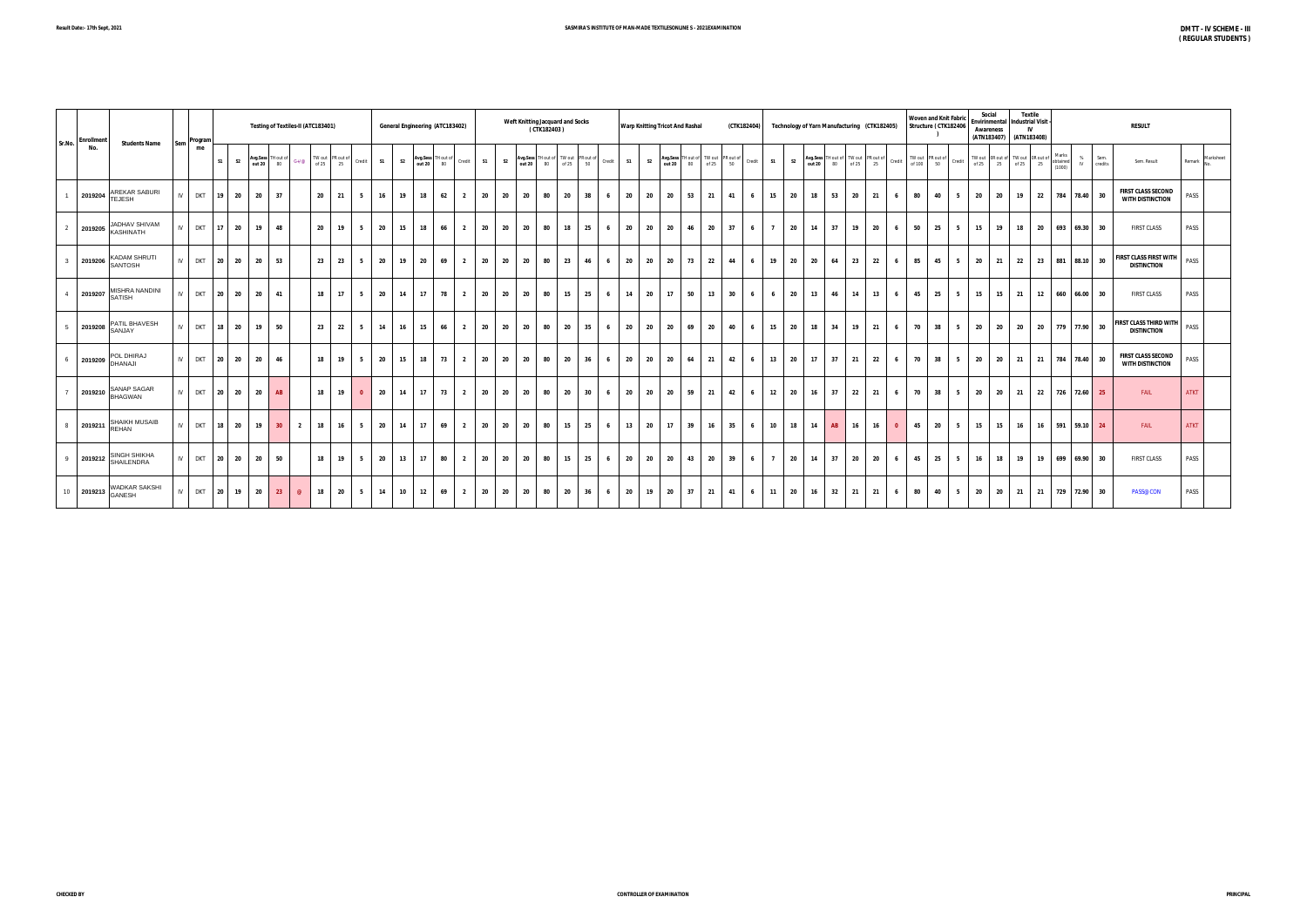|                |                   |                                 |     |             |           | Seminar<br>(CTT182601)         |              |                                             | In Plant Training<br>(CTT182602) |              |           | <b>Industrial Project</b><br>(CTT182603) |                         |                                    |         |               |                        |                |                          |               |        |                     | <b>RESULT</b>                |                                      |                       |           |                                               |                  |
|----------------|-------------------|---------------------------------|-----|-------------|-----------|--------------------------------|--------------|---------------------------------------------|----------------------------------|--------------|-----------|------------------------------------------|-------------------------|------------------------------------|---------|---------------|------------------------|----------------|--------------------------|---------------|--------|---------------------|------------------------------|--------------------------------------|-----------------------|-----------|-----------------------------------------------|------------------|
| Sr.No.         | Enrollment<br>No. | <b>Students Name</b>            | Sem | Programme   |           | TW out OR out<br>of 100 of 100 | Credit       | $ TW$ out of $ OR$ out of $ C$ redit<br>300 | 200                              |              | of 200    | TW out OR out of<br>100                  |                         | Marks<br>Credit obtained<br>(1000) | %<br>VI | credits<br>VI | Credit<br>$\mathsf{V}$ | Credit<br>IV   | Credit<br>$\mathbf{III}$ | Credit<br>-H. | Credit | <b>Total Credit</b> | Semester Result              | Vth<br>Semester<br>marks<br>obtained | (V+VI) out<br>of 2000 | Diploma % | Remark                                        | Marksheet<br>No. |
|                | 2018023           | <b>BHADANE RUSHIKESH KISHOR</b> | VI  | <b>DMTT</b> | <b>DS</b> | AB                             | $\mathbf{0}$ | <b>DS</b>                                   | <b>AB</b>                        | $\mathbf{0}$ | <b>DS</b> | <b>AB</b>                                | $\mathbf{0}$            | $\Omega$                           | 0.00    | $\mathbf{0}$  | 12                     | 30             | 30                       | 30            | 30     | 132                 | FAIL                         | 288                                  | 288                   | 14.40     | <b>FAIL</b>                                   |                  |
| $\overline{2}$ | 2018024           | BHARADWAJ SANTOSH RADHESHYAM    | VI  | <b>DMTT</b> | 50        | 48                             | 10           | 181                                         | 112                              | 10           | 122       | 56                                       | 10                      | 569                                | 56.90   | 30            | 30                     | 30             | 23                       | $\mathbf{0}$  | 24     | 137                 | SECOND CLASS                 | 680                                  | 1249                  | 62.45     | <b>FAIL</b>                                   |                  |
| 3              | 2018025           | DHAKDE PRANJU ASHOK             | VI  | <b>DMTT</b> | 56        | 55                             | 10           | 175                                         | 130                              | 10           | 130       | 60                                       | 10                      | 606                                | 60.60   | 30            | 30                     | 30             | 30                       | 30            | 30     | 180                 | <b>FIRST CLASS</b>           | 727                                  | 1333                  | 66.65     | <b>FIRST CLASS</b>                            |                  |
|                | 2018026           | DIGRASE PRANAY NAMDEORAO        | VI  | <b>DMTT</b> | 87        | 85                             | 10           | 245                                         | 180                              | 10           | 172       | 90                                       | 10                      | 859                                | 85.90   | 30            | 30                     | 30             | 30                       | 30            | 30     | 180                 | FIRST CLASS WITH DISTINCTION | 797                                  | 1656                  | 82.80     | <b>FIRST CLASS WITH</b><br><b>DISTINCTION</b> |                  |
| 5              | 2018027           | <b>GAHALA RUTUJA SANJAY</b>     | VI  | <b>DMTT</b> | 50        | 55                             | 10           | 130                                         | 138                              | 10           | 119       | 58                                       | 10                      | 550                                | 55.00   | 30            | 30                     | 30             | 30                       | 30            | 30     | 180                 | SECOND CLASS                 | 858                                  | 1408                  | 70.40     | <b>FIRST CLASS</b>                            |                  |
|                | 2018028           | <b>GANDHI TUSHAR MANSUKH</b>    | VI  | <b>DMTT</b> | 82        | 84                             | 10           | 230                                         | 140                              | 10           | 170       | 86                                       | 10                      | 792                                | 79.20   | 30            | 30                     | 30             | 30                       | 30            | 30     | 180                 | FIRST CLASS WITH DISTINCTION | 907                                  | 1699                  | 84.95     | <b>FIRST CLASS WITH</b><br><b>DISTINCTION</b> |                  |
|                | 2018029           | <b>GAWAD MAYANK MILIND</b>      | VI  | <b>DMTT</b> | <b>DS</b> | <b>AB</b>                      | $\mathbf{0}$ | <b>DS</b>                                   | <b>AB</b>                        | $\mathbf{0}$ | <b>DS</b> | <b>AB</b>                                | $\mathbf{0}$            | - 0                                | 0.00    | $\mathbf{0}$  | 30                     | 30             | 30                       | 24            | 30     | 144                 | FAIL                         | 803                                  | 803                   | 40.15     | <b>FAIL</b>                                   |                  |
|                | 2018030           | <b>GHARAT AKSHAY GANESH</b>     | VI  | <b>DMTT</b> | 70        | 67                             | 10           | 175                                         | 144                              | 10           | 142       | 70                                       | 10                      | 668                                | 66.80   | 30            | 30                     | $\overline{4}$ | $\mathbf{0}$             | 24            | 30     | 118                 | <b>FIRST CLASS</b>           | 830                                  | 1498                  | 74.90     | <b>FAIL</b>                                   |                  |
|                | 2018031           | <b>GHARAT ATHARV DEEPAK</b>     | VI  | <b>DMTT</b> | 56        | 58                             | 10           | 170                                         | 110                              | 10           | 120       | 52                                       | 10                      | 566                                | 56.60   | 30            | 30                     | 30             | 30                       | 30            | 30     | 180                 | SECOND CLASS                 | 819                                  | 1385                  | 69.25     | <b>FIRST CLASS WITH</b><br><b>DISTINCTION</b> |                  |
| 10             | 2018032           | <b>GHARAT CHINMAY SANJIV</b>    | VI  | <b>DMTT</b> | <b>DS</b> | <b>AB</b>                      | $\mathbf{0}$ | <b>DS</b>                                   | <b>AB</b>                        | $\mathbf 0$  | <b>DS</b> | <b>AB</b>                                | $\mathbf{0}$            | - 0                                | 0.00    | $\mathbf{0}$  | 30                     | 10             | $\mathbf{0}$             | 30            | 30     | 100                 | FAIL                         | 820                                  | 820                   | 41.00     | <b>FAIL</b>                                   |                  |
| 11             | 2018033           | <b>GHARAT DHRUVIK ANIL</b>      | VI  | <b>DMTT</b> | 68        | 64                             | 10           | 195                                         | 134                              | 10           | 126       | 62                                       | 10                      | 649                                | 64.90   | 30            | 30                     | 30             | 30                       | 30            | 30     | 180                 | <b>FIRST CLASS</b>           | 856                                  | 1505                  | 75.25     | <b>FIRST CLASS WITH</b><br><b>DISTINCTION</b> |                  |
| 12             | 2018034           | <b>GHARAT RITIK VIKRAM</b>      | VI  | <b>DMTT</b> | 64        | 60                             | 10           | 180                                         | 148                              | 10           | 132       | 66                                       | 10                      | 650                                | 65.00   | 30            | 30                     | 30             | 30                       | 30            | 30     | 180                 | <b>FIRST CLASS</b>           | 789                                  | 1439                  | 71.95     | <b>FIRST CLASS</b>                            |                  |
| 13             | 2018035           | <b>GHARAT TEJAS VIKAS</b>       | VI  | <b>DMTT</b> | <b>DS</b> | AB                             | $\mathbf{0}$ | <b>DS</b>                                   | <b>AB</b>                        | $\mathbf{0}$ | <b>DS</b> | <b>AB</b>                                | $\overline{\mathbf{0}}$ | $\mathbf{0}$                       | 0.00    | $\mathbf{0}$  | 30                     | 30             | 30                       | 30            | 30     | 150                 | FAIL                         | 811                                  | 811                   | 40.55     | <b>FAIL</b>                                   |                  |
| 14             | 2018036           | GHARAT VRUNMAY SAMADHAN         | VI  | <b>DMTT</b> | 72        | 70                             | 10           | 190                                         | 138                              | 10           | 130       | 65                                       | 10                      | 665                                | 66.50   | 30            | 30                     | 30             | 30                       | 30            | 30     | 180                 | <b>FIRST CLASS</b>           | 839                                  | 1504                  | 75.20     | <b>FIRST CLASS WITH</b><br><b>DISTINCTION</b> |                  |
| 15             | 2018037           | <b>GHARAT YASH RUSHIKESH</b>    | VI  | <b>DMTT</b> | <b>DS</b> | AB                             | $\mathbf{0}$ | <b>DS</b>                                   | <b>AB</b>                        | $\mathbf{0}$ | <b>DS</b> | <b>AB</b>                                | $\overline{\mathbf{0}}$ | $\mathbf{0}$                       | 0.00    | $\mathbf{0}$  | 30                     | 30             | 30                       | 30            | 30     | 150                 | FAIL                         | 828                                  | 828                   | 41.40     | <b>FAIL</b>                                   |                  |
| 16             | 2018038           | <b>GOSAVI ANUSHKA RAMESH</b>    | VI  | <b>DMTT</b> | 55        | 52                             | 10           | 182                                         | 144                              | 10           | 144       | 72                                       | 10                      | 649                                | 64.90   | 30            | 30                     | 30             | 30                       | 30            | 30     | 180                 | <b>FIRST CLASS</b>           | 776                                  | 1425                  | 71.25     | <b>FIRST CLASS</b>                            |                  |
| 17             | 2018039           | <b>GUPTA SACHIN RAMBACHAN</b>   | VI  | <b>DMTT</b> | 50        | 45                             | 10           | 190                                         | 148                              | 10           | 130       | 64                                       | 10                      | 627                                | 62.70   | 30            | 30                     | 30             | 30                       | 30            | 30     | 180                 | FIRST CLASS                  | 796                                  | 1423                  | 71.15     | <b>FIRST CLASS</b>                            |                  |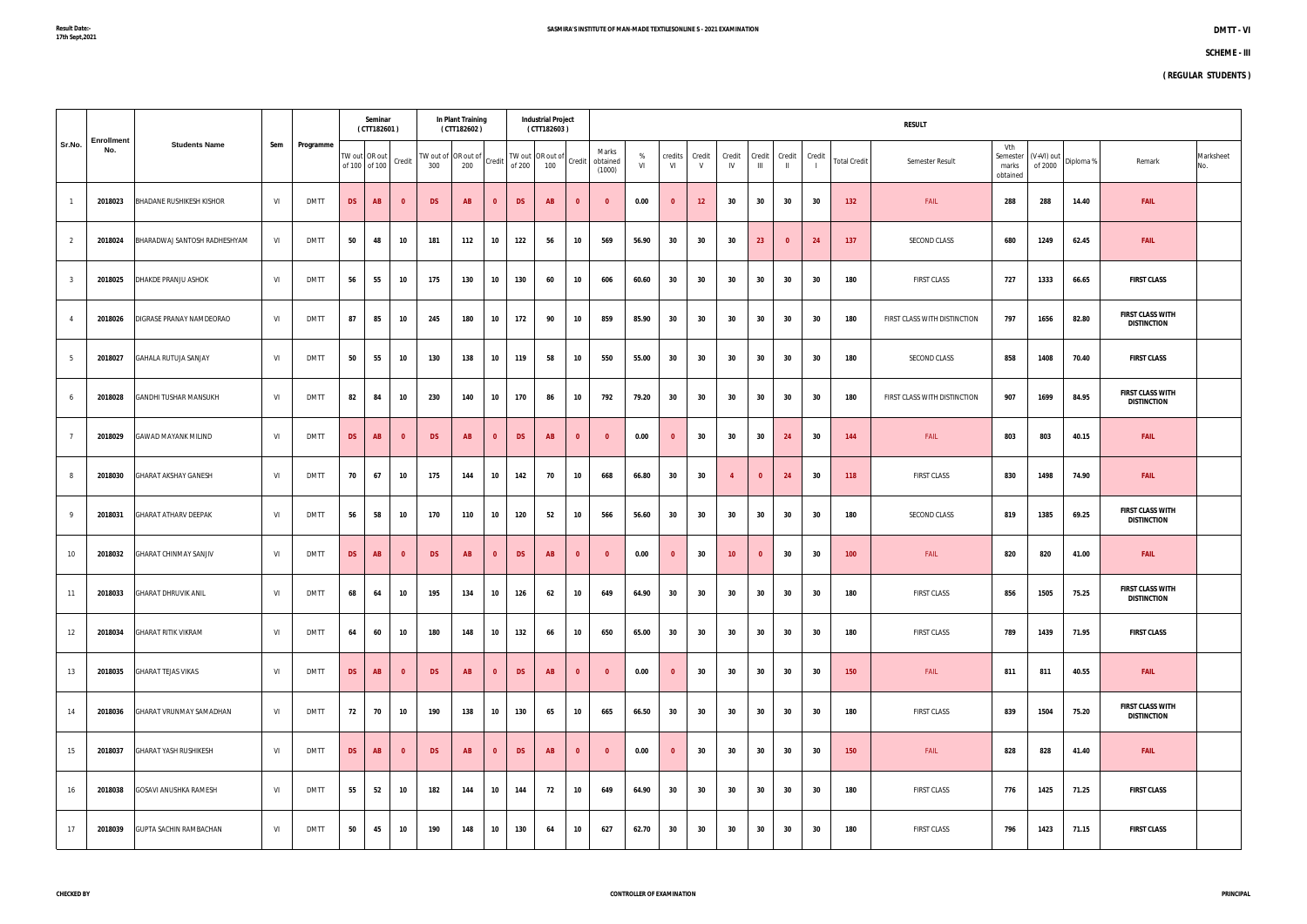|        |                          |                                |     |             |               | Seminar<br>(CTT182601) |                         |                                                                       | In Plant Training<br>(CTT182602) |                         |              | <b>Industrial Project</b><br>(CTT182603) |                         |                                                         |         |               |                        |              |                          |                        |                 |                     | <b>RESULT</b>                      |                                      |         |                           |                                               |                  |
|--------|--------------------------|--------------------------------|-----|-------------|---------------|------------------------|-------------------------|-----------------------------------------------------------------------|----------------------------------|-------------------------|--------------|------------------------------------------|-------------------------|---------------------------------------------------------|---------|---------------|------------------------|--------------|--------------------------|------------------------|-----------------|---------------------|------------------------------------|--------------------------------------|---------|---------------------------|-----------------------------------------------|------------------|
| Sr.No. | <b>Enrollment</b><br>No. | <b>Students Name</b>           | Sem | Programme   | of 100 of 100 | TW out OR out          | Credit                  | TW out of $\left $ OR out of $\right $ Credit $\left  \right $<br>300 | 200                              |                         | of 200   100 |                                          |                         | Marks<br> TW out OR out of  credit   obtained<br>(1000) | %<br>VI | credits<br>VI | Credit<br>$\mathsf{V}$ | Credit<br>IV | Credit<br>$\mathbf{III}$ | Credit<br>$\mathbf{H}$ | Credit          | <b>Total Credit</b> | Semester Result                    | Vth<br>Semester<br>marks<br>obtained | of 2000 | $ (V+VI)$ out   Diploma % | Remark                                        | Marksheet<br>No. |
| 18     | 2018040                  | JAISWAR AMITKUMAR DOODHNATH    | VI  | <b>DMTT</b> | <b>DS</b>     | <b>AB</b>              | $\mathbf{0}$            | <b>DS</b>                                                             | <b>AB</b>                        | $\Omega$                | <b>DS</b>    | AB                                       | $\mathbf{0}$            | - 0                                                     | 0.00    | $\mathbf{0}$  | 30                     | 30           | $\mathbf{0}$             | 24                     | 19 <sup>°</sup> | 103                 | FAIL                               | 650                                  | 650     | 32.50                     | <b>FAIL</b>                                   |                  |
| 19     | 2018041                  | KADU DISHANGI PRAKASH          | VI  | <b>DMTT</b> | 90            | 92                     | 10                      | 253                                                                   | 175                              | 10                      | 185          | 94                                       | 10                      | 889                                                     | 88.90   | 30            | 30                     | 30           | 30                       | 30                     | 30              | 180                 | FIRST CLASS THIRD WITH DISTINCTION | 936                                  | 1825    | 91.25                     | <b>FIRST CLASS WITH</b><br><b>DISTINCTION</b> |                  |
| 20     | 2018042                  | KAMBLE HARSHAK SANTOSH         | VI  | <b>DMTT</b> | 70            | 65                     | 10                      | 195                                                                   | 160                              | 10                      | 152          | 70                                       | 10                      | 712                                                     | 71.20   | 30            | 30                     | 30           | 30                       | 30                     | 30              | 180                 | <b>FIRST CLASS</b>                 | 827                                  | 1539    | 76.95                     | <b>FIRST CLASS WITH</b><br><b>DISTINCTION</b> |                  |
| 21     | 2018043                  | <b>KENI DRASHTI TUSHAR</b>     | VI  | <b>DMTT</b> | 75            | 72                     | 10                      | 210                                                                   | 166                              | 10                      | 162          | 82                                       | 10                      | 767                                                     | 76.70   | 30            | 30                     | 30           | 30                       | 30                     | 30              | 180                 | FIRST CLASS WITH DISTINCTION       | 823                                  | 1590    | 79.50                     | <b>FIRST CLASS WITH</b><br><b>DISTINCTION</b> |                  |
| 22     | 2018045                  | KHATIK SUFYAN AHMAD ABDULA HAI | VI  | <b>DMTT</b> | 70            | 68                     | 10                      | 215                                                                   | 162                              | 10                      | 160          | 82                                       | 10                      | 757                                                     | 75.70   | 30            | 30                     | 30           | 30                       | 30                     | 30              | 180                 | FIRST CLASS WITH DISTINCTION       | 812                                  | 1569    | 78.45                     | <b>FIRST CLASS WITH</b><br><b>DISTINCTION</b> |                  |
| 23     | 2018046                  | M. GNANASEKARAN MARIMUTHU      | VI  | <b>DMTT</b> | 78            | 76                     | 10                      | 230                                                                   | 164                              | 10                      | 166          | 72                                       | 10                      | 786                                                     | 78.60   | 30            | 27                     | 30           | 25                       | 30                     | 30              | 172                 | FIRST CLASS WITH DISTINCTION       | 681                                  | 1467    | 73.35                     | <b>FAIL</b>                                   |                  |
| 24     | 2018049                  | PAGDHARE SALONI SANJAY         | VI  | <b>DMTT</b> | 74            | 72                     | 10                      | 200                                                                   | 166                              | 10                      | 160          | 82                                       | 10                      | 754                                                     | 75.40   | 30            | 30                     | 30           | 30                       | 30                     | 30              | 180                 | FIRST CLASS WITH DISTINCTION       | 902                                  | 1656    | 82.80                     | <b>FIRST CLASS WITH</b><br><b>DISTINCTION</b> |                  |
| 25     | 2018051                  | PAWAR SWAPNIL NIVAS            | VI  | <b>DMTT</b> | 94            | 95                     | 10                      | 280                                                                   | 190                              | 10                      | 193          | 96                                       | 10                      | 948                                                     | 94.80   | 30            | 30                     | 30           | 30                       | 30                     | 30              | 180                 | FIRST CLASS FIRST WITH DISTINCTION | 971                                  | 1919    | 95.95                     | <b>FIRST CLASS WITH</b><br><b>DISTINCTION</b> |                  |
| 26     | 2018053                  | <b>RATHOD KARTIK NILKANTH</b>  | VI  | <b>DMTT</b> | 68            | 66                     | 10                      | 180                                                                   | 144                              | 10                      | 128          | 64                                       | 10                      | 650                                                     | 65.00   | 30            | 30                     | 30           | 30                       | 30                     | 30              | 180                 | <b>FIRST CLASS</b>                 | 851                                  | 1501    | 75.05                     | <b>FIRST CLASS WITH</b><br><b>DISTINCTION</b> |                  |
| 27     | 2018054                  | RAUT CHIRAG JITENDRA           | VI  | <b>DMTT</b> | 70            | 68                     | 10                      | 190                                                                   | 152                              | 10                      | 144          | 74                                       | 10                      | 698                                                     | 69.80   | 30            | 30                     | 30           | 30                       | 30                     | 30              | 180                 | <b>FIRST CLASS</b>                 | 856                                  | 1554    | 77.70                     | <b>FIRST CLASS WITH</b><br><b>DISTINCTION</b> |                  |
| 28     | 2018055                  | <b>RAUT JAGRUT AJAY</b>        | VI  | <b>DMTT</b> | <b>DS</b>     | AB                     | $\overline{\mathbf{0}}$ | <b>DS</b>                                                             | <b>AB</b>                        | $\overline{\mathbf{0}}$ | <b>DS</b>    | <b>AB</b>                                | $\overline{\mathbf{0}}$ | - 0                                                     | 0.00    | $\mathbf{0}$  | 30                     | 30           | 30                       | 30                     | 30              | 150                 | FAIL                               | 814                                  | 814     | 40.70                     | <b>FAIL</b>                                   |                  |
| 29     | 2018056                  | <b>RAUT NISHANT MAHESH</b>     | VI  | <b>DMTT</b> | 80            | 78                     | 10                      | 210                                                                   | 170                              | 10                      | 162          | 88                                       | 10                      | 788                                                     | 78.80   | 30            | 30                     | 30           | 30                       | 30                     | 30              | 180                 | FIRST CLASS WITH DISTINCTION       | 853                                  | 1641    | 82.05                     | <b>FIRST CLASS WITH</b><br><b>DISTINCTION</b> |                  |
| 30     | 2018059                  | RAVARIA NIKHIL AMBA            | VI  | <b>DMTT</b> | 90            | 88                     | 10                      | 230                                                                   | 144                              | 10                      | 162          | 88                                       | 10                      | 802                                                     | 80.20   | 30            | 30                     | 30           | 30                       | 30                     | 30              | 180                 | FIRST CLASS WITH DISTINCTION       | 924                                  | 1726    | 86.30                     | <b>FIRST CLASS WITH</b><br><b>DISTINCTION</b> |                  |
| 31     | 2018062                  | SHINDE VAIBHAVI VILAS          | VI  | <b>DMTT</b> | 66            | 68                     | 10                      | 215                                                                   | 164                              | 10                      | 140          | 72                                       | 10                      | 725                                                     | 72.50   | 30            | 30                     | 30           | 30                       | 30                     | 30              | 180                 | <b>FIRST CLASS</b>                 | 819                                  | 1544    | 77.20                     | <b>FIRST CLASS WITH</b><br><b>DISTINCTION</b> |                  |
| 32     | 2018063                  | SHIRKE PRASHANT TANAJI         | VI  | <b>DMTT</b> | 62            | 60                     | 10                      | 188                                                                   | 140                              | 10                      | 148          | 76                                       | 10                      | 674                                                     | 67.40   | 30            | 30                     | 30           | 30                       | 30                     | 30              | 180                 | <b>FIRST CLASS</b>                 | 835                                  | 1509    | 75.45                     | FIRST CLASS WITH<br><b>DISTINCTION</b>        |                  |
| 33     | 2018066                  | TAMORE JAY NITIN               | VI  | <b>DMTT</b> | 76            | 75                     | 10                      | 195                                                                   | 162                              | 10                      | 165          | 84                                       | 10                      | 757                                                     | 75.70   | 30            | 30                     | 30           | 25                       | 28                     | 5 <sub>1</sub>  | 148                 | FIRST CLASS WITH DISTINCTION       | 764                                  | 1521    | 76.05                     | <b>FAIL</b>                                   |                  |
| 34     | 2018067                  | THAKUR SAKSHI MAHESH           | VI  | <b>DMTT</b> | 90            | 88                     | 10                      | 250                                                                   | 170                              | 10                      | 183          | 92                                       | 10                      | 873                                                     | 87.30   | 30            | 30                     | 30           | 30                       | 30                     | 30              | 180                 | FIRST CLASS WITH DISTINCTION       | 916                                  | 1789    | 89.45                     | FIRST CLASS WITH<br><b>DISTINCTION</b>        |                  |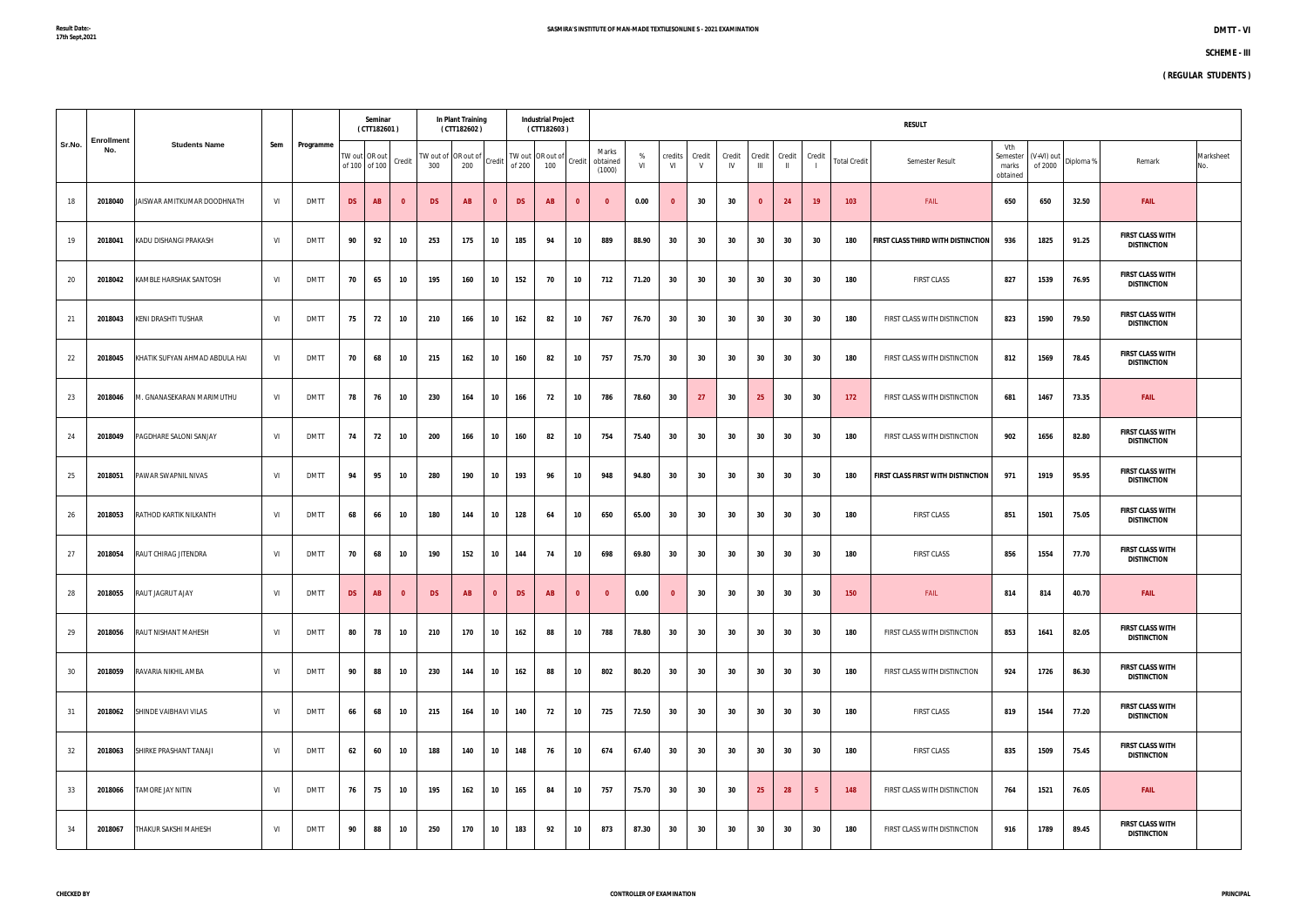|        |                          |                                  |     |             |           | Seminar<br>(CTT182601) |                         |                                                                       | In Plant Training<br>(CTT182602) |              |           | <b>Industrial Project</b><br>(CTT182603) |              |                             |         |               |             |              |                 |              |              |                     | <b>RESULT</b>                                        |                                      |                       |           |                                               |                  |
|--------|--------------------------|----------------------------------|-----|-------------|-----------|------------------------|-------------------------|-----------------------------------------------------------------------|----------------------------------|--------------|-----------|------------------------------------------|--------------|-----------------------------|---------|---------------|-------------|--------------|-----------------|--------------|--------------|---------------------|------------------------------------------------------|--------------------------------------|-----------------------|-----------|-----------------------------------------------|------------------|
| Sr.No. | <b>Enrollment</b><br>No. | <b>Students Name</b>             | Sem | Programme   |           | of 100 of 100          | TW out OR out   Credit  | TW out of $\left $ OR out of $\right $ Credit $\left  \right $<br>300 | 200                              |              | of 200    | TW out OR out of<br>100                  | Credit       | Marks<br>obtained<br>(1000) | %<br>VI | credits<br>VI | Credit<br>V | Credit<br>IV | Credit<br>Ш     | Credit       | Credit       | <b>Total Credit</b> | Semester Result                                      | Vth<br>Semester<br>marks<br>obtained | (V+VI) out<br>of 2000 | Diploma % | Remark                                        | Marksheet<br>No. |
| 35     | 2018068                  | THERADE SIDDESH CHANDRAKANT      | VI  | <b>DMTT</b> | 66        | 64                     | 10                      | 215                                                                   | 157                              | 10           | 124       | 66                                       | 10           | 692                         | 69.20   | 30            | 30          | 30           | 30              | 24           | 24           | 168                 | <b>FIRST CLASS</b>                                   | 840                                  | 1532                  | 76.60     | <b>FAIL</b>                                   |                  |
| 36     | 2018070                  | VELUNDE TEJAS SURESH             | VI  | <b>DMTT</b> | 64        | 62                     | 10                      | 180                                                                   | 150                              | 10           | 122       | 64                                       | 10           | 642                         | 64.20   | 30            | 30          | 30           | 30              | 30           | 30           | 180                 | <b>FIRST CLASS</b>                                   | 820                                  | 1462                  | 73.10     | <b>FIRST CLASS</b>                            |                  |
| 37     | 2018071                  | WANKHADE VAIBHAV VISHNU          | VI  | <b>DMTT</b> | 92        | 94                     | 10                      | 263                                                                   | 186                              | 10           | 184       | 95                                       | 10           | 914                         | 91.40   | 30            | 30          | 30           | 30              | 30           | 30           | 180                 | <b>FIRST CLASS SECOND WITH</b><br><b>DISTINCTION</b> | 924                                  | 1838                  | 91.90     | <b>FIRST CLASS WITH</b><br><b>DISTINCTION</b> |                  |
| 38     | 2018072                  | YADAV ROHIT RAJENDRA             | VI  | <b>DMTT</b> | 50        | 50                     | 10                      | 160                                                                   | 104                              | 10           | 121       | 54                                       | 10           | 539                         | 53.90   | 30            | 30          | 30           | 17 <sub>2</sub> | 30           | 28           | 165                 | SECOND CLASS                                         | 753                                  | 1292                  | 64.60     | <b>FAIL</b>                                   |                  |
| 39     | 2019001                  | <b>GHARAT ADITYA SUHAS</b>       | VI  | <b>DMTT</b> | 78        | 70                     | 10                      | 254                                                                   | 170                              | 10           | 134       | 68                                       | 10           | 774                         | 77.40   | 30            | 30          | 30           | 30              | 30           | 30           | 180                 | FIRST CLASS WITH DISTINCTION                         | 879                                  | 1653                  | 82.65     | <b>FIRST CLASS WITH</b><br><b>DISTINCTION</b> |                  |
| 40     | 2019004                  | KHARWAR ROSHAN TARKESHWAR        | VI  | <b>DMTT</b> | <b>DS</b> | AB                     | $\mathbf{0}$            | <b>DS</b>                                                             | AB                               | $\bf{0}$     | <b>DS</b> | <b>AB</b>                                | $\mathbf{0}$ | - 0                         | 0.00    | $\mathbf{0}$  | 18          | $\mathbf{0}$ | $\mathbf{0}$    | $\mathbf{0}$ | $\mathbf{0}$ | 18                  | FAIL                                                 | 412                                  | 412                   | 20.60     | <b>FAIL</b>                                   |                  |
| 41     | 2019006                  | NISHAD RITESH RAJESH             | VI  | <b>DMTT</b> | 58        | 56                     | 10                      | 195                                                                   | 152                              | 10           | 146       | 72                                       | 10           | 679                         | 67.90   | 30            | 30          | 30           | 30              | $\mathbf{0}$ | 28           | 148                 | <b>FIRST CLASS</b>                                   | 787                                  | 1466                  | 73.30     | <b>FAIL</b>                                   |                  |
| 42     | 2019008                  | PAWAL ANIL KALYAN                | VI  | <b>DMTT</b> | 60        | 58                     | 10                      | 170                                                                   | 122                              | 10           | 145       | 72                                       | 10           | 627                         | 62.70   | 30            | 30          | 30           | 24              | 30           | 30           | 174                 | <b>FIRST CLASS</b>                                   | 753                                  | 1380                  | 69.00     | <b>FAIL</b>                                   |                  |
| 43     | 2019009                  | PRAJAPATI JITENDRA RAMDULLARE    | VI  | <b>DMTT</b> | 55        | 56                     | 10                      | 165                                                                   | 130                              | 10           | 128       | 64                                       | 10           | 598                         | 59.80   | 30            | 30          | 30           | 30              | 30           | 30           | 180                 | SECOND CLASS                                         | 836                                  | 1434                  | 71.70     | <b>FIRST CLASS</b>                            |                  |
| 44     | 2019010                  | <b>SINGH AKASH AJAY</b>          | VI  | <b>DMTT</b> | 82        | 84                     | 10                      | 232                                                                   | 170                              | 10           | 146       | 74                                       | 10           | 788                         | 78.80   | 30            | 30          | 30           | 30              | 30           | 30           | 180                 | FIRST CLASS WITH DISTINCTION                         | 860                                  | 1648                  | 82.40     | <b>FIRST CLASS WITH</b><br><b>DISTINCTION</b> |                  |
| 45     | 2019011                  | SINGH RISHABH INDRASEN           | VI  | <b>DMTT</b> | 86        | 88                     | 10                      | 238                                                                   | 184                              | 10           | 180       | 94                                       | 10           | 870                         | 87.00   | 30            | 30          | 30           | 30              | 30           | 30           | 180                 | FIRST CLASS WITH DISTINCTION                         | 919                                  | 1789                  | 89.45     | <b>FIRST CLASS WITH</b><br><b>DISTINCTION</b> |                  |
| 46     | 2019013                  | VEERABATHINI SANDEEP PARAMESHWAR | VI  | <b>DMTT</b> | <b>DS</b> | AB                     | $\overline{\mathbf{0}}$ | <b>DS</b>                                                             | AB                               | $\mathbf{0}$ | <b>DS</b> | <b>AB</b>                                | $\mathbf{0}$ | $\mathbf{0}$                | 0.00    | $\mathbf{0}$  | 30          | 30           | 30              | 30           | 30           | 150                 | FAIL                                                 | 949                                  | 949                   | 47.45     | <b>FAIL</b>                                   |                  |
| 47     | 2019014                  | WARATKAR SANSKRUTI KHEMRAJ       | VI  | <b>DMTT</b> | 82        | 84                     | 10                      | 225                                                                   | 166                              | 10           | 170       | 82                                       | 10           | 809                         | 80.90   | 30            | 30          | 30           | 30              | 30           | 30           | 180                 | FIRST CLASS WITH DISTINCTION                         | 867                                  | 1676                  | 83.80     | <b>FIRST CLASS WITH</b><br><b>DISTINCTION</b> |                  |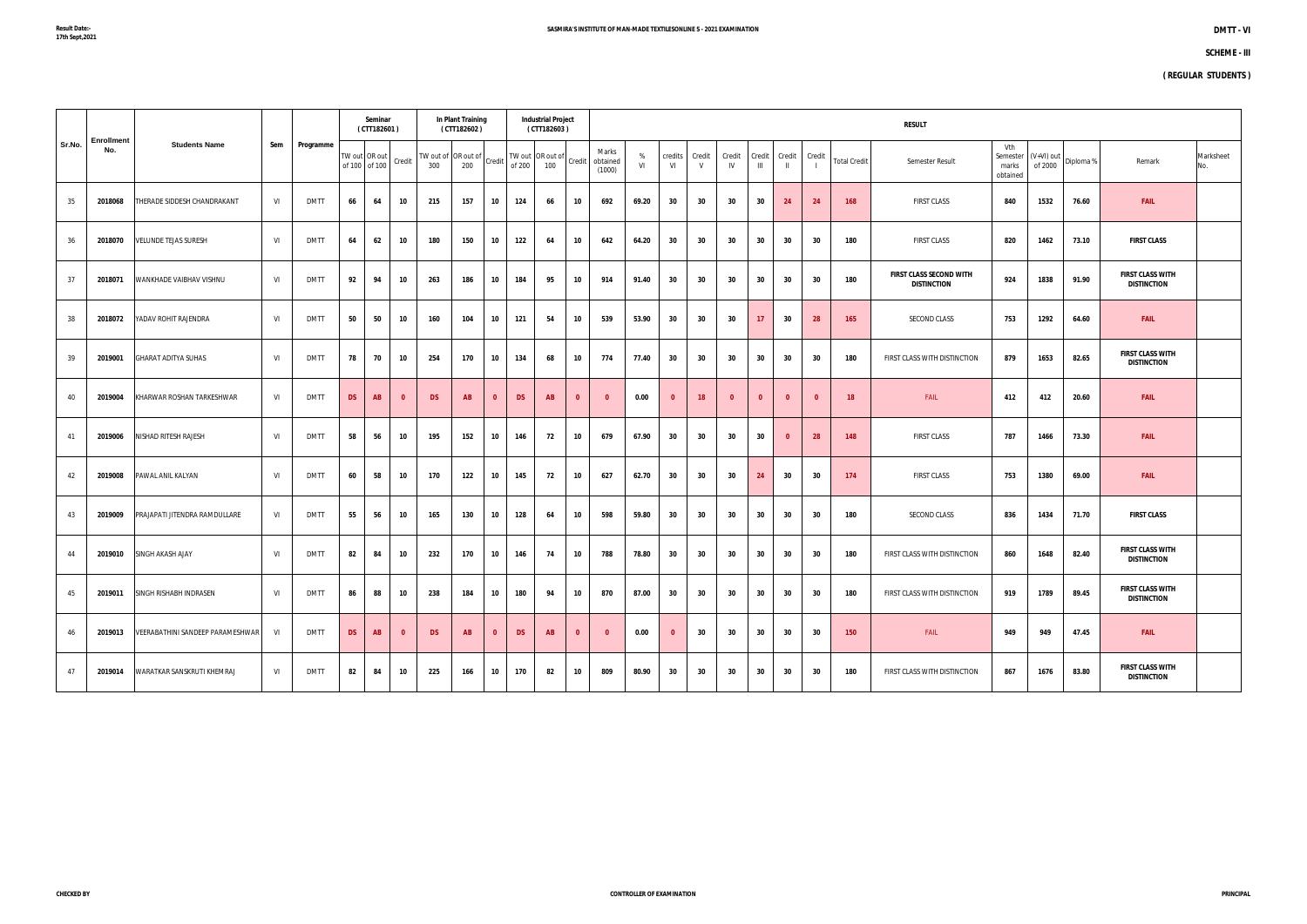|                 | Sr. Enrollment | <b>Students Name</b>           |    | Sem   Programme |                     | Seminar          | (CTX182601) | <b>Training</b> | In Plant                                                                                                                                  | CTX182602) |     | <b>Industrial Project</b><br>(CTX182603)                                                          |        |                             |         |               |                 |              |                        |                        |        |                 | <b>RESULT</b>       |                                      |                       |              | $\ddot{\phantom{1}}$                          |                 |
|-----------------|----------------|--------------------------------|----|-----------------|---------------------|------------------|-------------|-----------------|-------------------------------------------------------------------------------------------------------------------------------------------|------------|-----|---------------------------------------------------------------------------------------------------|--------|-----------------------------|---------|---------------|-----------------|--------------|------------------------|------------------------|--------|-----------------|---------------------|--------------------------------------|-----------------------|--------------|-----------------------------------------------|-----------------|
| No.             | No             |                                |    |                 | TW<br>out of<br>100 | OR out<br>of 100 | Credit      |                 | $\begin{array}{c}\n\text{TW} \\ \text{out of} \\ \text{300}\n\end{array}\n\begin{array}{c}\n\text{OR out} \\ \text{of } 200\n\end{array}$ | Credit     | 200 | $\begin{array}{c}\n\text{TW} \\ \text{out of} \\ \begin{array}{c}\n100\n\end{array}\n\end{array}$ | Credit | Marks<br>obtained<br>(1000) | %<br>VI | credits<br>VI | Credit<br>V     | Credit<br>IV | Credit<br>$\mathbf{m}$ | Credit<br>$\mathbf{H}$ | Credit | Total<br>Credit | Semester Result     | Vth<br>Semester<br>marks<br>obtained | (V+VI) out of<br>2000 | Diploma<br>% | Remark                                        | Marksheet<br>No |
| $\mathbf{1}$    | 2017214        | YEVALE GANESH TANAJI           | VI | DMTC            | 57                  | 55               | 10          |                 | 175 117                                                                                                                                   | 10         | 118 | 59                                                                                                | 10     | 581                         | 58.10   | 30            | 30              | 30           | 30                     | 30                     | 30     | 180             | SECOND CLASS        | 806                                  | 1387                  | 69.35        | <b>FIRST CLASS</b>                            |                 |
| $\overline{2}$  | 2018058        | <b>RAUT RITIK RAJENDRA</b>     | VI | <b>DMTC</b>     | 60                  | 55               | 10          | 175 121         |                                                                                                                                           | 10         | 127 | 62                                                                                                | 10     | 600                         | 60.00   | 30            | 30 <sub>o</sub> | 30           | 30                     | 30 <sub>o</sub>        | 30     | 180             | <b>FIRST CLASS</b>  | 825                                  | 1425                  | 71.25        | <b>FIRST CLASS</b>                            |                 |
| $\mathbf{3}$    | 2018137        | <b>DEO HARDIK ANAND</b>        | VI | <b>DMTC</b>     | 70                  | 65               | 10          | 209             | 148                                                                                                                                       | 10         | 149 | 70                                                                                                | 10     | 711                         | 71.10   | 30            | 30 <sub>o</sub> | 30           | 30                     | 30 <sub>o</sub>        | 30     | 180             | <b>FIRST CLASS</b>  | 911                                  | 1622                  | 81.10        | <b>FIRST CLASS WITH</b><br><b>DISTINCTION</b> |                 |
| $\overline{4}$  | 2018138        | DHUMAL VAIBHAV MOHAN           | VI | <b>DMTC</b>     | 55                  | 52               | 10          |                 | $160$ 102                                                                                                                                 | 10         | 101 | 55                                                                                                | 10     | 525                         | 52.50   | 30            | 30 <sub>o</sub> | 30           | 30                     | 30 <sub>o</sub>        | 30     | 180             | SECOND CLASS        | 752                                  | 1277                  | 63.85        | <b>FIRST CLASS</b>                            |                 |
| 5 <sub>5</sub>  | 2018139        | <b>DUBEY SURAJ PRAMOD</b>      | VI | <b>DMTC</b>     | 55                  | 64               | 10          |                 | 190 118                                                                                                                                   | 10         | 118 | 64                                                                                                | 10     | 609                         | 60.90   | 30            | 30              | 30           | 30                     | 30                     | 30     | 180             | <b>FIRST CLASS</b>  | 837                                  | 1446                  | 72.30        | <b>FIRST CLASS</b>                            |                 |
| 6               | 2018141        | <b>GIRI PRAMOD DEVANAND</b>    | VI | <b>DMTC</b>     | 50                  | 50               | 10          |                 | 155 102                                                                                                                                   | 10         | 105 | 55                                                                                                | 10     | 517                         | 51.70   | 30            | 30              | 30           | 30                     | 30 <sup>°</sup>        | 24     | 174             | SECOND CLASS        | 645                                  | 1162                  | 58.10        | <b>FAIL</b>                                   |                 |
| $7^{\circ}$     | 2018142        | <b>GUPTA KUSH DILIP</b>        | VI | <b>DMTC</b>     | 50                  | 56               | 10          |                 | 150 103                                                                                                                                   | 10         | 102 | 58                                                                                                | 10     | 519                         | 51.90   | 30            | 30              | 30           | 30                     | 30                     | 30     | 180             | <b>SECOND CLASS</b> | 761                                  | 1280                  | 64.00        | <b>FIRST CLASS</b>                            |                 |
| 8               | 2018144        | <b>JJADHAV SHUBHAM TUKARAM</b> | VI | DMTC            | 70                  | 75               | 10          |                 | $215$ 141                                                                                                                                 | 10         | 139 | 75                                                                                                | 10     | 715                         | 71.50   | 30            | 30 <sub>o</sub> | 30           | 30                     | 30                     | 30     | 180             | <b>FIRST CLASS</b>  | 936                                  | 1651                  | 82.55        | <b>FIRST CLASS WITH</b><br><b>DISTINCTION</b> |                 |
| 9               | 2018145        | JADHAV SUHAS CHANDRAKANT       | VI | <b>DMTC</b>     | 70                  | 75               |             |                 | 10 218 139                                                                                                                                | 10         | 141 | 78                                                                                                | 10     | 721                         | 72.10   | 30            | 30              | 30           | 30                     | 30                     | 30     | 180             | <b>FIRST CLASS</b>  | 937                                  | 1658                  | 82.90        | <b>FIRST CLASS WITH</b><br><b>DISTINCTION</b> |                 |
| 10 <sup>°</sup> | 2018146        | <b>JHA LAXMAN MANOJ</b>        | VI | DMTC            | 51                  | 55               | 10          | 180 121         |                                                                                                                                           | 10         | 108 | 60                                                                                                | 10     | 575                         | 57.50   | 30            | 22              | 30           | $\mathbf{0}$           | 24                     | 28     | 134             | SECOND CLASS        | 726                                  | 1301                  | 65.05        | <b>FAIL</b>                                   |                 |
| 11              | 2018147        | KADAM HARSH TANAJI             | VI | <b>DMTC</b>     | 45                  | 50               | 10          | 152 101         |                                                                                                                                           | 10         | 101 | 54                                                                                                | 10     | 503                         | 50.30   | 30            | 22              | $\mathbf{0}$ | $\mathbf{0}$           | 30                     | 30     | 112             | SECOND CLASS        | 614                                  | 1117                  | 55.85        | <b>FAIL</b>                                   |                 |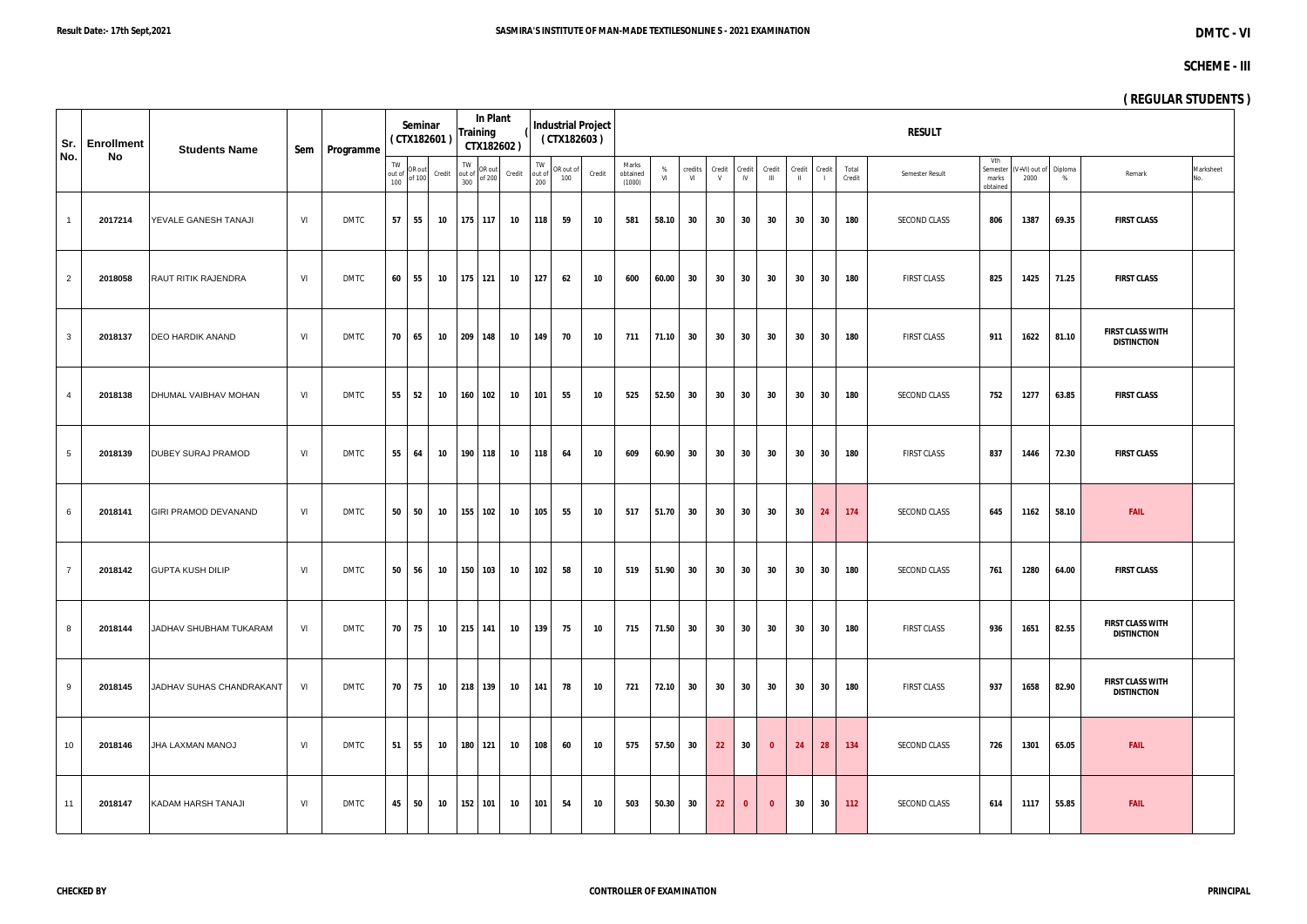| Sr. | <b>Enrollment</b> | <b>Students Name</b>           |     | Sem   Programme |                     | Seminar          | (CTX182601) | <b>Training</b> | In Plant                                                                                   | CTX182602)  |                     | (CTX182603)      | <b>Industrial Project</b> |                             |         |               |             |              |                         |                        |                          |                 | <b>RESULT</b>      |                                      |                       |              | $\cdot$                                       |                 |
|-----|-------------------|--------------------------------|-----|-----------------|---------------------|------------------|-------------|-----------------|--------------------------------------------------------------------------------------------|-------------|---------------------|------------------|---------------------------|-----------------------------|---------|---------------|-------------|--------------|-------------------------|------------------------|--------------------------|-----------------|--------------------|--------------------------------------|-----------------------|--------------|-----------------------------------------------|-----------------|
| No. | No                |                                |     |                 | TW<br>out of<br>100 | OR out<br>of 100 | Credit      | 300             | $\begin{array}{c}\n\text{TW} \\ \text{out of} \\ \text{on} \\ \text{of } 200\n\end{array}$ | Credit      | TW<br>out of<br>200 | OR out of<br>100 | Credit                    | Marks<br>obtained<br>(1000) | %<br>VI | credits<br>VI | Credit<br>V | Credit<br>IV | Credit<br>$\mathbf{m}$  | Credit<br>$\mathbf{H}$ | Credit<br>$\overline{1}$ | Total<br>Credit | Semester Result    | Vth<br>Semester<br>marks<br>obtained | (V+VI) out of<br>2000 | Diploma<br>% | Remark                                        | Marksheet<br>No |
| 12  | 2018148           | KADAM KIRAN DEEPAK             | VI  | <b>DMTC</b>     |                     | 55 67            | 10          |                 | 195 131                                                                                    | 10          | 129                 | 62               | 10                        | 639                         | 63.90   | 30            | 30          | 30           | 30                      | 30                     | 30                       | 180             | <b>FIRST CLASS</b> | 835                                  | 1474                  | 73.70        | <b>FIRST CLASS</b>                            |                 |
| 13  | 2018149           | KINI ABHISHEK PRADIP           | VI. | <b>DMTC</b>     | 52                  | 58               | 10          |                 | 180 112                                                                                    | 10          | 110                 | 60               | 10                        | 572                         | 57.20   | 30            | 30          | 30           | 30                      | 30                     | 30                       | 180             | SECOND CLASS       | 811                                  | 1383                  | 69.15        | <b>FIRST CLASS</b>                            |                 |
| 14  | 2018151           | MORE SWARUP RAJU               | VI  | <b>DMTC</b>     | 53                  | 58               | 10          |                 | 190 115                                                                                    | 10          | 116                 | 60               | 10                        | 592                         | 59.20   | 30            | 30          | 30           | 30                      | 30                     | 30                       | 180             | <b>FIRST CLASS</b> | 794                                  | 1386                  | 69.30        | <b>FIRST CLASS</b>                            |                 |
| 15  | 2018152           | PARIKH ANKIT SHRAWAN           | VI  | <b>DMTC</b>     | 52                  | 56               | 10          |                 | 155 102                                                                                    | 10          | 104                 | 50               | 10                        | 519                         | 51.90   | 30            | 22          | $\mathbf{0}$ | $\overline{6}$          | $\mathbf{0}$           | 24                       | 82              | SECOND CLASS       | 672                                  | 1191                  | 59.55        | <b>FAIL</b>                                   |                 |
| 16  | 2018154           | PRAJAPATI DHANANJAY LALCHA     | VI  | <b>DMTC</b>     |                     | 62 70            | 10          |                 | 185 128                                                                                    | 10          | 123                 | 65               | 10                        | 633                         | 63.30   | 30            | 30          | 30           | 30                      | 30                     | 30                       | 180             | <b>FIRST CLASS</b> | 814                                  | 1447                  | 72.35        | <b>FIRST CLASS</b>                            |                 |
| 17  | 2018155           | RANE DHAVAL VIVEK              | VI  | <b>DMTC</b>     | 60                  | 70               | 10          |                 | 175 118                                                                                    | 10          | 112                 | 60               | 10                        | 595                         | 59.50   | 30            | 30          | 30           | 30                      | 30                     | 30                       | 180             | <b>FIRST CLASS</b> | 848                                  | 1443                  | 72.15        | <b>FIRST CLASS</b>                            |                 |
| 18  | 2018156           | RAWOOL RUPESH SANJAY           | VI  | <b>DMTC</b>     |                     | 70 70            | 10          |                 | 180 125                                                                                    | 10          | 128                 | 64               | 10                        | 637                         | 63.70   | 30            | 30          | 30           | 30                      | 30                     | 30                       | 180             | <b>FIRST CLASS</b> | 882                                  | 1519                  | 75.95        | <b>FIRST CLASS WITH</b><br><b>DISTINCTION</b> |                 |
| 19  | 2018157           | <b>SARODE KHUSHAL RAJENDRA</b> | VI  | DMTC            |                     | $52 \quad 50$    | 10          |                 | 160 106                                                                                    | 10          | 109                 | 58               | 10                        | 535                         | 53.50   | 30            | 30          | 30           | 30                      | 30 <sup>°</sup>        | 30                       | 180             | SECOND CLASS       | 739                                  | 1274                  | 63.70        | <b>FIRST CLASS</b>                            |                 |
| 20  | 2018159           | SHAIKH SOHAIB RASHID           | VI  | <b>DMTC</b>     |                     | 49 50            | 10          |                 | 155 102                                                                                    | 10          | 101                 | 52               | 10                        | 509                         | 50.90   | 30            | 22          | 30           | 24                      | 20 <sub>2</sub>        | 24                       | 150             | SECOND CLASS       | 627                                  | 1136                  | 56.80        | <b>FAIL</b>                                   |                 |
| 21  | 2018160           | <b>SINGH RAHUL MANOJ</b>       | VI  | DMTC            | <b>DS</b>           | AB               | $\mathbf 0$ | DS              | <b>DS</b>                                                                                  | $\mathbf 0$ | <b>DS</b>           | <b>AB</b>        | $\bf{0}$                  | $\mathbf 0$                 | 0.00    | $\mathbf{0}$  | 30          | 30           | $\overline{\mathbf{0}}$ | -9                     | 6                        | 75              | FAIL               | 702                                  | 702                   | 35.10        | <b>FAIL</b>                                   |                 |
| 22  | 2018161           | <b>TANDEL CHINMAY PRAKASH</b>  | VI  | <b>DMTC</b>     | 59                  | 60               | 10          |                 | 185 128                                                                                    | 10          | 127                 | 62               | 10                        | 621                         | 62.10   | 30            | 30          | 30           | 30                      | 30                     | 30                       | 180             | FIRST CLASS        | 788                                  | 1409                  | 70.45        | <b>FIRST CLASS</b>                            |                 |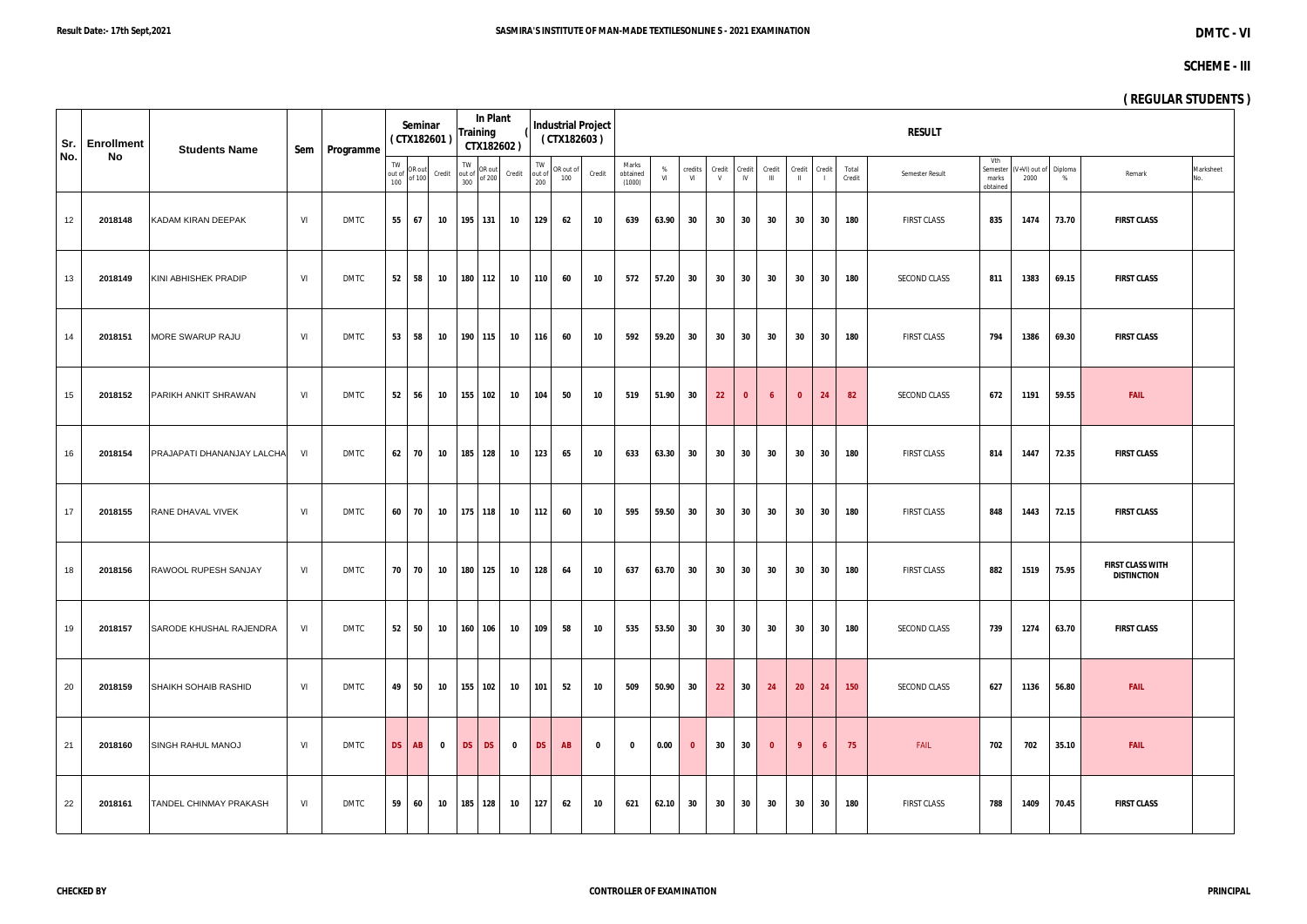| Sr. | <b>Enrollment</b> | <b>Students Name</b>          |           | Sem   Programme |                     | Seminar | (CTX182601)             | <b>Training</b>                                                                                   | In Plant<br>CTX182602) |        |                     | (CTX182603)      | <b>Industrial Project</b> |                             |         |               |                  |              |                        |                        |        |                 | <b>RESULT</b>                                       |                                      |                       |              | $\ddot{\phantom{1}}$                          |
|-----|-------------------|-------------------------------|-----------|-----------------|---------------------|---------|-------------------------|---------------------------------------------------------------------------------------------------|------------------------|--------|---------------------|------------------|---------------------------|-----------------------------|---------|---------------|------------------|--------------|------------------------|------------------------|--------|-----------------|-----------------------------------------------------|--------------------------------------|-----------------------|--------------|-----------------------------------------------|
| No. | No                |                               |           |                 | TW<br>out of<br>100 |         | OR out<br>of 100 Credit | $\begin{array}{c}\n\text{TW} \\ \text{out of} \\ \text{on} \\ \text{of } 200\n\end{array}$<br>300 |                        | Credit | TW<br>out of<br>200 | OR out of<br>100 | Credit                    | Marks<br>obtained<br>(1000) | %<br>VI | credits<br>VI | Credit<br>V      | Credit<br>IV | Credit<br>$\mathbf{m}$ | Credit<br>$\mathbf{H}$ | Credit | Total<br>Credit | Semester Result                                     | Vth<br>Semester<br>marks<br>obtained | (V+VI) out of<br>2000 | Diploma<br>% | Marksheet<br>Remark<br>No.                    |
| 23  | 2018162           | <b>TANDEL PRAJYOT HEMANT</b>  | VI        | <b>DMTC</b>     | 54                  | 55      | 10                      |                                                                                                   | 180 118                | 10     | 110                 | 60               | 10                        | 577                         | 57.70   | 30            | 30               | 30           | 30                     | $\mathbf{0}$           | 30     | 150             | SECOND CLASS                                        | 827                                  | 1404                  | 70.20        | <b>FAIL</b>                                   |
| 24  | 2018163           | <b>TARE YASH RAMAN</b>        | VI        | <b>DMTC</b>     | 50                  | 52      | 10                      | 170 108                                                                                           |                        | 10     | 108                 | 55               | 10                        | 543                         | 54.30   | 30            | 15 <sub>15</sub> | 30           | 24                     | 30 <sup>°</sup>        | 30     | 159             | SECOND CLASS                                        | 630                                  | 1173                  | 58.65        | <b>FAIL</b>                                   |
| 25  | 2018164           | <b>TIWARI AGAM ASHOK</b>      | VI        | <b>DMTC</b>     | 58                  | 60      | 10                      | 175 111                                                                                           |                        | 10     | 112                 | 60               | 10                        | 576                         | 57.60   | 30            | 30               | 30           | 30                     | 30                     | 30     | 180             | SECOND CLASS                                        | 768                                  | 1344                  | 67.20        | <b>FIRST CLASS</b>                            |
| 26  | 2018165           | <b>TIWARI VIKAS VIJAY</b>     | VI        | DMTC            | 62                  | 64      | 10                      | 190 130                                                                                           |                        | 10     | 129                 | 70               | 10                        | 645                         | 64.50   | 30            | 30               | 30           | 30                     | 30                     | 30     | 180             | <b>FIRST CLASS</b>                                  | 858                                  | 1503                  | 75.15        | <b>FIRST CLASS WITH</b><br><b>DISTINCTION</b> |
| 27  | 2018167           | VARMA ANKIT SHRIPAL           | VI        | <b>DMTC</b>     | 72                  | 75      | 10                      | 230 159                                                                                           |                        | 10     | 155                 | 78               | 10                        | 769                         | 76.90   | 30            | 30               | 30           | 30                     | 30                     | 30     | 180             | FIRST CLASS SECOND WITH<br><b>DISTINCTION</b>       | 913                                  | 1682                  | 84.10        | <b>FIRST CLASS WITH</b><br><b>DISTINCTION</b> |
| 28  | 2018168           | WADE RAJ PRAMOD               | <b>VI</b> | <b>DMTC</b>     | 51                  | 50      | 10                      | $165$ 115                                                                                         |                        | 10     | 112                 | 58               | 10                        | 551                         | 55.10   | 30            | 15 <sub>1</sub>  | 30           | 24                     | 30                     | 30     | 159             | SECOND CLASS                                        | 626                                  | 1177                  | 58.85        | <b>FAIL</b>                                   |
| 29  | 2018170           | YADAV SATISH DALSINGAR        | VI        | <b>DMTC</b>     | 65                  | 62      | 10                      | 180 128                                                                                           |                        | 10     | 129                 | 70               | 10                        | 634                         | 63.40   | 30            | 30               | 30           | 30                     | 30                     | 30     | 180             | <b>FIRST CLASS</b>                                  | 728                                  | 1362                  | 68.10        | <b>FIRST CLASS</b>                            |
| 30  | 2018171           | <b>YADAV VISHAL JAYCHAND</b>  | VI        | DMTC            | 52                  | 55      | 10                      | 170 106                                                                                           |                        | 10     | 109                 | 62               | 10                        | 554                         | 55.40   | 30            | 22               | 30           | 30                     | 30                     | 30     | 172             | SECOND CLASS                                        | 669                                  | 1223                  | 61.15        | <b>FAIL</b>                                   |
| 31  | 2019101           | <b>BANGAR NILESH ASHOK</b>    | VI        | <b>DMTC</b>     | 63                  | 62      | 10                      | 190 125                                                                                           |                        | 10     | 127                 | 68               | 10                        | 635                         | 63.50   | 30            | 30               | 30           | 30                     | 30                     | 30     | 180             | <b>FIRST CLASS</b>                                  | 847                                  | 1482                  | 74.10        | <b>FIRST CLASS</b>                            |
| 32  | 2019102           | BEHERA DEEPAK KRISHNA         | VI        | DMTC            | 79                  | 80      | 10                      | 232 158                                                                                           |                        | 10     | 157                 | 80               | 10                        | 786                         | 78.60   | 30            | 30               | 30           | 30                     | 30                     | 30     | 180             | <b>FIRST CLASS FIRST WITH</b><br><b>DISTINCTION</b> | 940                                  | 1726                  | 86.30        | <b>FIRST CLASS WITH</b><br><b>DISTINCTION</b> |
| 33  | 2019103           | <b>DUBEY MANDVI PRABHAKAR</b> | VI        | <b>DMTC</b>     | 52                  | 55      | 10                      | 160 107                                                                                           |                        | 10     | 108                 | 60               | 10                        | 542                         | 54.20   | 30            | 30               | 30           | 30                     | 30                     | 30     | 180             | SECOND CLASS                                        | 900                                  | 1442                  | 72.10        | <b>FIRST CLASS</b>                            |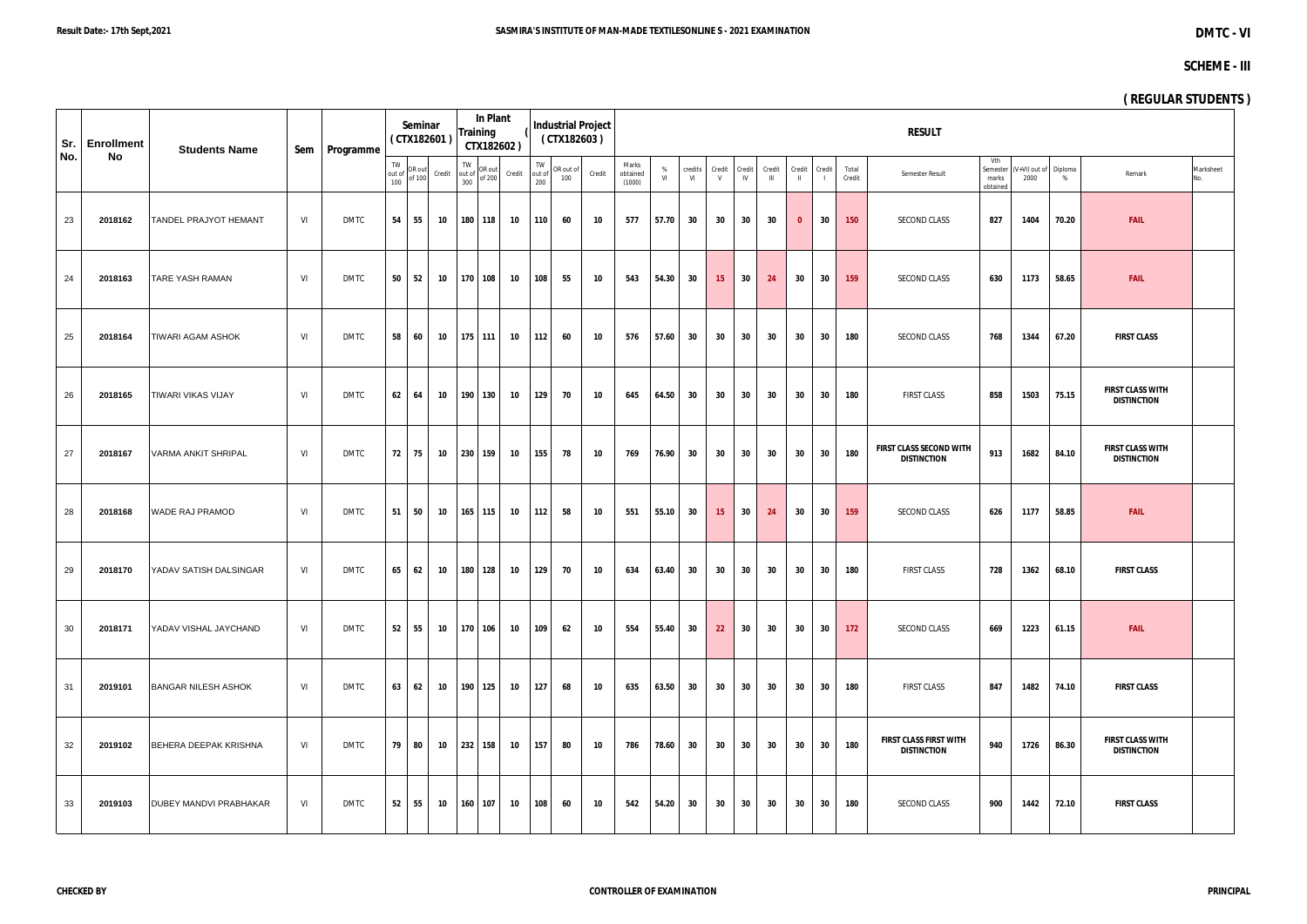| Sr. | <b>Enrollment</b> | <b>Students Name</b>       |     | Sem   Programme |                     | Seminar          | (CTX182601) | In Plant<br><b>Training</b>                                                       | CTX182602) |                     |                  | <b>Industrial Project</b><br>(CTX182603) |                             |         |               |             |                 |                        |                 |                 |                 | <b>RESULT</b>                                |                                      |      |                            |                                               |                  |
|-----|-------------------|----------------------------|-----|-----------------|---------------------|------------------|-------------|-----------------------------------------------------------------------------------|------------|---------------------|------------------|------------------------------------------|-----------------------------|---------|---------------|-------------|-----------------|------------------------|-----------------|-----------------|-----------------|----------------------------------------------|--------------------------------------|------|----------------------------|-----------------------------------------------|------------------|
| No. | No                |                            |     |                 | TW<br>out of<br>100 | OR out<br>of 100 | Credit      | $\begin{array}{c}\n\text{TW} \\ \text{out of } \\ \text{on of } 200\n\end{array}$ | Credit     | TW<br>out of<br>200 | OR out of<br>100 | Credit                                   | Marks<br>obtained<br>(1000) | %<br>VI | credits<br>VI | Credit<br>V | Credit<br>IV    | Credit<br>$\mathbf{H}$ | Credit          | Credit          | Total<br>Credit | Semester Result                              | Vth<br>Semester<br>marks<br>obtained | 2000 | (V+VI) out of Diploma<br>% | Remark                                        | Marksheet<br>No. |
| 34  | 2019104           | <b>GUPTA VIKAS SUBHASH</b> | VI  | <b>DMTC</b>     | 60                  | 58               | 10          | 165 120                                                                           | 10         | 119                 | 62               | 10                                       | 584                         | 58.40   | 30            | 30          | 30              | 30                     | 30              | 30              | 180             | SECOND CLASS                                 | 779                                  | 1363 | 68.15                      | <b>FIRST CLASS</b>                            |                  |
| 35  | 2019106           | MORE ISHA MANOHAR          | VI. | DMTC            | 61                  | 60               | 10          | 190 119                                                                           | 10         | 121                 | 68               | 10                                       | 619                         | 61.90   | 30            | 30          | 30              | 30                     | 30              | 30              | 180             | <b>FIRST CLASS</b>                           | 884                                  | 1503 | 75.15                      | <b>FIRST CLASS WITH</b><br><b>DISTINCTION</b> |                  |
| 36  | 2019107           | PANDEY RITIK NARENDRA      | VI  | <b>DMTC</b>     | 72                  | 72               | 10          | 200 135                                                                           | 10         | 149                 | 76               | 10                                       | 704                         | 70.40   | 30            | 30          | 30              | 30                     | 30              | 30              | 180             | <b>FIRST CLASS</b>                           | 901                                  | 1605 | 80.25                      | <b>FIRST CLASS WITH</b><br><b>DISTINCTION</b> |                  |
| 37  | 2019108           | PATIL SANCHIT VISHWAS      | VI. | <b>DMTC</b>     | 65                  | 65               | 10          | 209 152                                                                           | 10         | 151                 | 70               | 10                                       | 712                         | 71.20   | 30            | 30          | 30              | 30                     | 30              | 30              | 180             | <b>FIRST CLASS</b>                           | 833                                  | 1545 | 77.25                      | <b>FIRST CLASS WITH</b><br><b>DISTINCTION</b> |                  |
| 38  | 2019109           | SANKHE KAUSHIK JAYKUMAR    | VI  | DMTC            | 77                  | 75               | 10          | 220 158                                                                           | 10         | 159                 | 78               | 10                                       | 767                         | 76.70   | 30            | 30          | 30              | 30                     | 30              | 30              | 180             | FIRST CLASS THIRD WITH<br><b>DISTINCTION</b> | 902                                  | 1669 | 83.45                      | <b>FIRST CLASS WITH</b><br><b>DISTINCTION</b> |                  |
| 39  | 2019110           | SINGH ABHISHEK NARAYAN     | VI  | <b>DMTC</b>     | 72                  | 68               | 10          | 215 154                                                                           | 10         | 155                 | 75               | 10                                       | 739                         | 73.90   | 30            | 30          | 30              | 30                     | 30              | 30              | 180             | <b>FIRST CLASS</b>                           | 869                                  | 1608 | 80.40                      | <b>FIRST CLASS WITH</b><br><b>DISTINCTION</b> |                  |
| 40  | 2019111           | SOLANKI JITENDRASINGH GUMA | VI  | <b>DMTC</b>     | 52                  | 55               | 10          | 175 105                                                                           | 10         | 109                 | 55               | 10                                       | 551                         | 55.10   | 30            | 30          | 30 <sup>°</sup> | 30                     | 30 <sup>°</sup> | 21              | 171             | SECOND CLASS                                 | 724                                  | 1275 | 63.75                      | <b>FAIL</b>                                   |                  |
| 41  | 2019112           | VARMA RAHUL CHINTAVANPRAS  | VI  | DMTC            | 65                  | 68               | 10          | 198 132                                                                           | 10         | 135                 | 70               | 10                                       | 668                         | 66.80   | 30            | 30          | 30              | 30                     | 30 <sup>°</sup> | 30 <sup>°</sup> | 180             | <b>FIRST CLASS</b>                           | 904                                  | 1572 | 78.60                      | <b>FIRST CLASS WITH</b><br><b>DISTINCTION</b> |                  |
| 42  | 2019113           | VARMA RAHUL MAHENDRA       | VI  | <b>DMTC</b>     | 57                  | 55               | 10          | 180 127                                                                           | 10         | 125                 | 60               | 10                                       | 604                         | 60.40   | 30            | 30          | 30              | 30                     | 30              | 30 <sup>°</sup> | 180             | <b>FIRST CLASS</b>                           | 806                                  | 1410 | 70.50                      | <b>FIRST CLASS</b>                            |                  |
| 43  | 2019114           | YADAV HARIOM SURENDRA      | VI  | DMTC            | 55                  | 50               | 10          | $160$ 123                                                                         | 10         | 121                 | 60               | 10                                       | 569                         | 56.90   | 30            | 30          | 30              | 30                     | 30              | 30              | 180             | <b>SECOND CLASS</b>                          | 683                                  | 1252 | 62.60                      | <b>FIRST CLASS</b>                            |                  |